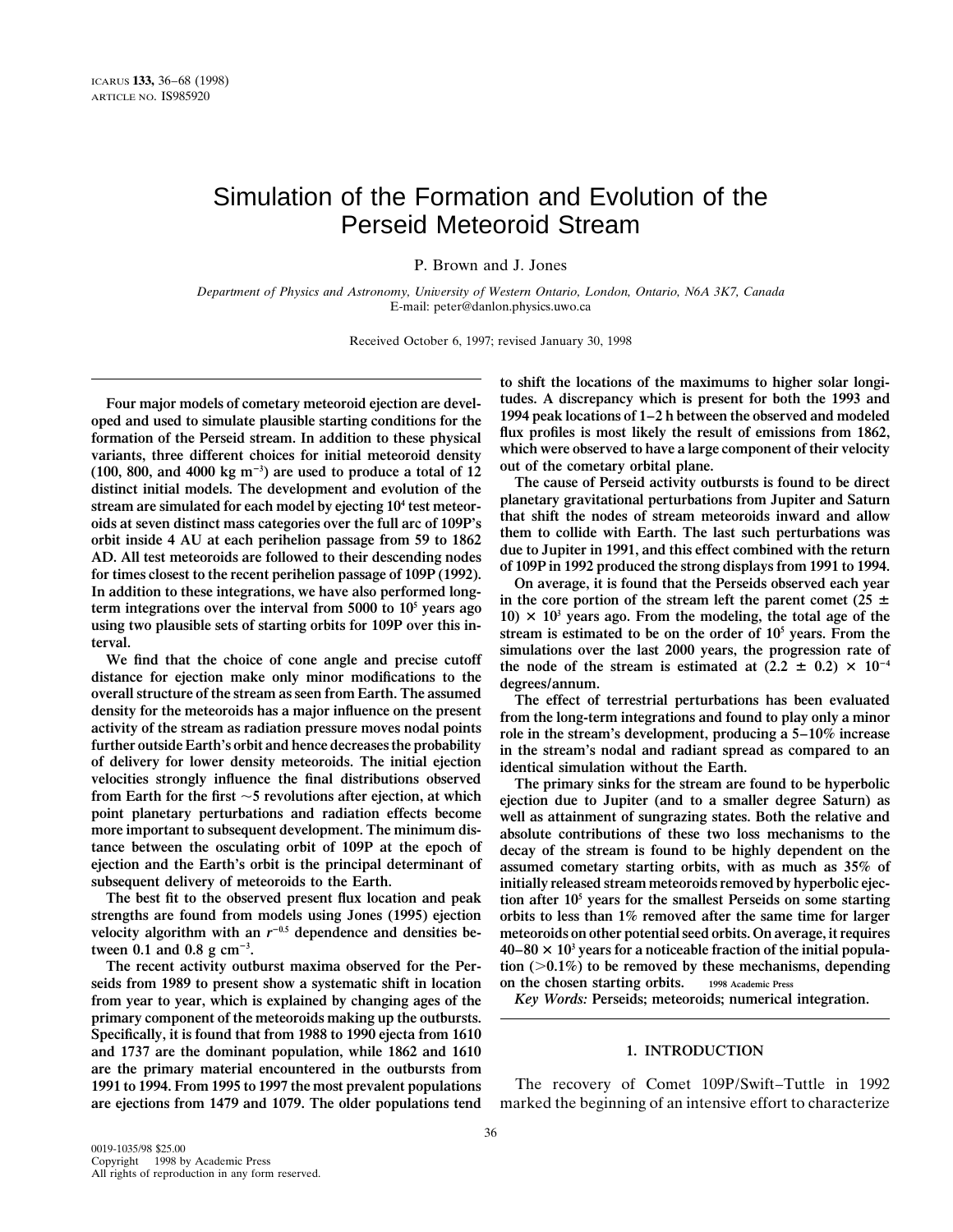been learned of Swift–Tuttle in the intervening years (cf. 40,000 years. Yau *et al.* 1994), but the comet's equally famous trail of Southworth (1963) performed a more detailed analysis meteoroidal debris remains mysterious. The return of the of the evolution of the stream by computing numerically comet was presaged by a strong increase in activity from the gravitational perturbations on individual stream mete-Rendtel 1996). This marked the first occasion when a large He found that the variation observed in the radiant posicorded. Indeed, Olivier (1925) comments that ''...the Per- scattering much stronger than planetary perturbations

most as long as records of such phenomena have been was formed not through gradual disintegration of the parstream back 2000 years and it seems probable that the explosion (citing Guigay's (1947) hypothesis) approxistream have been given by Kronk (1988) and Rendtel *et al.* 6000 years for the age of the stream. (1995). The shower is also notable as the first instance in Sekanina (1974) investigated the dynamics of the Perseid which a comet was definitively linked to a meteor shower, stream based on a detailed consideration of the likely ejecthis connection was made by Schiaparelli (1867). tion conditions from the parent comet and the effects that

cal form were those of Twining (1862) who investigated tion of ejection, might make on the final meteoroid distrithe perturbing effects of the Earth on Perseid meteoroids butions. By examining ancient records of recorded appearand found no sensible perturbations from this mechanism. ances of the Perseids, he concluded that a systematic Further research through the late nineteenth and early variation in the time of recorded Perseid returns relative twentieth century concentrated on interpreting visual ob- to the perihelion passage of the comet suggested that the servations of the shower. Throughout this period there was meteoroid emission lasted for several months, probably general understanding that comets and meteoroid streams beginning shortly before perihelion and implicitly assumed were linked, the weight of opinion being that the latter to be nearly continuous during this time. In particular, he originated from the former, but contrary views were not suggested that the comet may vary its dust output dramatiuncommon. Whether meteoroids were continually dis- cally from apparition to apparition, resulting in preferential charged or periodically released from comets remained un- locations for strong Perseid returns relative to the comet's clear. perihelion passage and the initial emission epoch.

meteoroids from Swift–Tuttle using Whipple's (1951) ''icy- stream presented by Southworth (1963). snowball" cometary model and analytically follow the re-<br>The failure of Swift–Tuttle to return in 1981 as predicted,

one of the largest known Earth-crossing bodies. Much has 10 m/s, and the age of the stream was determined to be

the Perseids beginning most notably in 1991 (Brown and oroids instead of mean perturbations from secular theory. change in the flux of the shower was unambiguously re- tion and velocities of meteoroids in the stream implied seids appear with no remarkable variations in numbers alone could explain. Using similar ejection velocities as practically every August.'' Hamid, he concluded that either strong nongravitational The Perseid shower has been recognized in the sky al-<br>effects out of the orbital plane were at work or the stream kept. Hasegawa (1993) has traced ancient records of the ent comet but rather by way of a single, large cometary stream is older still. Detailed observational histories of the mately 1000 years ago. His work implied an upper limit of

The first attempts to understand the stream in an analyti-<br>variations in these conditions, such as location and direc-

Progress in understanding the stream relied heavily on The concept that the Perseid stream was formed by the untangling of the cometary–meteoroid decay process emission of meteoroids at a single location along the orbit highlighted by Guigay (1947) who postulated that the of Swift–Tuttle was further developed by Katasev and stream was formed entirely by a collision between a proto Kulikova (1975). Using a variety of ejection locations and Swift–Tuttle and another body. The resulting spall ac- velocities, they determined the best agreement between counted for the Perseids and at least five other comets computed orbits from an isotropically emitting Swift– noted by Guigay to have relatively close orbital intersec-<br>Tuttle, and the observed stream was found by using velocitions. Kresak (1957) pointed out the numerous difficulties ties of 100 m/s and an ejection centered at 30 $^{\circ}$  true anomaly. in this interpretation and its contradiction to the mounting No account of subsequent planetary perturbations or the photographic meteor data then available for the stream. past history of the comet was employed and the fit relied Hamid (1951) was the first to model the ejection of the entirely on the veracity of the orbital elements for the

sulting orbits under the effects of secular planetary pertur- based on the 1862 orbital solution alone, was the most bations. He noted that the formation and subsequent evo- significant development in the understanding of the stream lution of the stream is intimately linked with the past to that time. It became clear that our ideas about Swift– history of the comet, which he determined through secular Tuttle based on the 1862 observations of the comet alone perturbations of the then best-available orbit for Swift– were in error and along with them previous attempts to Tuttle. The variation in orbital elements for Perseid mete- understand the stream. The recovery of 109P/Swift–Tuttle oroids was found to be in general agreement with photo- in 1992 provided hope that serious attempts to understand graphic data, assuming ejection velocities on the order of the stream might be successful as the complete history of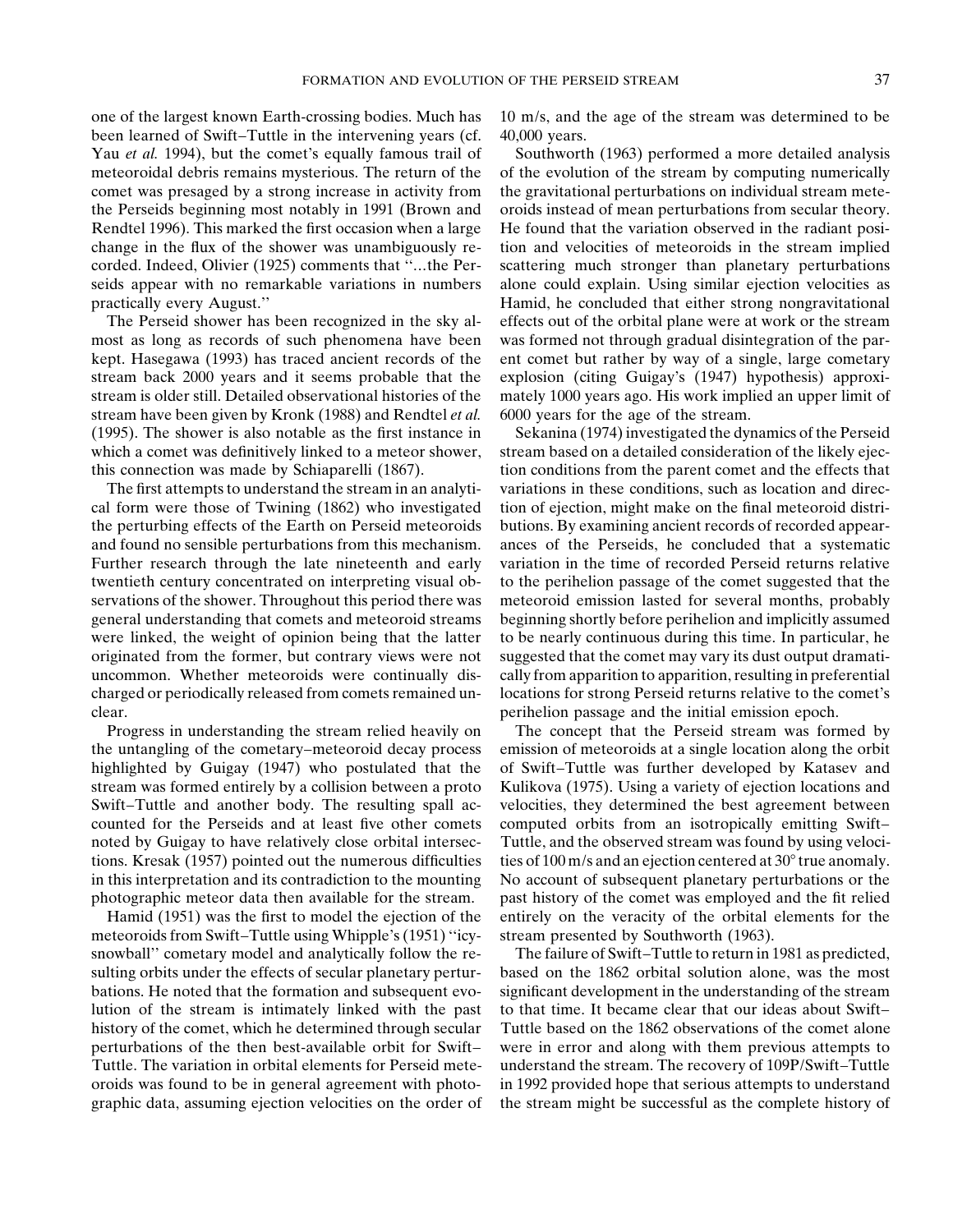Swift–Tuttle's orbital evolution over the past 2000 years are the initial ejection conditions ''erased'' due to radiation was then possible. **forces** and planetary perturbations? In particular, are the

model in conjunction with a Monte Carlo approach to which ejections take place, the largest distance from the model the behavior of 500 test meteoroids of the same Sun the meteoroids are ejected, and the assumed density mass ejected during the 1862 passage of Swift–Tuttle. They of the meteoroids? What changes in the final distributions conclude that gravitational perturbations from the planets are a function of mass? What is the best model representamove the original non-Earth intersecting orbits into Earth- tion of the ejection process? What is the range of initial crossing paths, and they suggest that much of the recent ejection velocities? intense activity from the Perseids is from 1862 ejecta, fur- 2. Why has the position of the outburst peak of the ther suggesting that 1994 would be the culmination of this Perseids observed over the past decade changed position activity. Use of small numbers of test particles of only one in the stream? Why has the outburst portion of the stream<br>mass and an older orbit for Swift-Tuttle limit the generality also varied in intensity so much in this of their results. To improve on this early model, Williams did this recent outburst activity ''turn on'' so quickly in and Wu (1994) used a better orbit for the comet and a 1991? What are the underlying causes of the outbursts distribution of masses to make quantitative predictions intrinsic changes in the dust output of the comet in the past, concerning activity for the Perseids in the early 1990s as the recent passage of Swift–Tuttle, or some other effect? well as locations for the maximum of the shower in each 3. What ejection(s) contribute most to the outburst acfor maximum were consistently 2 h earlier than observed. the comet as has been widely assumed?

tion of semimajor axes of photographic Perseid meteor- stream? What is the ultimate age of the stream? oids. They find no variation as a function of mass and 5. What is the current progression rate of the node of conclude that the final ejection velocities for Perseid mete- the stream? oroids are independent of mass and all of relatively high 6. What effect does the Earth have on the longer term velocity. This result will be discussed in detail in Section development of the stream? 2. Harris *et al.* (1995) expanded upon this result by model- 7. What are the mechanisms that remove meteoroids ing the ejection of Perseids using a Maxwellian velocity from the stream and over what time scales do they act?<br>distribution centered about 0.6 km/s. Through integration 8 What controls the delivery of Perseid meteoroid of 109P/Swift–Tuttle backward for 0.16 Ma, they also simu- to Earth? lated formation of the stream as a whole, taking ejections from the comet every 5000 years without accounting for<br>
planetary perturbations or radiation forces. They conclude<br> **2. INITIAL CONDITIONS: THE COMETARY**<br> **DECAY PROCESS**<br> **DECAY PROCESS** 

Here we present a detailed numerical model for the 2.1. Physical Models<br>formation and subsequent evolution of the Perseid stream.<br>In Section 2 we discuss the best available information constrains the sun, the number of met cerning the initial conditions for the formation of the approach the Sun, the number of meteoroids ejected from<br>stream including the cometary orbit as a function of time a comet tends to increase as does the magnitude of t stream, including the cometary orbit as a function of time<br>and the meteoroid ejection process. In Section 3, our vari-<br>ous model choices for initial conditions are described and<br>the orbital velocity of the comet and hence the modeling process is discussed along with our integrator<br>used to simulate the effects of perturbations to the present<br>time on stream meteoroids. Results of these numerical<br>for the release of particles through momentum e experiments are presented in Section 4, and discussion of<br>the meteoroid grains.<br>the major effects governing the development of the stream<br>are given in Section 5. We summarize our results and major<br>conclusions in Section 6.

the final observed distributions and over what time scales is almost identical to the one first presented by Whipple

Wu and Williams (1993) have used Whipple's ejection final distributions sensitive to the assumed cone angle over-

also varied in intensity so much in this time interval? Why

year from 1988 to 1995. The results still suggested that tivity we have seen in the stream over the past decade? peak activity would occur in 1994, but the predicted times Are most of these meteoroids from the 1862 passage of

Harris and Hughes (1995) have investigated the distribu- 4. What is the age of the main core of the Perseid

8. What controls the delivery of Perseid meteoroids

From our analysis, we will attempt to gain some under-<br>standing of several key questions, such as:<br>dictory observational and theoretical aspects of the com-<br>dictory observational and theoretical aspects of the com-1. How do the initial ejection conditions assumed affect etary ejection process. Remarkable as it seems, this picture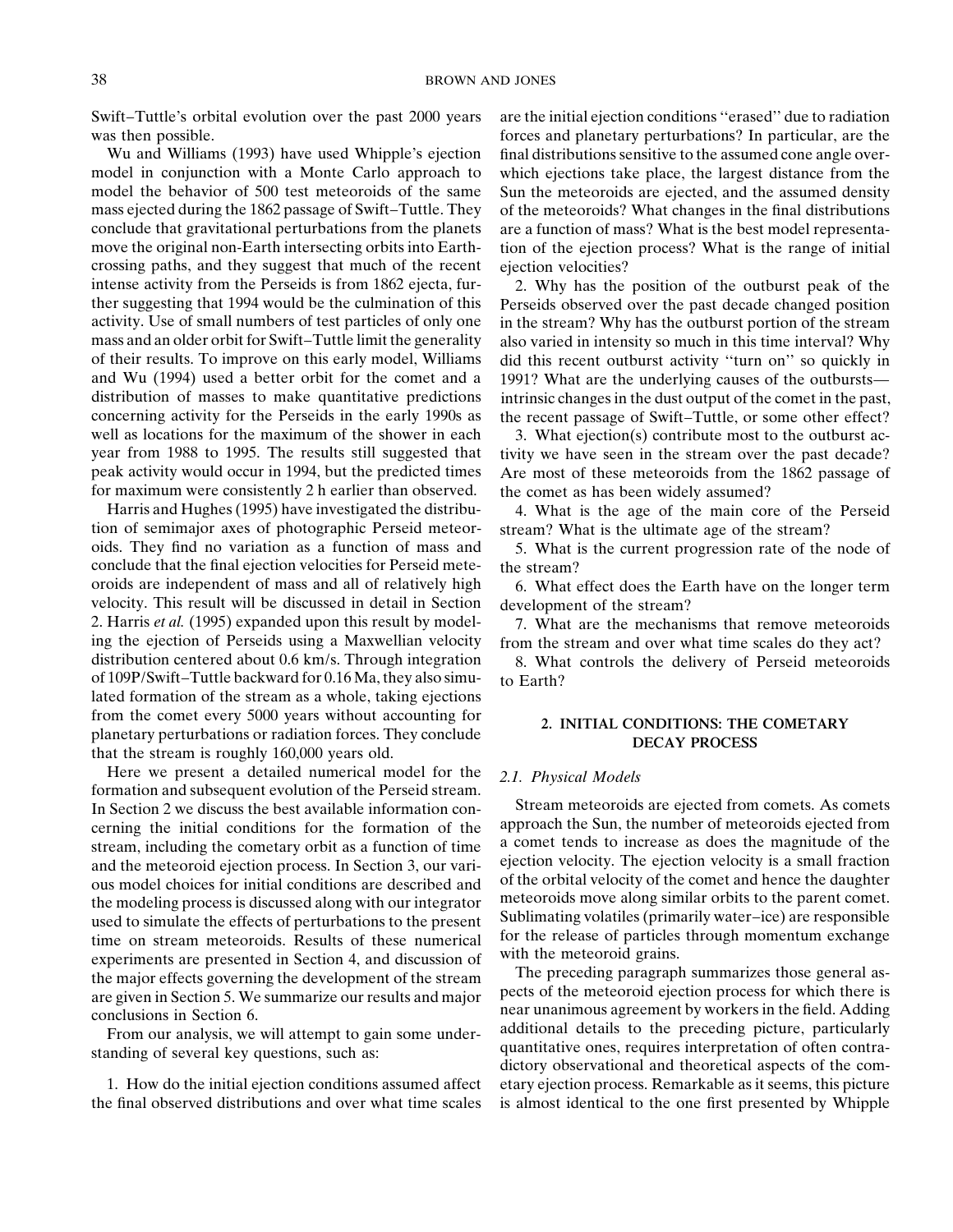spread out into larger cones, and the final physical picture smaller than other uncertainties in our adopted models.

the process by which the stream initially formed is of con- the ejection process but also in the particles' subsequent siderable interest. Whether the initial formation process evolution under radiation forces. Gustafson (1989) has determines the ultimate character of the stream (in com- noted the large variation in ejection velocity predicted parison to planetary perturbations or radiation forces) is solely on the basis of modest variations in shape factor not clear and may vary from stream to stream. Since uncer- for meteoroids. Similar work by Nakamura *et al.* (1994) tainty exists about the formation process, we choose to supports the notion that shapes other than the idealized use several different models of formation along with wide sphere would tend to have higher ejection velocities. We variations for those parameters which we feel are particu- discuss our attempts to account for this effect in Section larly poorly known to determine just how strongly the 3. The effect of shape on radiation pressure is significant initial conditions affect the final results. In the end, each only for the smallest of meteoroids considered here and model and set of parameter choices lead to a range of is discussed further in Section 3. possible values for one crucial number, namely, the final Past attempts to model meteoroid streams (cf. Williams ejection velocity of the meteoroid relative to the comet. 1993 for a review) have relied almost entirely on the Whip-Knowing this value and the location of ejection, comet ple model and the numerical relation he determined assumorbit and meteoroid shape permits forward integration of ing gas drag lifts a spherical meteoroid away from the the equations of motion for the stream meteoroid and sunward side of the nucleus, namely some approximate estimate of its future location.

As it is impossible to make a rigorous determination of the precise location of ejection for a meteoroid, a Monte Carlo approach must be employed. Here we assume that<br>meteoroids are ejected at random values of true anomaly<br>over the arc of the 109P/Swift-Tuttle's orbit inside 4 AU<br>in numbers proportional to the amount of solar energy<br> received by the nucleus. That meteoroids would be ejected<br>with equal probability for all values of true anomaly (for<br>109P, between 303° <  $\nu$  < 120°) under these assumptions<br>was first noted by Kresak (1976). This result was first noted by Kresak (1976). This result is due to the 800 kg m<sup>-3</sup>,  $f = 1$ , and  $m = 0.1$  g) results in a  $V_{\text{eject}}$  of  $r^{-2}$  variation of solar flux and the  $r^2$   $dv/dt$  constant of  $36 \text{ ms}^{-1}$  at 1 AU. Note that w and we chose 4 AU as a compromise, acknowledging that much of this distant production is due to more volatile compounds than water. We will investigate the effects on the observed stream of choosing still smaller cutoffs in for our basic model. In particular, the Whipple formulation solar distance for meteoroid production in Section 4. ignores the role of isolated jets of activity, which is taken

(1951). The only major change from that early model which with accuracy backward nearly 2000 years. Marsden *et al.* might be widely accepted today is the observational fact (1993) and Yau *et al.* (1994) used observations from the that the active regions of comets (and hence the areas 1992 perihelion passage along with older observations exwhere meteoroids might be ejected) are small fractions of tending back to 69 BC to reverse integrate the equations of the total surface area of the comet and thus dust is initially motion of the comet. Their independently derived results confined to jets immediately after leaving the nucleus sur- agree to high precision. We use the orbits given in Yau face (cf. McDonnell *et al.* 1987). At great distances from *et al.* (1994) as the initial seed orbits for all models, noting the nucleus, however, the meteoroids in such jets tend to that the slight difference between the ephemera is much

may not be very different from Whipple's (cf. Jones 1995). The shape (more precisely cross-sectional area to mass To try to model the evolution of a meteoroid stream, ratio) of the meteoroids comes into play not only during

$$
V_{\text{eject}} = 8.03r^{-1.125}\rho^{-1/3}R_c^{1/2}m^{-1/6}f,\tag{1}
$$

$$
V_{\text{eject}} = 10.2r^{-1.038}\rho^{-1/3}R_c^{1/2}m^{-1/6} \tag{2}
$$

The orbit of 109P/Swift–Tuttle has been determined into account in the Jones' model. Despite the modifica-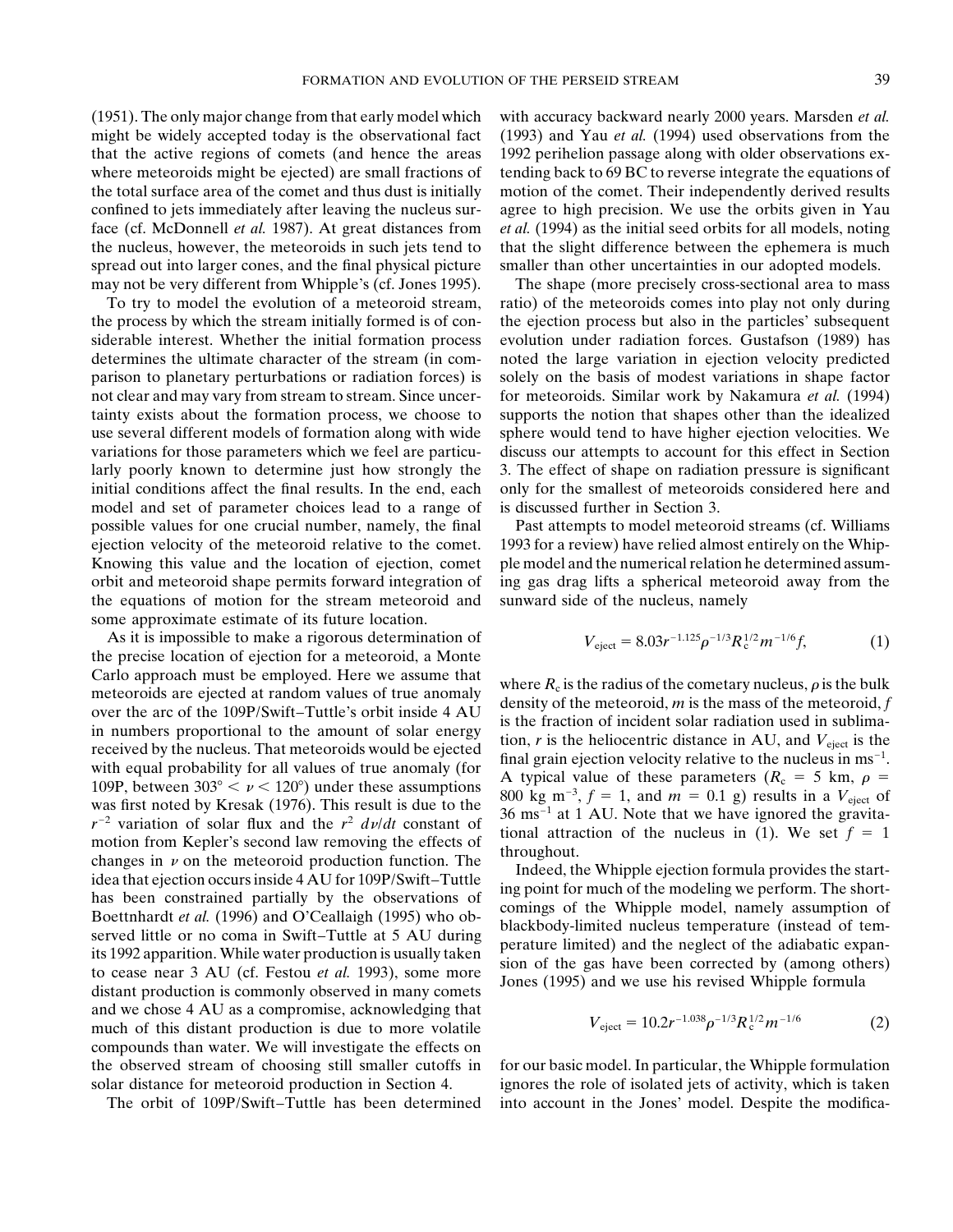tions, the Jones' equation is very close to that of the original of the inner coma along with detailed numerical results of

the nucleus is most certain in the case of 109P/Swift–Tuttle. models as compared to the single-valued velocities derived From visible observations of the bare nucleus, Boehnhardt from the Whipple model. Steel (1994) has emphasized the *et al.* (1996) conclude that the nucleus has a radius of need to incorporate this effect in the cometary coma into 11.2  $\pm$  0.3 km, while O'Ceallaigh *et al.* (1995) found the meteor stream modeling, but to date this has not been nuclear radius to be  $11.8 \pm 0.2$  using similar observations. done. Fomenkova *et al.* (1995) derived a radius of  $15 \pm 3$  km from observations in the IR. These extremely large radius *2.2. Constraints from Meteor Data*

$$
V \propto r^n. \tag{3}
$$

For the Whipple-like theories, *n* is close to  $-1$ , while from<br>forms of semimajor axes to trial distributions, they suggest<br>observations of coma ejections/halo expansions (cf. Whip-<br>that his velocity is close to the fina

contention is supported by the observation that cometary 1. The measured velocity in the atmosphere must be of ''distributed'' production in the coma is not new, but *et al.* (1993). recently Crifo (1995) has incorporated the concept of dis- 2. For short trails, the number of measured points may

Whipple model. We examine the effects of changes in the resulting effects on the terminal dust velocity as a ejection cone angle (the angle between the solar-direction function of mass. He finds that dust ejection velocities for and velocity vector) to the final results in Section 4. a given mass are broad distributions that tend to have Of the parameters in the Jones' formula, the radius of velocity peaks lower than the ''classic'' surface production

estimates are consistent with the apparent lack of nongravices<br>
tational forces needed to explain Swift-Tuttle's motion<br>
over the past two millennia (Yau *et al.* 1994). We adopt a<br>
paphic meteor data in an attempt to use all meteoroids reach essentially the same final velocity independent of mass. By comparing the observed distribu-

coma gas distributions tend to be spherical despite the corrected for deceleration of the meteoroid over the course presence of jets of activity, that the near-nucleus brightness of the length of the trail, but this can only be done in an of the coma drops off slower than  $1/r^2$  as expected for approximate manner. Older observations have used the surface production away from the surface and that the classic  $dv/dt = a + bt + ce^{kt}$  empirical velocity correction terminal dust grain velocity inferred from cometary tail (Jacchia and Whipple 1961) whose validity is questionable observations shows a weak mass dependence, suggesting and yields results different from modern applications of fragmentation of large grains far from the nucleus might methods to account for deceleration such as the grossbe the source for many of the smaller grains. This concept fragmentation model for large meteoroids of Ceplecha

tributed production into a general physicochemical model be limited and the resulting velocity uncertain. This is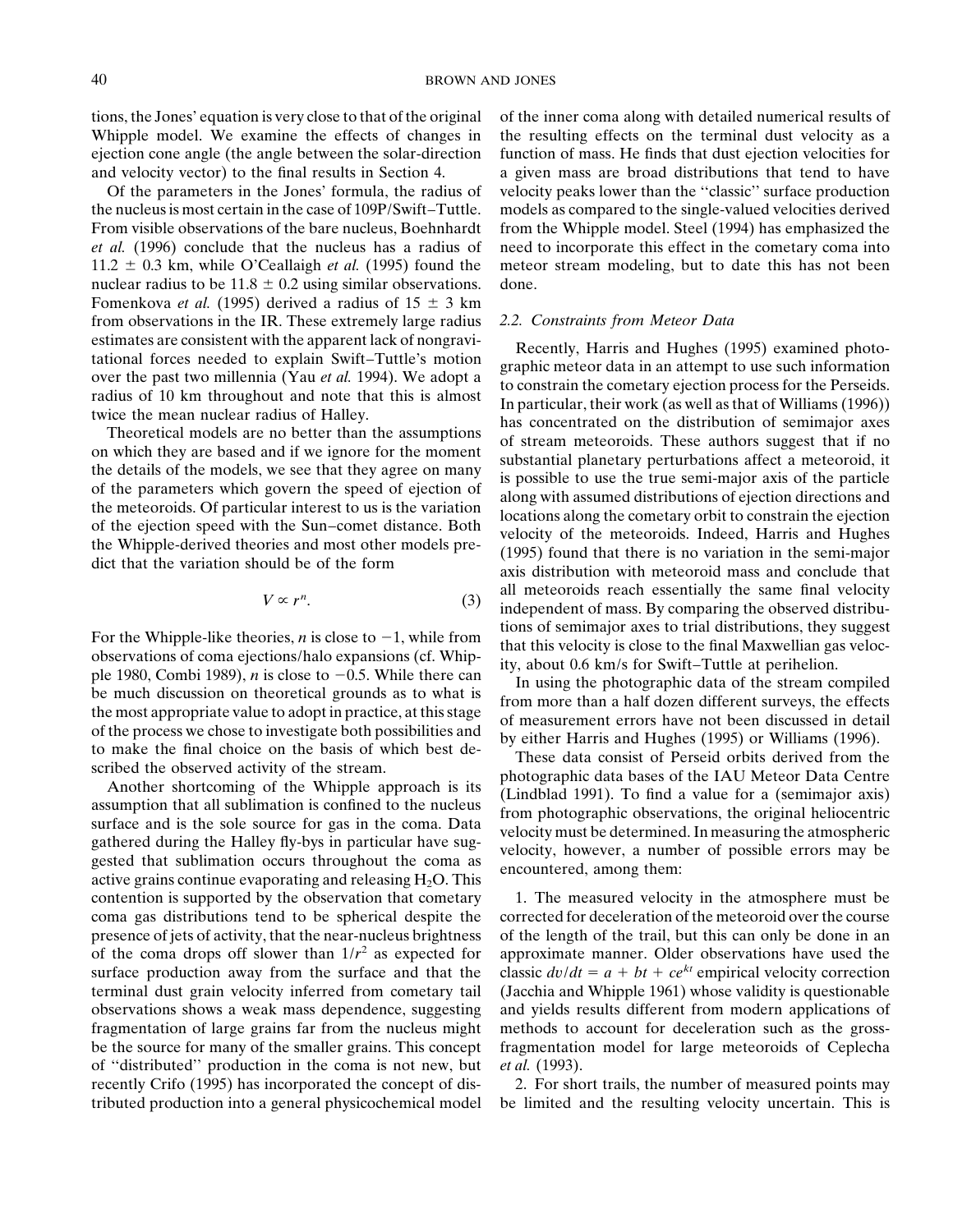very short-lived trails in the atmosphere. tion of Perseid meteoroids. These data are presented in

may make measurement of the trail breaks difficult.

4. Instrumental effects, particularly related to the fre- **3. THE MODEL** quency of the shutter, can lead to systematic errors. Such effects have recently been found (and removed) from the *3.1. Initial Ejection Models: Overview* photographic observations of the Lost City fireball From the forgoing discussion, it is clear that an ejection (Ceplecha 1996).<br>
Trom the forgoing discussion, it is clear that an ejection model of the classic-Whipple type

authors have been examined in detail by Kresakova (1974) tions that current observational data and theoretical mod-<br>and Porubcan (1977) in relation to the Perseids They have eling suggests are possible. As the differences and Porubcan (1977) in relation to the Perseids. They have eling suggests are possible. As the differences in the final<br>shown that among the dozen major photographic surveys meteoroid distributions may be sensitive to the shown that among the dozen major photographic surveys, meteoroid distributions may be sensitive to the initial<br>the intersurvey deviations of the rms intrasurvey variation model choices, it is desirable to use several diffe the intersurvey deviations of the rms intrasurvey variation model choices, it is desirable to use several different ejec-<br>in the measured heliocentric velocity for Perseid meteor. tion schemes and compare the final results in the measured heliocentric velocity for Perseid meteor-<br>oids (which is approximately 41 km/s at 1 AU) varies from differences will determine which models are best able to oids (which is approximately 41 km/s at 1 AU) varies from differences will determine which models are best able to<br>0.3 km/s to more than 2.0 km/s, with the majority greater fit the available Perseid observations, assuming 0.3 km/s to more than 2.0 km/s, with the majority greater fit the available Perseid observations, assuming the in-<br>than 1 km/s. At 1 AU, the measured heliocentric velocity termodel differences are great enough to distingu than 1 km/s. At 1 AU, the measured heliocentric velocity termodel is related to the semimajor axis via  $\frac{1}{\sqrt{2}}$ is related to the semimajor axis via

$$
V_{\rm h}^2 = GM\left(2 - \frac{1}{a}\right),\tag{4}
$$

values of *a* (such as the Perseid stream orbit). More pre-

$$
\frac{da}{a} = 4a \left[ \frac{dV_h}{V_h} \right],\tag{5}
$$

which implies that the smallest rms intrasurvey deviations<br>in  $V_h$  for the Perseids corresponds to error dispersions in<br>a of nearly 100%. The bulk of the data have much higher<br>errors, which would be expected to push a bey of these are seriously considered hyperbolic.<br>The conclusion for the Perseids is that the distribution

of semimajor axes observed by even the most sensitive  $= \frac{1}{e^{3.7}} \exp \left[ \frac{3.7 - 10.26(V - V_{\text{eject}}) + 4.12(V - V_{\text{eject}})^2}{1 - 1.03(V - V_{\text{eject}}) + 0.296(V - V_{\text{eject}})^2} \right],$ formation concerning the initial conditions of ejection of the stream meteoroids. A similar conclusion has recently been reached by Kresak (1992).

While semimajor axis distributions are prone to large where  $P(V - V_{\text{eject}})$  is the probability of finding a grain errors masking original ejection velocity information for with ejection velocity *V*. This is Model 1. the Perseids, geocentric radiant distributions and flux infor- The second model is the Jones modification to the origivalidation of the results of our modeling and help to dis-

particularly a problem with Perseids which tend to have criminate the most probable initial conditions for the ejec-3. Wake, fragmentation, and flares along the trajectory Section 4 along with a discussion of the model results.

The same photographic data bases used by the previous the many possible important variations in ejection condi-<br>thors have been examined in detail by Kresakova (1974) tions that current observational data and theoretical m

After reviewing the available information on the cometary ejection process as summarized in Section 2, we have decided to use four major models of ejection of meteoroids from 109P/Swift–Tuttle.

The first model uses the results of Crifo's (1995) coma where *G* is the universal gravitational constant, *M* is the modeling for distributed production in the coma. His result mass of the Sun, and  $V<sub>h</sub>$  is the heliocentric velocity in terms for the average terminal velo mass of the Sun, and  $V_h$  is the heliocentric velocity in terms for the average terminal velocity of the dust (appropriate of the circular velocity at 1 AU. Fractional errors in velocity for grains from 10 cm  $\lt s \lt 10^{-4}$ of the circular velocity at 1 AU. Fractional errors in velocity for grains from 10 cm  $\lt s \lt 10^{-4}$  cm) for olivine grains as translate into very large errors in a, especially for large a function of grain radius, s, can a function of grain radius, *s*, can be expressed empirically as

\n
$$
\log_{10}(V_{\text{eject}}) = -2.143 - 0.605 \log_{10} s
$$
\n

\n\n (6)\n

 $\frac{da}{a} = 4a \left[ \frac{dV_h}{V_h} \right]$ , (5) and we assume the production varies with heliocentric distance as  $r^{-0.5}$ . The result is scaled from his simulation work (which was designed for Halley to compare the final

$$
P(V - V_{\text{eject}})
$$
  
=  $\frac{1}{e^{3.7}} \exp\left[\frac{3.7 - 10.26(V - V_{\text{eject}}) + 4.12(V - V_{\text{eject}})^2}{1 - 1.03(V - V_{\text{eject}}) + 0.296(V - V_{\text{eject}})^2}\right],$  (7)

mation for the stream do not suffer as greatly. Indeed, nal Whipple formula with the exception that the solar such information provides the basis for interpretation and distance dependence on the ejection velocity is taken to validation of the results of our modeling and help to dis-be  $r^{-0.5}$ . We call this variant Model 2.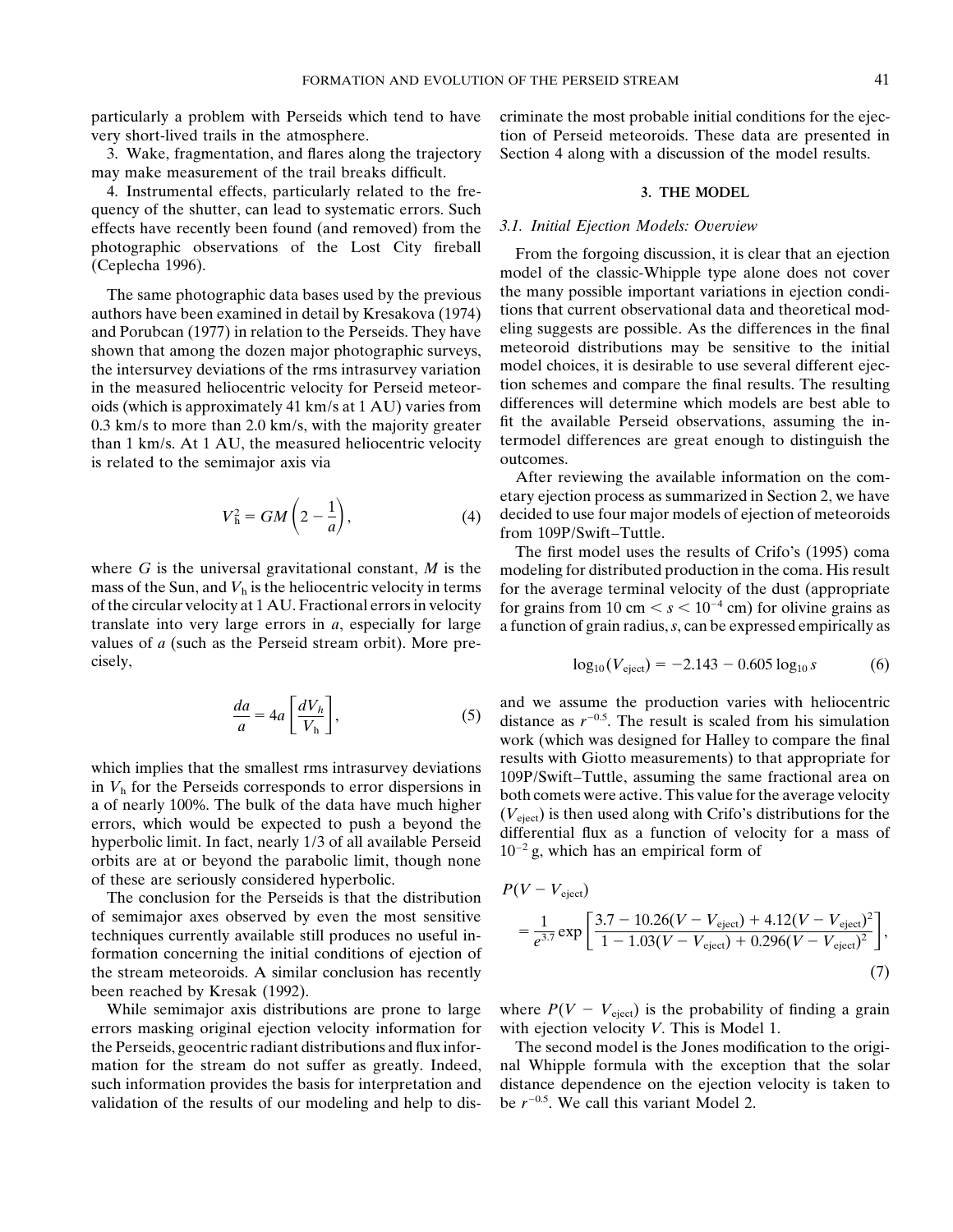ous workers in modeling streams, it seems appropriate for per perihelion passage. comparison of our final results to past results to include For each model variant, the same basic Monte Carlo

velocity will vary as a function of the chosen density. Esti- the final distributions. The resulting cometocentric velocity  $m<sup>-3</sup>$  range (Rickman 1986) or lower, while Sagdeev *et al.* 10,000 meteoroids for a particular run and this file is then (1987) estimate this value to be closer to  $\sim 600$  kg m<sup>-3</sup>. However, the nucleus density may have little relationship to the density of smaller grains. Indeed, Ceplecha (1988) *3.2. The Numerical Integrator* and Verniani (1973) have analyzed fireball and radio meteor sized bodies  $(10^5 - 10^{-4}$  g) and find bulk densities near  $800 \text{ kg m}^{-3}$ . In contrast, Babadzhanov (1993) finds densities architecture with variable step size. An early version of closer to  $\sim$ 4000 kg m<sup>-3</sup> from photographic meteor data this integrator was described by Jones (1985). This inteand application of a fragmentation model to the observed grator has been specifically designed for integrating large data. These wide ranges for the possible densities of Per- numbers of bodies as quickly as possible over (relatively) seid meteoroids have led us to adopt three distinct densities short solar system times. Whereas typical integrators used we use for all models, namely 100, 800, and 4000 kgm<sup>-3</sup>, which we enumerate as 1, 2, and 3 model variants. Thus, SWIFT (Levison and Duncan 1994) are designed for high the distributed production model with meteoroids of den- precision and long periods of integration, we are concerned sity 100, 800, and 4000 kgm<sup>-3</sup> are referred to as Models with maintaining only modest precision and concentrating 11, 12, and 13, respectively. The ejection velocity formula instead on particle throughput. for each model is given in Table I, and sample distributions To this end, the integrator uses a simple RK4 numerical for ejection velocities as a function of heliocentric distance integration scheme adapted from Press *et al.* (1986). The are shown in Fig. 1 for Perseid meteoroids of mass  $10^{-2}$  g. basic step size (*h*) was chosen initially based on numerical

dent variable and plot all results in terms of initial ejection being 0.01 years. For an orbit as eccentric as 109P/Swift– mass. In total, we have 12 distinct model variants and for Tuttle, variable step-size routines we tested suggested that each we eject 10,000 test meteoroids at differing masses the large number of steps near perihelion did not increase from  $10^{-5}$ –10 g for each perihelion passage of 109P/Swift– Tuttle. We have used 61 mass categories over this mass the resulting numerical round-off errors and loss of speed range for the 1862 and 1737 passages of the comet for each were significant. Jones (1985) found that an empirical formodel variant—each mass category is 0.1 greater in log mula of the form  $h = h_0 r^p$ , where *r* is the distance to  $(M(g))$  than the previous category. This implies that a the closest major body in the integration and *p* is chosen total of 610,000 test meteoroids are ejected for each model empirically provides an acceptable compromise between variant for each passage (1862 and 1737), totaling 7.32  $\times$  speed and numerical accuracy. For orbits as elliptical as 10<sup>6</sup> particles. For passages from 59 to 1610 AD, only 7 109P/Swift–Tuttle, a value of  $p = 1.5$  is close to optimum in mass categories are used over the full mass range due to the product of integration time and final total accumulated

As the Whipple model has been used by almost all previ- previous (1.0 in log  $(M(g))$ ) totaling 8.4  $\times 10^5$  meteoroids

this model. The slight modification to the Whipple model approach is taken to determine the point of ejection and by Jones is used and we call this Model 3 throughout. It ejection velocity/direction. As described in Section 2, the is similar to 2 except that the heliocentric velocity depen- point along the orbit of 109P/Swift–Tuttle where ejection dence is  $r^{-1.038}$ . occurs is chosen randomly from within the true anomaly The fourth and last model uses the same ejection velocity range from  $303^\circ < \nu < 120^\circ$  or  $r < 4 \text{ AU}$ . After this ejection formulation as Model 3, with the exception that it is not point is determined, the appropriate ejection speed is then a single-valued function for a given choice of input parame- found, depending on the model variant, using one of the ters. Instead, we use a parabolic distribution centered formulas given in Table I. The direction of ejection is about the nominal Jones velocity in an attempt to account confined to the sunward side of the comet and is chosen for the different ejection velocities for a given mass due randomly, while the final ejection magnitude is calculated to the differing shape factors. Since we have no numerical according to each model formula. As the direction of ejecconstraints a priori regarding grain shapes, we use this tion is stored in the final data file, it is possible to select parabolic distribution in an attempt to account for this meteoroids ejected from within any sized cone angle (the variation. This is Model 4.  $\Box$  angle measured from the sun-line direction to the outer For each model, the absolute value for the grain ejection limit of the allowed ejection directions) a posteri and study mates for cometary nucleus densities vary widely, with is added to the cometary velocity at the ejection location evidence from Halley suggesting values in the  $\sim$ 100 kg to derive the initial orbit. This process is repeated for all . used as the input to the numerical integrator.

The basic form of the numerical integrator uses an RK4 in solar system work such as RADAU (Everhart 1985) or

We have taken the meteoroid mass to be the indepen- experiments offsetting speed and accuracy—a typical value the overall orbital accuracy (our primary interest) and that computational limitations, each 10 times greater than the error, and we use this throughout. Other integration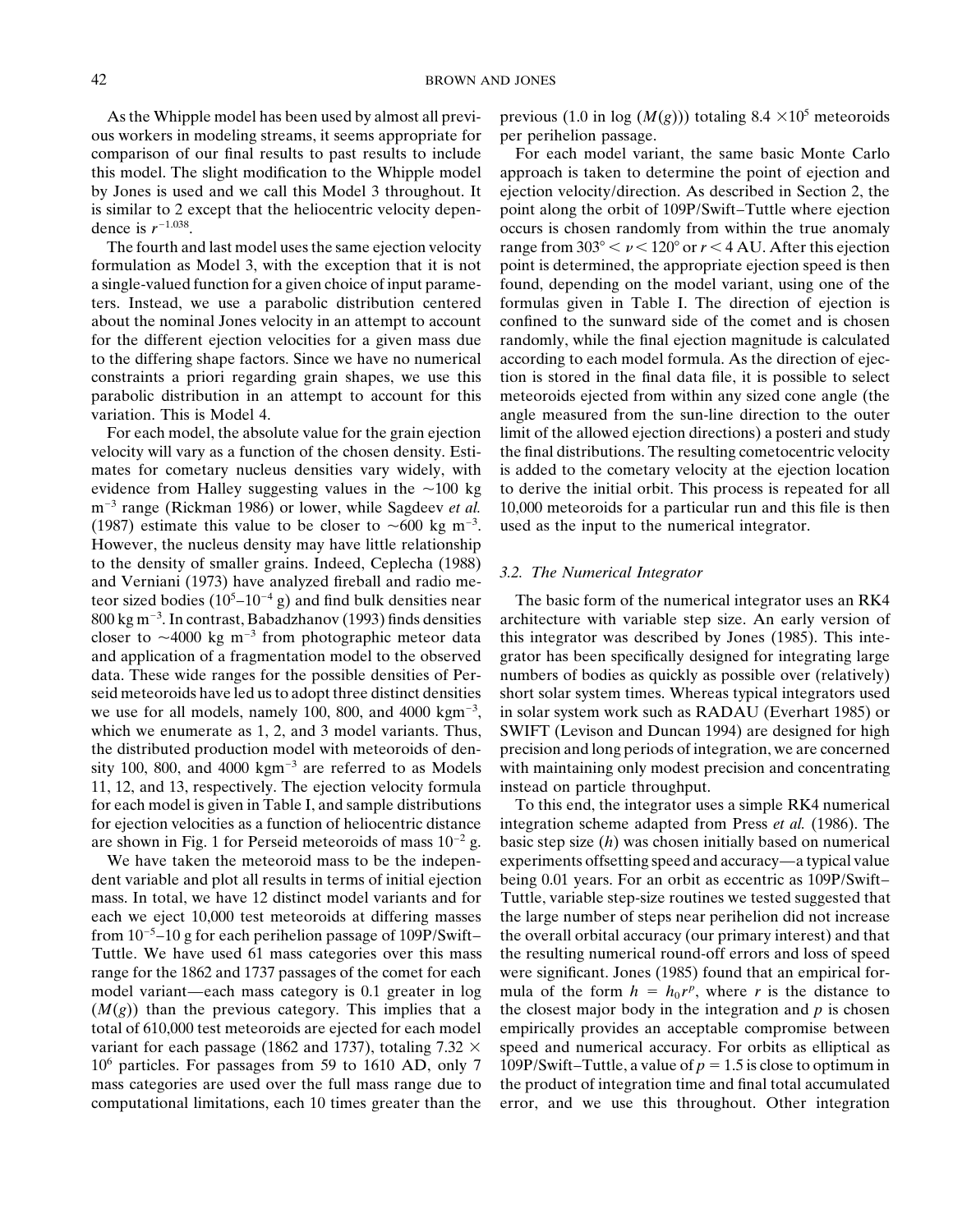| Model<br>no.   | Name                                                                          | Ejection formula                                                                                                                                                                                              |
|----------------|-------------------------------------------------------------------------------|---------------------------------------------------------------------------------------------------------------------------------------------------------------------------------------------------------------|
|                | Crifo distributed production                                                  | $log_{10}(V_{\text{eject}}) = -2.143 - 0.605 log_{10}(radius) - 0.5 log_{10} r$                                                                                                                               |
|                |                                                                               | $P(V - V_{\text{eject}}) = \frac{1}{e^{3.7}} \exp \left[ \frac{3.7 - 10.26(V - V_{\text{eject}}) + 4.12(V - V_{\text{eject}})^2}{1 - 1.03(V - V_{\text{eject}}) + 0.296(V - V - V_{\text{eject}})^2} \right]$ |
| $\mathfrak{D}$ | Jones ejection distribution with modified<br>heliocentric velocity dependence | $V_{\text{eject}} = 10.2r^{-0.5}\rho^{-1/3}R_c^{1/2}m^{-1/6}$<br>$P(V - V_{\text{elect}}) = 1$ for $V = V_{\text{elect}}$ and 0 otherwise                                                                     |
| 3              | Jones ejection distribution                                                   | $V_{\text{eject}} = 10.2r^{-1.038}\rho^{-1/3}R_c^{1/2}m^{-1/6}$<br>$P(V - V_{\text{eject}}) = 1$ for $V = V_{\text{eject}}$ and 0 otherwise                                                                   |
| 4              | Jones ejection distribution with para-<br>bolic probability distribution      | $V_{\text{eject}} = 10.2r^{-1.038}\rho^{-1/3}R_c^{1/2}m^{-1/6}$<br>$P(V - V_{\text{eject}}) = 1 - \left(\frac{V}{V_{\text{eject}}} - 1\right)^2$ for $0 < V < 2V_{\text{eject}}$ and 0 outside                |

**TABLE I Formula for Ejection Velocity for Each Model Variant**

found to show no variations of significance within our range planetary positions interpolated via cubic splines to accuraof adopted bin sizes in parameter space. cies (relative to the original DE404 ephemeris) no worse



2 as a solid line, Model 3 as a dotted line, and Model 4 meteoroids are

schemes are available which are superior in speed and features of other solar system integrators) was removed produce somewhat more precise results. For our purposes, entirely by generating predefined planetary position tables however, the RK4 integrator is entirely adequate and has in memory. These tables were derived from the DE404 been tested against output from SWIFT and RADAU and JPL planetary ephemeris and are stored in memory with To further speed up integrations, the  $(n - 1)^2$  computa- than 100 km for the positions of the major planets over tions normally found in *n*-body calculations (and general the past 2000 years, with average errors nearly one order of magnitude better than this value.

> All numerical computations are performed taking into account planetary perturbations, barycentric corrections, radiation pressure, and the Poynting–Robertson effect (cf. Burns *et al.* 1979) for a detailed description of the latter two forces). The barycentric corrections are significant for orbits as large and elliptical as 109P/Swift–Tuttle (cf. Chambers 1995) and necessitated an upper limit of between 0.2–0.4 years in the largest step size, independent of distance to the nearest perturbing body.

> The above integrations required approximately 4 months of continuous computation on 5 Pentium PCs.

# **4. RESULTS**

### *4.1. Previous Perihelion Passage (1862)*

We begin by examining the meteoroid distribution at the present epoch due to Perseids ejected in 1862. Some general comments concerning the overall evolution of the modeled meteoroids from 1862 to the present are in order. It was found that Models 2 and 3 show virtually identical outcomes both in terms of flux as a function of time and solar longitude of maximum in any given year, locations of radiants, stream dispersion, etc. The choice of  $r^{-0.5}$  or FIG. 1. Sample velocity ejection distributions for Perseids ejected in<br>1862 of mass 0.01 g and density 800 kg m<sup>-3</sup> as a function of heliocentric<br>1862 of mass 0.01 g and density 800 kg m<sup>-3</sup> as a function of heliocentric<br> shown as open circles. the majority of the meteoroids are ejected near perihelion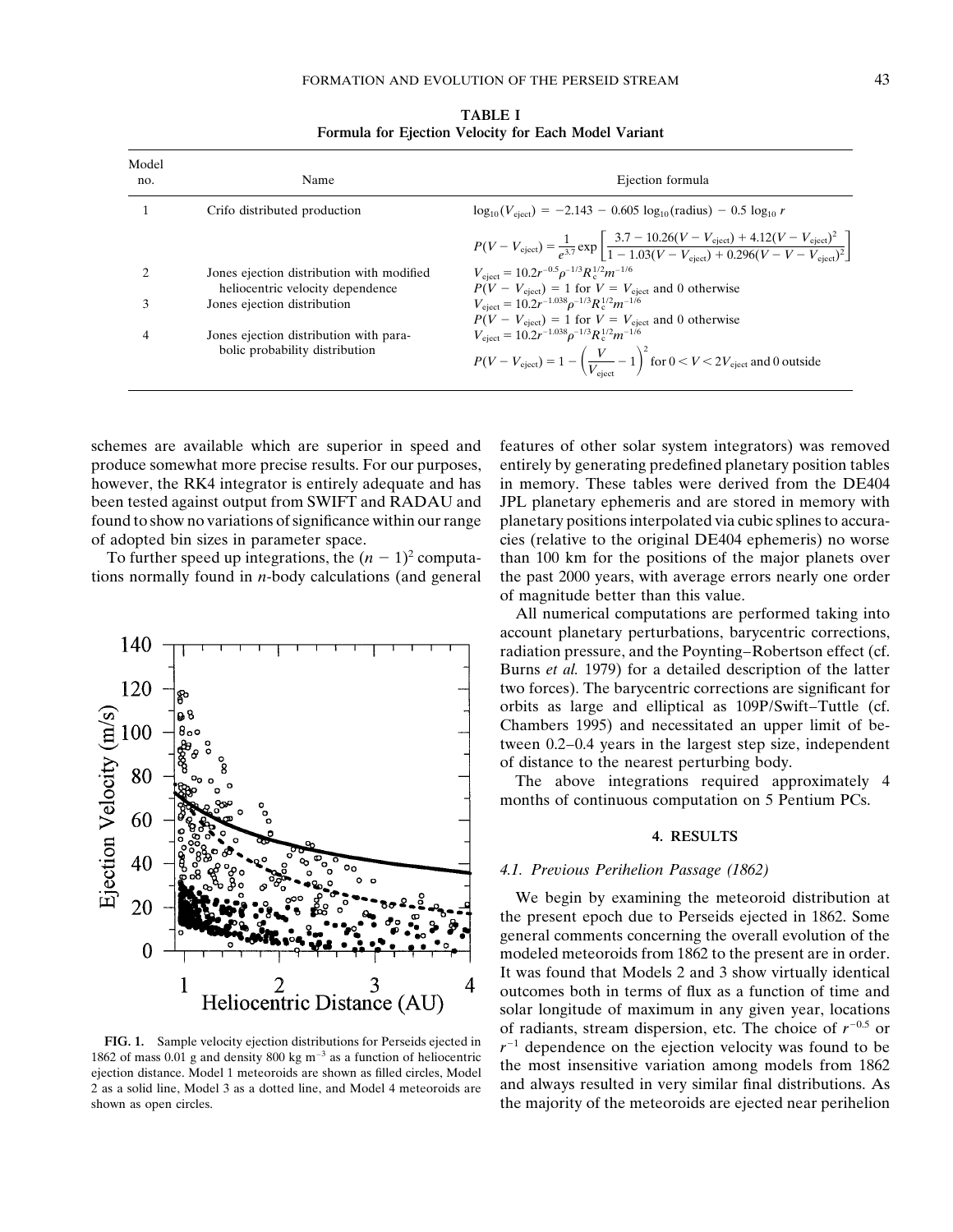

for Model 32. The gridding is 1-year bins for the nodal passage time and here, the 1862 radiant rms diameter is  $\sim 0.1^\circ$ . The location 0.1 in log *M*. The grayscale has a dynamic range from 0 to 700 for this of the radiant varies from year to year by a small amount binning size.

(as required by the condition of random distribution in true anomaly) the small number of more distant  $(r > 2)$ AU) ejections does not make a strong contribution to the overall activity of the stream presently observed. The only noticeable difference between the more distantly ejected population  $(2 < r < 4 \text{ AU})$  and meteoroids ejected near perihelion is a larger spread in nodal longitudes for the former which becomes particularly evident at small masses.

Figure 2 shows a temporal plot of the distribution by mass of test meteoroids having nodes within 0.005 AU of the Earth's orbit from Model 32. We use 0.005 AU as our sieving distance and hereafter refer to all such meteoroids as Earth intersecting. There is an obvious periodicity in the figure apparent in all model variants of ejecta from 1862. Figure 3 shows a plot of nodal distance versus time for model 42 meteoroids of mass  $10^{-2}$  g demonstrating that the reason for the periodicity is an impulsive change in the mean nodal distance of shower meteoroids inward every 12 and 30 years. This effect is the result of distant, direct perturbations on the stream by Jupiter and Saturn and is developed in more detail in Section 5.1.

In general, all models show that the most recent activity<br>associated with the 1862 ejecta is concentrated from 1991<br>to 1994 with a peak in 1993. It is clear from Fig. 3 that<br>meteoroids not perturbed by planetary perturbati ejection in 1862 have nodes outside Earth's orbit, a result grayscale has a dynamic range of 0 to 19 for this binning resolution.

which holds for all models and all masses. In rare cases, smaller meteoroids (generally of higher density) ejected with high velocities can reach within 0.005 AU outside of Earth's orbit and be counted as possible ''impacts'' in years well away from the inward nodal shifts due to planetary perturbations, but this number is very small. Some activity is also apparent near 1980 and near 2010 at much lower levels.

For activity in any year from 1992 to 1994, the distribution of nodes for all models is strongly concentrated in the region from  $139.3^{\circ}$  to  $139.6^{\circ}$  (J2000) with maximum in the region  $139.42^{\circ} - 139.5^{\circ}$ . This result changes with cone angle in such a way that smaller cone angles tend to concentrate the peak into a smaller range of solar longitude centered about the node of the comet  $(139.44^{\circ})$  as would be expected. The particle distribution in these years from the 1862 ejection is also heavily skewed toward the largest (lowest ejection velocity–least radiation pressure affected) masses.

The model-determined radiant size (the rms dispersion in solid angle for the ensemble of all Perseid meteoroid geocentric radiants) is determined entirely by the distribution of initial ejection velocities and for the models used **FIG. 2.** Activity at the present epoch from ejecta released in 1862



maximum is 1.01355 AU and is shown by the bold horizontal line. The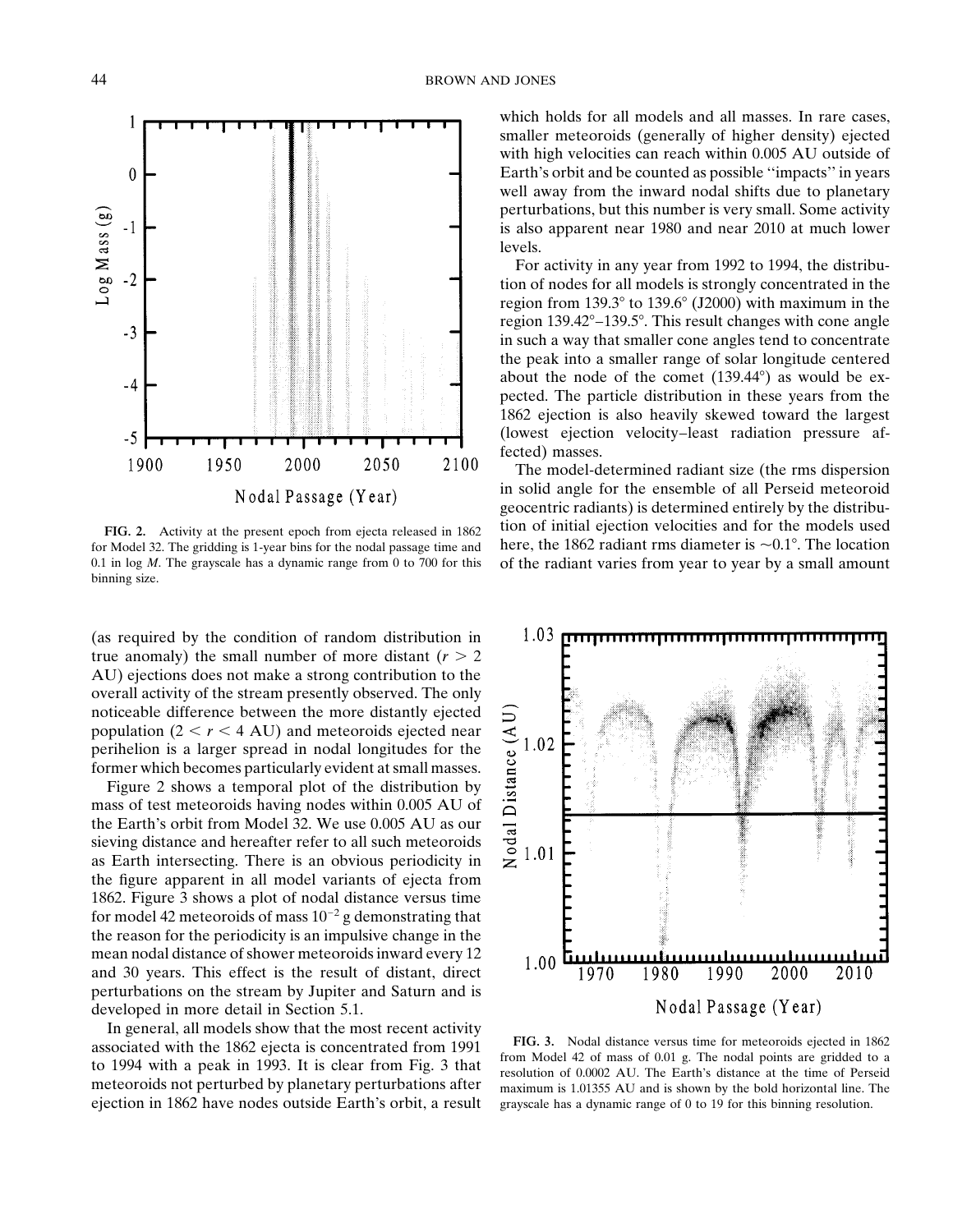

helion passage from 59 to 1610 AD were carried out at 7 from 59–1862 AD. Note that the positions of the radiants discrete mass intervals separated by one order of magni- from any one ejection vary in RA and DEC due to planetude in mass in the range  $10-10^{-5}$  g. For completeness, tary perturbations; thus, the rms spread in this cumulative the same mass categories were extracted from the more radiant size plot is greater than the rms radiant sizes found extensive runs from 1737 and 1862. from individual ejections. The initial size of the radiants

och reveal that the difference in closest approach between controled by the ejection velocity, with higher average

between the osculating orbit for 109P/Swift–Tuttle at the models. This suggests that in the longer term, the absolute epoch of each perihelion passage (listed as years in the level of rms spread is controled by radiation pressure priabscissa) and the Earth. The dashed line shows the total marily and to a lesser degree by the initial ejection velocity. number of meteoroids from all models ejected from each However, the slope of the radiant dispersion is constant passage which still have nodes within 0.005 AU of Earth and similar for all models, showing that planetary perturbaat the nodal passage closest to the 1992 perihelion date. tions and initial ejection comet–Earth geometry are the There is no significant correlation between the age of ejec- ''drivers'' of radiant shape. tion over this time interval and the fraction of all ejected A regression fit to the radiant spread from 500 to 2000 meteoroids currently in Earth-intersecting orbits. This years yields an annual change of  $6.5 \times 10^{-5}$  degrees/annum. finding suggests that the Earth–comet orbit distance at The particularly small values for Model 1 are a direct the time of ejection, rather than planetary perturbations, consequence of the extremely low ejection velocities of control the large-scale delivery of Perseid meteoroids on the extended source production model. The correctness of this time scale. It is for this reason that material ejected the above conclusions can be gauged on the basis of the in 1737 and 1610, though quite young, is expected to be very low initial dispersion for Model 11 due to the exless prolific on average at present than ejecta from 1479. tremely low ejection velocities for larger particles in Model

Indeed, it is found that for the years from 1995 to 1997, for example, the material from 1479 is the dominant Perseid population observed at the Earth for the outburst portion of the stream. A similar trend is seen for each model, further indicating that neither the assumed particle density nor the ejection velocity play a dominant role in the subsequent encounter conditions with Earth.

The total number of Earth-intersecting Perseids as a function of time at the present epoch summed over all ejecta for meteoroids capable of producing visual meteors  $(>10^{-3}$  g) and larger over the past 2000 years is shown in Fig. 5 for three representative models. The general form of the activity is similar for all 12 model variants, namely, a 12- and 30-year periodicity reaching peak strength near 1992–1993. For each ejection model, higher meteoroid densities yield more Earth-intersecting meteoroids, a result of the general trend toward larger nodal distances as radiation pressure increases (see Section 5.1). The year of ejec-**FIG. 4.** The minimum comet–Earth distance for 109P/Swift–Tuttle tion-yielding meteoroids varies significantly from year to (open squares) and the fraction of Perseid meteoroids from all models year in the current epoch; as a result, we expect that the and all masses which currently are Earth-intersecting from each ejection position of peak activity in the stream for the outburst interval (solid circles). component will similarly vary.

The rms angular width of the radiant as a function of (about  $0.3^{\circ}$  in declination and  $0.2^{\circ}$  in RA) due to differential planetary perturbations (see Discussion).<br>
tial planetary perturbations (see Discussion). Perseid and added the distributions in a cumulative man- *4.2. Recent Ejections (2000 Years)* ner. Hence, the value at 2000 years is the angular spread Results of ejections from 109P/Swift–Tuttle at each peri- in the total radiant area from all 15 perihelion ejections The final distributions of meteoroids at the present ep- and early evolution of the size of the radiant area are the comet and Earth at the epoch of ejection is a strong velocities having larger initial dispersions, but within 500 determinant of subsequent activity. years (roughly 4 passages) the absolute levels of spread Figure 4 shows a plot of the minimum approach distance vary inversely with the density of the meteoroids for all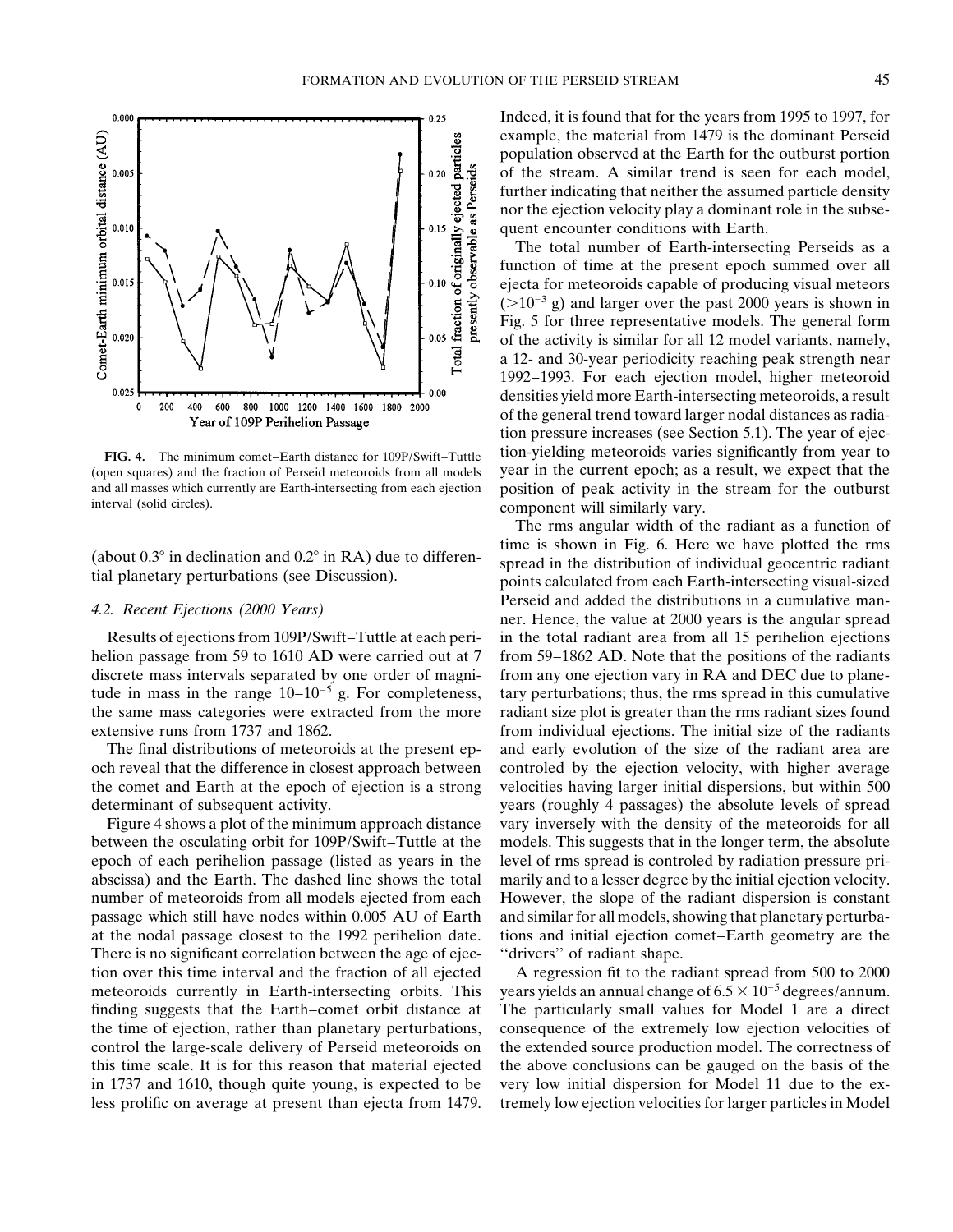$139.7^{\circ}$  (139.0° B1950.0).

 $0.3C$ 

The locations and strength of the observed visual peak associated with the outburst component of the stream derived from Brown and Rendtel (1996) and from Rendtel and Arlt (1996) are shown in Fig. 7, together with the model predictions for the same quantities. The locations of the visual peaks in outburst activity and their shape were found by taking the average Perseid zenithal hourly rate (ZHR) profile from Brown and Rendtel (1996) over the period 1988–1994 and subtracting this profile from each years' activity after scaling for differences in peak activity between the average profile and each yearly profiles' main (or normal) maximum ZHR value. Note that the visual observations refer to Perseid meteoroids with masses of  $10^{-4}$  g and larger, with the average mass near 1 mg (corresponding to a visual absolute magnitude of  $+3$ at Perseid velocities). It was found that the mean curve of Perseid ZHR activity from 1988 to 1994 in the interval from  $139^{\circ} < \lambda_0 < 140.1^{\circ}$  is well approximated by

All radiant measures are referenced to J2000 and  $\lambda_0$  =

RMS Radiant Dispersion (degrees)<br>  $\frac{1}{2}$ <br>  $\frac{1}{2}$ <br>  $\frac{1}{2}$ <br>  $\frac{1}{2}$ <br>  $\frac{1}{2}$ <br>  $\frac{1}{2}$ <br>  $\frac{1}{2}$ Model Numbers 500 750 1000 1250 1500 1750 2000  $\overline{0}$ 250 Years since ejection The location of the radiant after the full 2000 years of<br>accumulated ejections (i.e., now) over the mass range as cumulative distributions observed at present from ejections between

**FIG. 5.** The number of Earth-intersecting Perseids versus their nodal passage time in total for all ejections from 59–1862 AD for Models 12 (top), 33 (middle), and 41 (bottom). Activity is summed into yearly bins

11 (or equivalently for lower density particles of the same mass—the opposite to the dependence from the other models—see Eq. (6)) and its sudden relative increase to Models 12 and 13 after 4–5 revolutions as the full effects of radiation pressure expand the radiant.

The scatter in the rms spread at any one time between all models is on the order of  $0.1^{\circ}$  over this 2000-year period. 0.1–10 g (photographic) is  $\alpha = 46.09 \pm 0.02$  and  $\delta = \frac{39}{59}$  and 1862 AD. The time in years (abscissa) refers to years before 57.66  $\pm$  0.02 (J2000.0). The variation in  $\alpha$  throughout this present (i.e., year 0 is 2000 AD).

and the error bars represent the poisson error margins  $(n^{-1/2})$ .

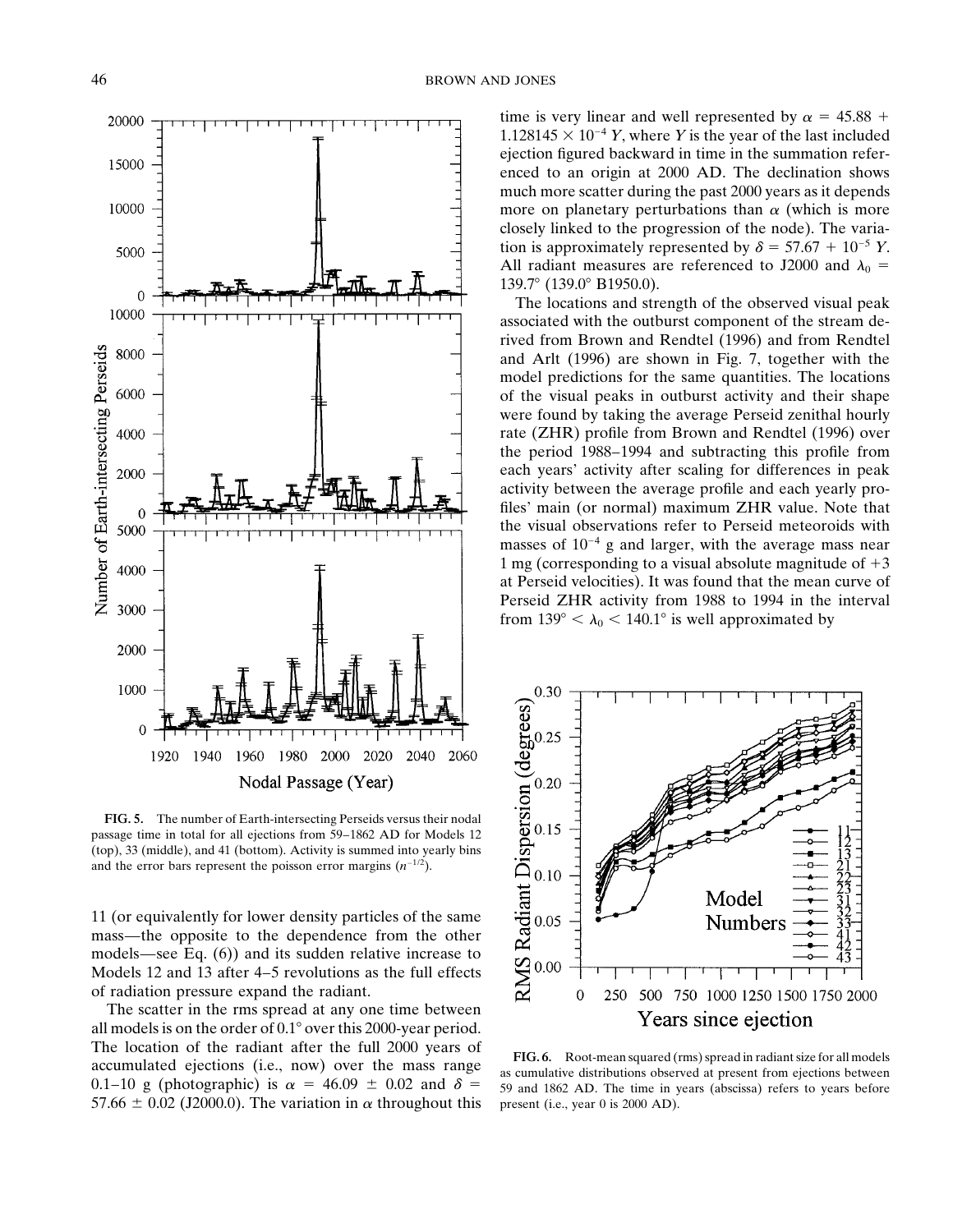

$$
\text{ZHR} = 1.84110984 \times 10^8 - 3.95803796 \qquad (8)
$$
\n
$$
\times 10^6 \lambda_0 + 28363 \lambda_0^2 - 67.67 \lambda_0^3.
$$

times of peak are generally in good agreement, with the and 1079 and 1862 making contributions. exceptions of the 1993 and 1994 peak locations, where The model peaks generally follow closely to one another. model values are 1–2 h earlier than observed. The overall A glaring exception here is Model 11, which shows marked

trend of observed changes in peak location and the model locations are consistent, reflecting the dominance of older ejecta before 1992 and after 1994 (see Table II). Note that the ZHR of the outburst peak in 1988 was found to be of negligible magnitude after subtraction of the mean scaled background, drawing into doubt the reality of the feature in 1988 and we omit it from further analysis. The move in the time of the peak away from the current nodal longitude  $(139.44^{\circ})$  of Swift–Tuttle reflects the fact that 109P's nodal longitude has been higher than its present value for most passages over the past 1000 years (contrary to its longterm behavior) and hence slightly older ejecta are now well ahead of the comet's nodal longitude. This ejection geometry implies that ejecta from as recently as 1348 can be found as late at nearly  $139.8^\circ$  at the present epoch, all other ejections over the past 2000 years peaking earlier. The cumulative activity for visual-sized meteoroids is shown in Fig. 8 for two representative models as a function of solar longitude. All meteoroids ejected over the past 2000 years currently have nodal longitudes greater than  $139^{\circ}$  and the profile from just these 15 ejections already shows remarkable similarity to the shape of the ''core'' Perseid activity found from visual observations, the asymmetry of both being particularly notable.

The relative change in the strength of the peaks is reproduced, though the peak observed ZHR in 1991 (which has large error margins) does not fit the trend well, the model underestimates its strength. A similar, though less substantial effect, is also seen in 1994 and 1995, suggesting that for the strongest years the model tends to underestimate peak ZHR activity.

Table II summarizes the composition of the Perseid activity (all of the outburst peak and part of the core activity of the stream) in terms of the summation of all ejections (59–2000 AD) for each of the years from 1988 to 1996 for visual class meteoroids. The total number of Earth-**FIG. 7.** Locations (J2000) of outburst peak for the Perseids (bold intersecting test meteoroids as well as the fraction of this solid line) together with model predictions of peak locations (top). The total contributed by the three most significant ejections scaled ZHR for the observed outburst peaks from 1989 to 1996 and individual model predictio tional data are from Brown and Rendtel (1996). The question mark next ejecta observed as the outburst component of the Perseids to the 1991 observation reflects the high uncertainty in this value (see changes dramatically from year to year. In 1988–1990, ejec-<br>Brown and Rendtel (1996)). The solid curve is formed without using the tions from 1610 an Brown and Rendtel (1996)). The solid curve is formed without using the tions from 1610 and 1737 are predominant and account for the majority of the activity, while in 1991 material from 1862 and 1610 is found in roughly equal proportions. The 1991–1994 outburst maxima are composed primarily of material from 1862 and to a lesser degree 1610. Note that even in these years, the fraction of all meteoroids of recent origin (the past 2000 years) is still greater from all earlier passages than from 1862 alone. In 1995 and 1996 the origin It is clear from Fig. 7 that the predicted and model of the outburst material changes again, with 1479 dominant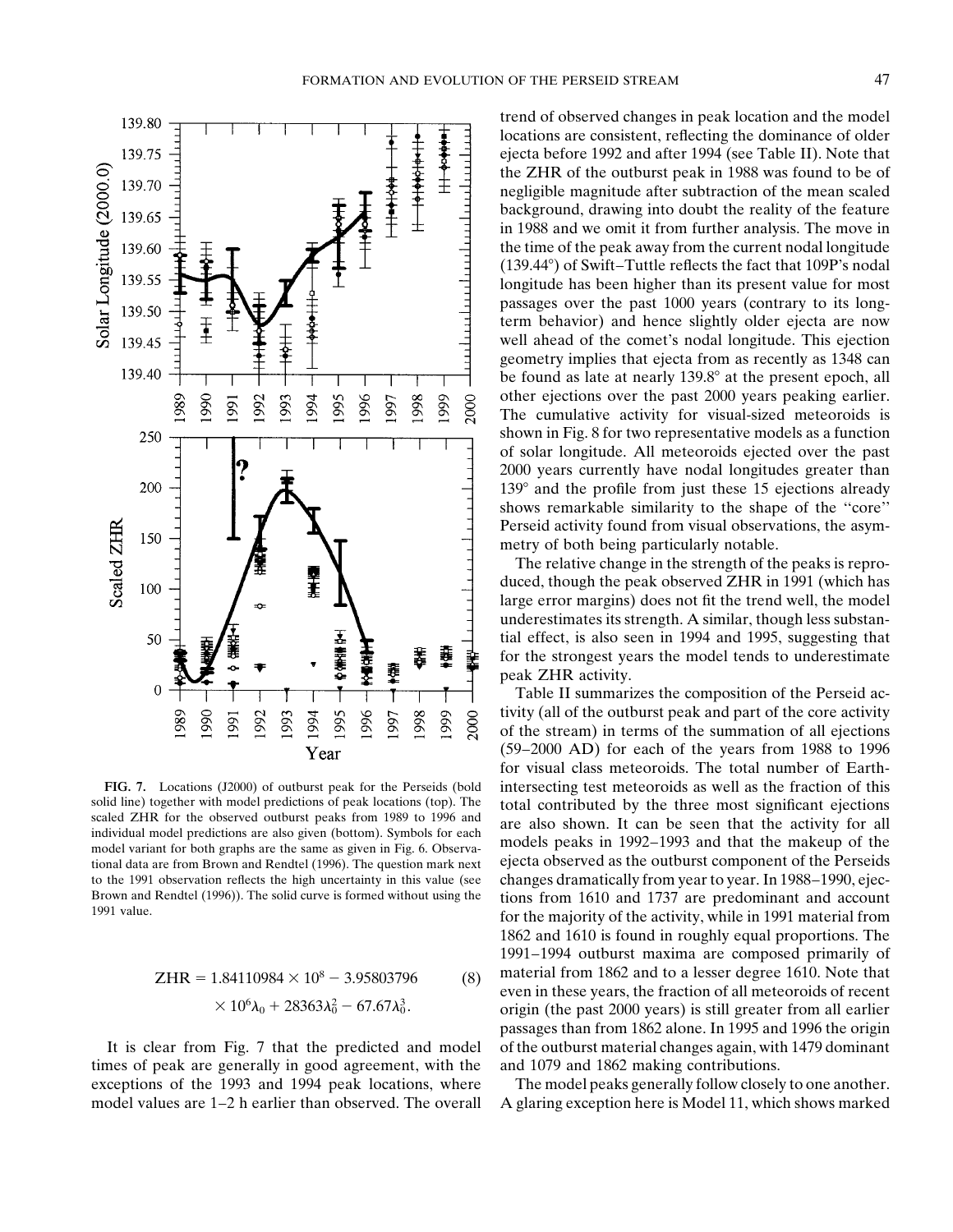**TABLE II Number of Earth-Intersecting Perseids by Year (1988–1996) and Model at the Present Epoch**

|        |           | 11                                 | 12                        |                      | 13                                                                                        |                       | 21                                                                                                                                                                    |            |                                                                          | 22        |                        | 23               | 31                                                                                        |          | 32                     |          | 33                     |                  | 41                                                                     |              |                           | 42                        | 43                                                                                                                                          |                          |
|--------|-----------|------------------------------------|---------------------------|----------------------|-------------------------------------------------------------------------------------------|-----------------------|-----------------------------------------------------------------------------------------------------------------------------------------------------------------------|------------|--------------------------------------------------------------------------|-----------|------------------------|------------------|-------------------------------------------------------------------------------------------|----------|------------------------|----------|------------------------|------------------|------------------------------------------------------------------------|--------------|---------------------------|---------------------------|---------------------------------------------------------------------------------------------------------------------------------------------|--------------------------|
| 1988   |           | 95                                 | 472                       |                      | 748                                                                                       |                       | 589                                                                                                                                                                   |            |                                                                          | 688       |                        | 716              | 471                                                                                       |          |                        | 655      |                        | 800              |                                                                        | 474          |                           | 626                       | 724                                                                                                                                         |                          |
|        |           | 441 0.24<br>698 0.24<br>59 0.13    | 1737 0.71<br>1610         | 0.15<br>441 0.04     | 1610 0.32                                                                                 | 1737 0.56<br>826 0.03 | 1862 0.16                                                                                                                                                             |            | 1610 0.26 1610 0.39<br>1737 0.20<br>1479 0.15 1479 0.10                  |           | 1610 0.48<br>1737 0.31 | 826 0.05         | 1610 0.36<br>1737 0.23                                                                    | 826 0.08 | 1610 0.41<br>1737 0.34 | 826 0.05 | 1610 0.42<br>1737 0.42 | 826 0.04         | 1610 0.31<br>1737 0.26<br>1862 0.10                                    |              | 1610 0.38<br>1737         | 0.37<br>826 0.04          | 1737<br>1610                                                                                                                                | 0.46<br>0.37<br>826 0.04 |
| 1989   |           | 122(1.73)                          | 691(1.14)                 |                      | 1178(.93)                                                                                 |                       | 659(.45)                                                                                                                                                              |            |                                                                          | 961(.31)  | 1277(.27)              |                  | 678(.14)                                                                                  |          |                        | 948(.45) | 1327(.39)              |                  | 680(.42)                                                               |              |                           | 871(.37)                  | 1171(.47)                                                                                                                                   |                          |
|        |           | 698 0.21<br>188 0.19<br>59 0.17    | 1737 0.52<br>1610<br>59   | 0.37<br>0.04         | 1737<br>59                                                                                | 0.40<br>0.03          |                                                                                                                                                                       |            | 1862  0.17  1737  0.18  1737  0.22<br>1479  0.15  1479  0.12  1479  0.08 |           |                        |                  | 1737  0.17  1737  0.24<br>1479  0.11  1479  0.08                                          |          |                        |          | 1737 0.29<br>1479 0.04 |                  | 1737 0.19<br>1479 0.09                                                 |              | 1737 0.28<br>1479         | 0.07                      | 1610  0.49  1610  0.32  1610  0.49  1610  0.55  1610  0.44  1610  0.52  1610  0.57  1610  0.40  1610  0.52  1610  0.55<br>1737 0.31<br>1479 | 0.04                     |
| 1990   |           | 144(.36)                           | 965(.97)                  |                      | 1681(.95)                                                                                 |                       | 827(.46)                                                                                                                                                              |            |                                                                          | 1168(.51) | 1585(.79)              |                  | 831(.48)                                                                                  |          | 1272(.57)              |          | 1696(.81)              |                  | 802(.70)                                                               |              | 1185(.72)                 |                           | 1628(.88)                                                                                                                                   |                          |
|        | 698       | 1348 0.31<br>0.14<br>188 0.14      | 1610<br>1737<br>59        | 0.48<br>0.45<br>0.02 | 1610<br>1737<br>1479                                                                      | 0.37<br>0.03          | 0.54 1610 0.39 1610 0.50 1610 0.58 1610 0.47 1610 0.54<br>1737  0.10  1479  0.10  1479  0.07                                                                          |            | 1862  0.20  1737  0.18  1737  0.23                                       |           |                        |                  | 1737  0.18  1737  0.22<br>1862 0.08                                                       |          | 1479 0.09              |          | 1737 0.29<br>1479 0.06 |                  | 1610  0.60  1610  0.43  1610  0.54<br>1737 0.19                        |              | 1737<br>1862  0.11  1479  | 0.25<br>0.07              | 1610 0.58<br>1737<br>1479                                                                                                                   | 0.31<br>0.05             |
| 1991   |           | 124(1.51)                          | 1351(.97)                 |                      | 2127(.88)                                                                                 |                       | 927(.76)                                                                                                                                                              |            |                                                                          | 1282(.54) | 1689(.66)              |                  | 940(.41)                                                                                  |          | 1308(.77)              |          | 1916(.77)              |                  | 909(.47)                                                               |              | 1372(.68)                 |                           | 1955(.89)                                                                                                                                   |                          |
|        | 59<br>698 | 0.20<br>569 0.20<br>0.11           | 1862<br>1610<br>1737      | 0.37<br>0.36<br>0.23 | 1610<br>1862<br>1737                                                                      | 0.36<br>0.20          | 0.38 1862 0.31 1610 0.34 1610 0.39 1862 0.35 1862 0.36<br>1610 0.25<br>1737  0.10  1737  0.12  1737  0.14  1737  0.11  1737  0.15                                     |            |                                                                          |           |                        |                  | 1862 0.33 1862 0.33 1610 0.29                                                             |          | 1610 0.34              |          | 1610 0.35<br>1737 0.17 |                  | 1862 0.39 1862 0.36<br>1610 0.28<br>1737 0.11                          |              | 1862 0.37<br>1610<br>1737 | 0.33<br>0.16              | 1862<br>1610<br>1737                                                                                                                        | 0.39<br>0.35<br>0.18     |
| 1992   |           | 448(.82)                           | 6071(.24)                 |                      | 8063(.2)                                                                                  |                       | 2100(.75)                                                                                                                                                             |            | 3240(.56)                                                                |           | 4586(.31)              |                  | 2428(.51)                                                                                 |          | 3926(.32)              |          | 5827(.22)              |                  | 2588(.32)                                                              |              |                           | 4410(.18)                 | 6692(.21)                                                                                                                                   |                          |
|        |           | 1862 0.44<br>826 0.18<br>1079 0.11 | 1862 0.47<br>1610<br>1737 | 0.15<br>0.07         | 1610<br>1479                                                                              | 0.08                  | 1862 0.43 1862 0.29 1862 0.37 1862 0.41 1862 0.37 1862 0.40<br>0.19 1610<br>1479                                                                                      |            | 0.10 1479 0.10 1479 0.08                                                 |           |                        |                  | 0.15 1610 0.15 1610 0.16 1610 0.12 1610 0.14<br>1479 0.09                                 |          | 1479 0.09              |          | 1610 0.15<br>1737 0.09 |                  | 1862 0.43 1862 0.38 1862 0.43<br>1610<br>1479                          | 0.13<br>0.08 | 1610<br>1737              | 0.14<br>0.08              | 1862 0.44<br>1610<br>1737                                                                                                                   | 0.16<br>0.09             |
| 1993   |           | 3780(4.96)                         |                           |                      | 17971(4.16) 20120(3.86) 2971(5.56) 5142(3.61) 7714(3.94) 3741(5.46) 6334(3.93) 9623(3.89) |                       |                                                                                                                                                                       |            |                                                                          |           |                        |                  |                                                                                           |          |                        |          |                        |                  | 4064(3.88)                                                             |              |                           |                           | 7586(3.97) 11896(3.75)                                                                                                                      |                          |
|        | 1079      | 1862 0.70<br>826 0.04<br>0.03      | 1862<br>1610<br>1079      | 0.49<br>0.12<br>0.06 | 1610<br>1079                                                                              |                       | 1862 0.42 1862 0.32 1862 0.37 1862 0.39 1862 0.38 1862 0.38 1862 0.39<br>0.15 1610 0.17 1610 0.16 1610 0.19 1610 0.14<br>0.07 1079 0.09 1079 0.09 1079 0.11 1079 0.09 |            |                                                                          |           |                        |                  |                                                                                           |          | 1610 0.16              |          |                        |                  | 1862 0.37<br>1610 0.17 1610 0.14<br>1079  0.10  1079  0.10  1079  0.09 |              | 1610<br>1079              | 1862 0.39<br>0.16<br>0.10 | 1862<br>1610<br>1079                                                                                                                        | 0.40<br>0.15<br>0.09     |
| 1994   |           | 1804(2.86)                         | 8773(4.01)                |                      | 9094(5.06)                                                                                |                       |                                                                                                                                                                       | 1542(3.54) | 2578(4.48)                                                               |           | 4213(5.24)             |                  | 2112(5.44)                                                                                |          | 3693(4.82)             |          | 5539(4.68)             |                  | 2222(5.24)                                                             |              | 4196(5.45)                |                           | 6661(5.21)                                                                                                                                  |                          |
|        | 826       | 1079 0.18<br>569 0.16<br>0.16      | 1079<br>1862<br>826       | 0.18<br>0.15<br>0.14 | 1862<br>1079<br>826                                                                       | 0.12                  | 0.21 1862 0.34 1862 0.34 1862 0.28 1862 0.36 1862 0.35 1862 0.32 1862 0.31 1862 0.34<br>1479 0.19<br>0.12 1079 0.09                                                   |            |                                                                          |           |                        |                  | 1479  0.15  1610  0.16  1610  0.17  1610  0.18<br>1610 0.10 1479 0.14 1479 0.10 1479 0.09 |          |                        |          |                        |                  | 1610  0.16  1479  0.12<br>1079  0.12  1610  0.12  1079                 |              | 1610                      | 0.14<br>0.10              | 1862 0.32<br>1610 0.12<br>1079                                                                                                              | 0.12                     |
| 1995   |           | 241(0.38)                          | 1189(0.16)                |                      | 1482(0.04)                                                                                |                       | 779(0.05)                                                                                                                                                             |            |                                                                          | 983(0.30) | 1183(0.22)             |                  | 881(0.23)                                                                                 |          | 1071(0.23)             |          | 1199(0.16)             |                  | 795(0.25)                                                              |              | 1072(0.03)                |                           | 1283(1.23)                                                                                                                                  |                          |
|        |           | 1079 0.29<br>569 0.14<br>950 0.14  | 1479<br>1079<br>569       | 0.32<br>0.24<br>0.10 | 1479<br>1079<br>698                                                                       | 0.15<br>0.09          | 0.49 1479 0.40 1479 0.49 1479 0.56 1479 0.36<br>1862 0.27                                                                                                             |            |                                                                          | 1862 0.19 |                        |                  | 1079  0.12  1862  0.27<br>1079  0.07  1079  0.09  1862  0.08  1079  0.07                  |          | 1862 0.15<br>1079 0.07 |          | 1079                   | 0.12<br>950 0.05 | 1479  0.46  1479  0.59  1479  0.41  1479  0.50<br>1862<br>1079 0.06    | 0.20         | 1862<br>1079 0.09         | 0.12                      | 1479 0.55<br>1079<br>826                                                                                                                    | 0.14<br>0.07             |
| 1996   |           | 132(3.51)                          | 926(1.35)                 |                      | 1231(1.19)                                                                                |                       | 592(0.82)                                                                                                                                                             |            |                                                                          | 795(1.20) |                        | 934(0.90)        | 513(1.71)                                                                                 |          | 698(1.20)              |          | 921(0.87)              |                  | 559(1.50)                                                              |              |                           | 791(0.94)                 | 1072(5.54)                                                                                                                                  |                          |
|        |           | 1079 0.20<br>569 0.19<br>950 0.14  | 1479<br>1079<br>569       | 0.44<br>0.20<br>0.09 | 1479<br>1079<br>698                                                                       | 0.13<br>0.08          | 0.53 1479 0.48 1479 0.65 1479 0.69<br>1862                                                                                                                            | 0.24       | 1862 0.10<br>1079  0.05  1079  0.05                                      |           | 1079 0.09              |                  | 1479  0.50  1479  0.66<br>1862  0.14  1079  0.06<br>698  0.04  1079  0.09  1862  0.06     |          |                        |          | 1479 0.71<br>1079 0.08 | 826 0.04         | 1479 0.51<br>1862 0.14<br>1079 0.08                                    |              | 1479<br>1079<br>826       | 0.62<br>0.08<br>0.06      | 1479<br>1079<br>826                                                                                                                         | 0.66<br>0.10<br>0.06     |
| Totals |           | 6890<br>(16.13)                    | 38409<br>(13.0)           |                      | 45724                                                                                     | (13.11)               | 10986<br>(12.39)                                                                                                                                                      |            | 16837                                                                    | (11.51)   |                        | 23897<br>(12.33) | 12595<br>(14.38)                                                                          |          | 19905                  | (12.29)  | 28848                  | (11.79)          | 13093                                                                  | (12.78)      |                           | 22109<br>(12.34)          | 33082<br>(18.18)                                                                                                                            |                          |

*Note.* Numbers in parentheses give the rms variance in the fit between each model and the observed ZHR distributions. The total number of visual-sized Perseids encountered by Earth  $(m > 0.001 \text{ g})$  is also given on the same line. The three main contributing ejection epochs and fraction of all Perseids recorded in a particular year due to these three main contributing ejection epochs are also listed.

low-ejection velocities) may be unrealistic. The distribu- except 1993.

deviation from the other models and the observed peak tion of variances of fit between the predicted times of locations. This anomaly may be explained in part by the maximum and the observed are quite small for all models relatively small number of meteoroids from this model (except Model 11), with the best overall fit being due to in several of the examined years. As well, the ejection Model 21. Indeed, Model 21 is the only model which agrees conditions for this model (low-density meteoroids, with with the observed times of peak within error for all 8 years,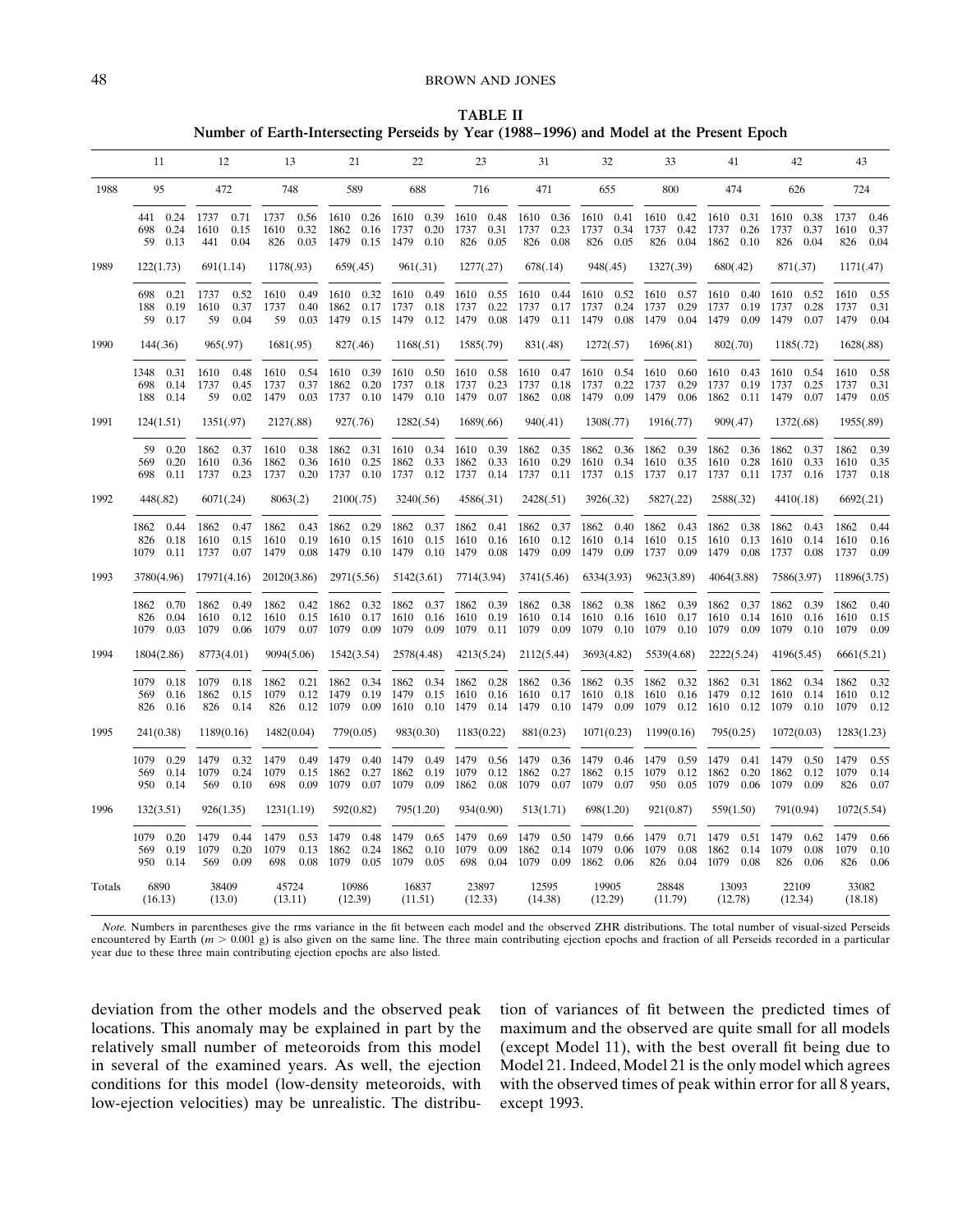

ejection velocity with  $r^{-0.5}$  heliocentric velocity dependence), though the difference between many models is not large. The exceptions here are Models 43 and 11, which have unusually large variances in fit between the observed and theoretical profiles.

# *4.3. Long-Term Evolution (100,000 Years)*

To study the behavior of the Perseids over a significant fraction of the lifetime of the stream (variously estimated to be as much as 250,000 years of age (cf. Hughes 1995)), one must first know the orbit of the comet. Unfortunately, one cannot, as 109P/Swift–Tuttle has been observed only since 69 BC (Yau *et al.* 1994). The chaotic effects of random errors in initial conditions imply that the position and ultimately the orbital elements of the comet quickly diverge during backward integrations.

Chambers (1995) investigated the long-term motion of Swift–Tuttle both forward and backward. He found that the comet's past behavior implied a Lyapunov exponent of approximately 180 years in the immediate past, and he found the comet's current and future motion to be influenced by the 1 : 11 libration Swift–Tuttle currently experiences with Jupiter.

To attempt to model the stream, we need plausible past orbital elements for the comet and find these by taking the six-vector of the comet (velocity vector and position vector) at perihelion in 1862 and ''cloning'' 20 different seed orbits about the nominal position of the comet within a sphere of radius 10 km (comparable to the size of the nucleus of the comet). Each seed orbit was then integrated backward in time using the SWIFT symplectic integrator (cf. Levison and Duncan 1994) with a time step of 0.25 days for 100,000 years using the JPL DE404 ephemeris to FIG. 8. Cumulative activity as a function of solar longitude for Models 22 (top) and 33 (bottom) from the past 2000 years of ejections and the present time is the distance of the descend-<br>from Swift-Tuttle. ing node of the comet from Earth's orbit. This is shown at 300-year increments for all 20 cloned orbits for the full The coefficient of relative fit for each year and for each integration time in Fig. 9. The general position of the node model is also given in Table II in parentheses after the over this time is remarkably close to the Earth, a result total number of test meteoroids encountered in a given also found by Chambers (1995). Indeed, for the past 20,000 year. This value is found from the subtraction of the ob- years, no nodes are found outside  $0.9 < R_d < 1.15$ , a served outburst profile for each year with the normalized remarkably similar finding to Chambers (1995). From the number of test meteoroids found in every equivalent solar ensemble of cloned orbits, two orbits were chosen at interlongitude bin (to a resolution of  $0.01^{\circ}$ ) from  $139^{\circ}$ –140° and vals of approximately 5000, 10,000, 20,000, 50,000, 75,000, the summation of the squares of the difference between and 100,000 years. The two orbits were selected to be the the observed and theoretical profile in this interval. Note most ''extreme'' from the set in the sense of having the that the difference in fit between years is not significant largest or smallest semimajor axis. The orbital elements in general, owing to differing numbers of observational used for each of these two seed orbits (1 for the lower intervals from year to year with only intermodel compari- values and 2 for the larger values of a) are given in Table sons having meaning for one particular year. III. Using these input orbits, a full set of test Perseid start-The totals in the last row suggest that the ZHR profiles ing orbits was generated using a Model 42 variant (which in these years can best be represented by Model 22 (Jones was felt at the outset to be most representative) for ejection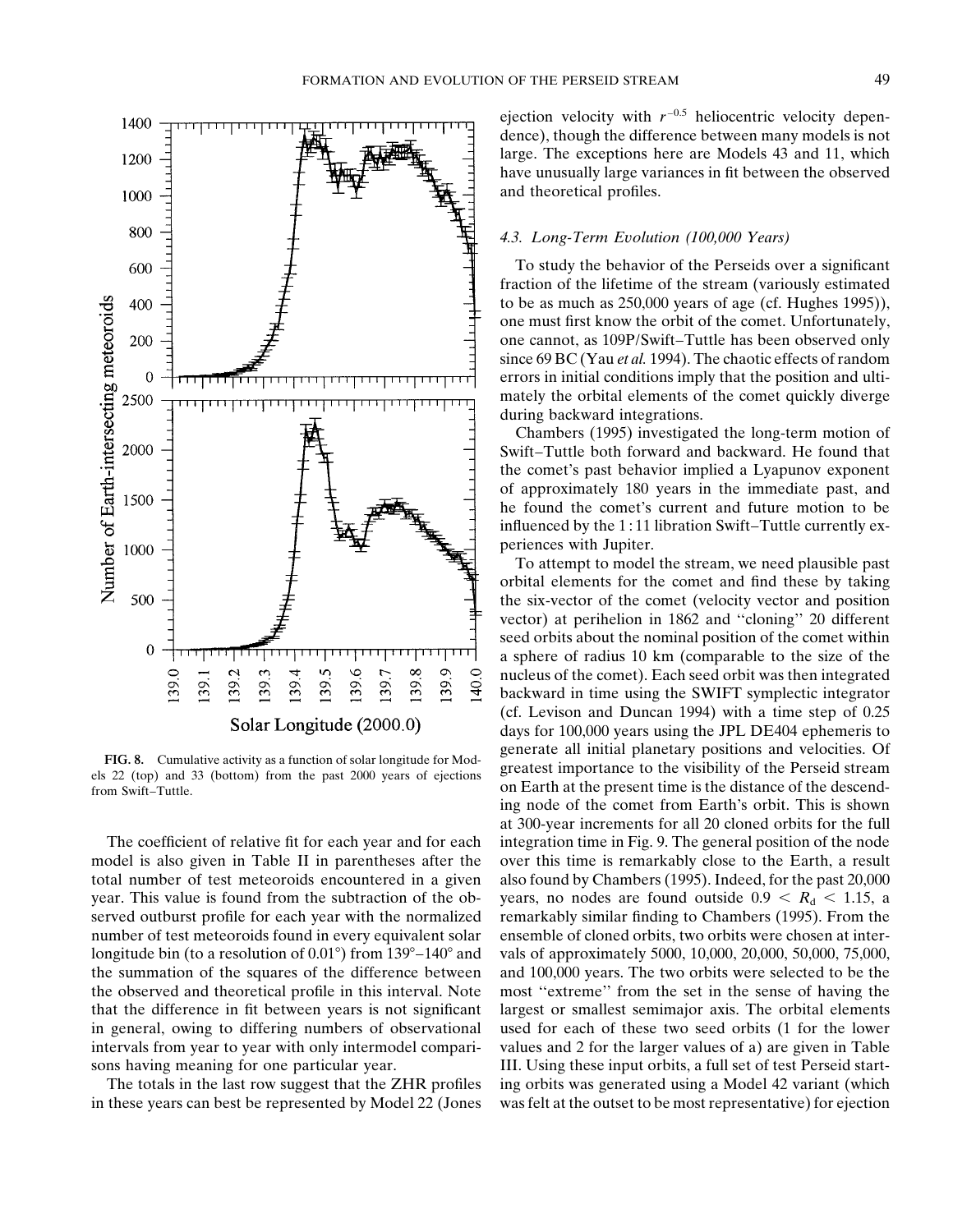

**FIG. 9.** Nodal distance of 20 cloned variations of 109P/Swift–Tuttle over the past 100,000 years shown at 300-year intervals.

velocities as with the shorter term integrations. By compar- a surprisingly constant annual level of activity with an ing the final results of these simulation runs, we hope that average of roughly 30 Earth-intersecting meteoroids ensome indication of the importance of the cometary starting countered per year. Some small periodic variations in the orbit can be inferred and thus the probable error in the annual influx from orbit 1 for ejection 5000 years ago is simulation, given that the true orbit this long ago is not a evident—possibly attributable to the accumulated effects posteriori known. of jovian impulses (see Section 5.1). The number of Earth-The final distributions of meteoroids at the present time intersecting test meteoroids drops off nearly linearly in show much less temporal variation than did the test parti- time for orbit 2, but much slower for orbit 1 particles. This cles from integrations over the past 2000 years as might effect is attributable to the node of orbit 1 being inside be expected. Even ejections only 5000 years of age show the Earth's for more recent cometary starting orbits re-

**TABLE III Initial Seed Orbits (1 and 2) for Perseid Integrations from 100,000 Years to the Present at the Intervals Shown in the First Column**

| Ejection | $\mathfrak a$ | e         | i       | $\omega$ | Ω       | $\tau$      |
|----------|---------------|-----------|---------|----------|---------|-------------|
| 5000     | 25.21880      | 0.9605500 | 114.755 | 151.850  | 137.475 | $-6990.0$   |
|          | 28.14470      | 0.9656100 | 113.121 | 152.250  | 138.321 | $-6990.0$   |
| 10000    | 24.59700      | 0.9617600 | 114,866 | 152.909  | 136.251 | $-11989.0$  |
|          | 30.34540      | 0.9685600 | 112.882 | 153.146  | 136.833 | $-11989.0$  |
| 20000    | 22.97440      | 0.9567600 | 116.881 | 150.168  | 132.322 | $-21990.0$  |
|          | 31.78580      | 0.9691800 | 113.291 | 156.677  | 133.632 | $-21990.0$  |
| 50000    | 22.06170      | 0.9574700 | 118.929 | 156.287  | 114.114 | $-51990.0$  |
|          | 37.59280      | 0.9714600 | 111.332 | 154.537  | 128.582 | $-51990.0$  |
| 75000    | 21.40130      | 0.9495200 | 123.386 | 150.150  | 108.858 | $-76990.0$  |
|          | 39.68530      | 0.9728500 | 111.641 | 156.933  | 124.972 | $-76990.0$  |
| 100000   | 20.72780      | 0.9357000 | 120.977 | 175.776  | 83.694  | $-101980.0$ |
|          | 49.09810      | 0.9808400 | 113.213 | 163.645  | 119.646 | $-101980.0$ |
|          |               |           |         |          |         |             |

*Note.* Other columns list the osculating orbital elements at *T*, the epoch of perihelion, given in units of years before January 1, 2000.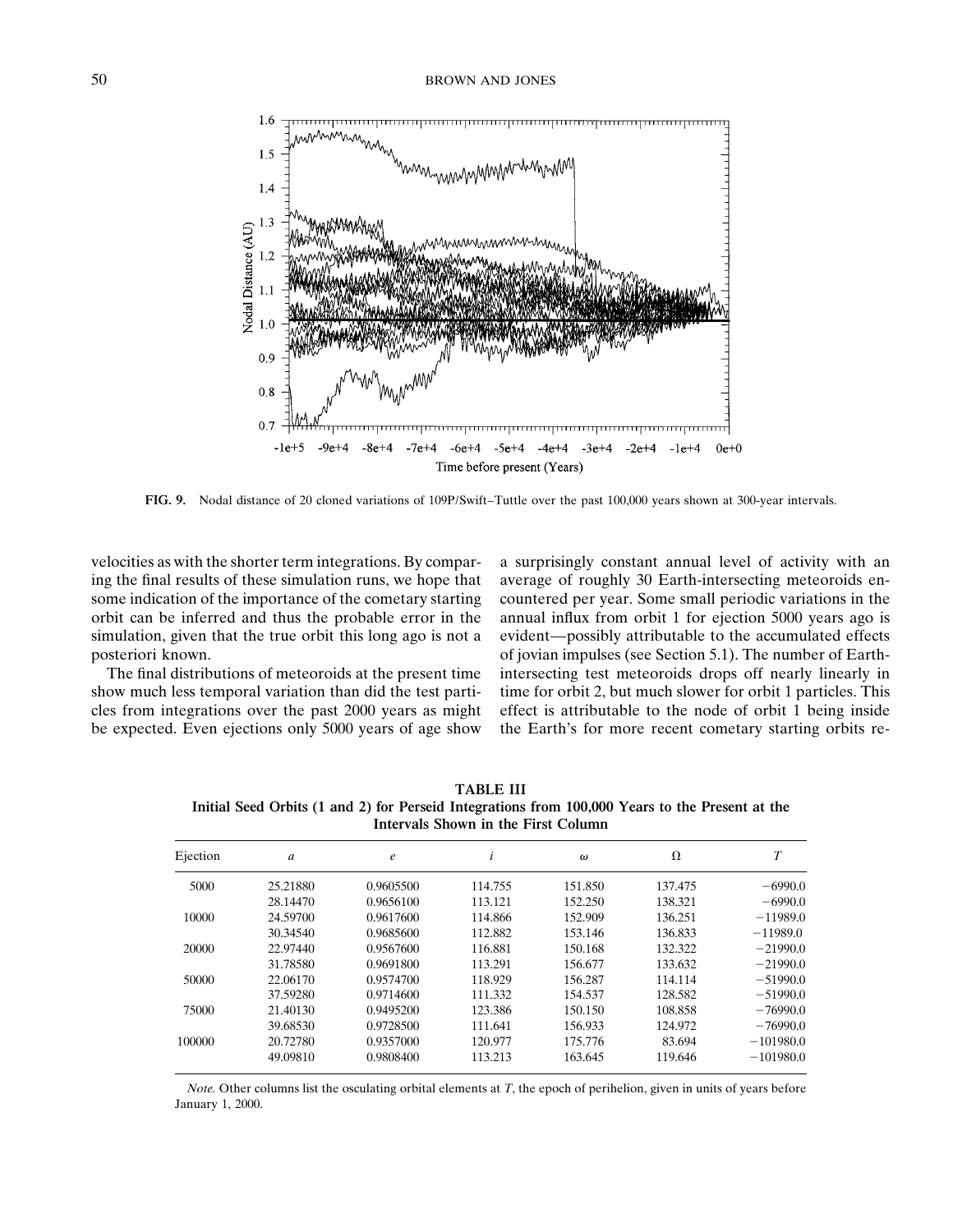| Time since<br>ejection | $\Lambda_{\rm peak}$              | Width                            |
|------------------------|-----------------------------------|----------------------------------|
| 6990.0                 | $140.56^{\circ} \pm 0.02^{\circ}$ | $1.70^{\circ} \pm 0.02^{\circ}$  |
|                        | $140.85^{\circ} \pm 0.03^{\circ}$ | $1.90^{\circ} \pm 0.03^{\circ}$  |
| 11989.0                | $140.04^{\circ} \pm 0.04^{\circ}$ | $1.67^{\circ} \pm 0.04^{\circ}$  |
|                        | $139.81^{\circ} \pm 0.08^{\circ}$ | $2.46^{\circ} + 0.08^{\circ}$    |
| 21990.0                | $141.55^{\circ} \pm 0.09^{\circ}$ | $2.30^{\circ} \pm 0.1^{\circ}$   |
|                        | $139.62^{\circ} \pm 0.14^{\circ}$ | $2.80^{\circ} \pm 0.16^{\circ}$  |
| 51990.0                | $133.31^{\circ} \pm 0.11^{\circ}$ | $4.59^{\circ} \pm 0.11^{\circ}$  |
|                        | $140.13^{\circ} \pm 0.32^{\circ}$ | $7.36^{\circ} \pm 0.32^{\circ}$  |
| 76990.0                | $146.99^{\circ} \pm 0.26^{\circ}$ | $8.00^{\circ} \pm 0.26^{\circ}$  |
|                        | $139.39^{\circ} \pm 0.42^{\circ}$ | $8.95^{\circ} \pm 0.42^{\circ}$  |
| 101980.0               | $122.99^{\circ} \pm 0.86^{\circ}$ | $15.31^{\circ} \pm 0.95^{\circ}$ |
|                        | $136.00^{\circ} \pm 0.78^{\circ}$ | $11.07^{\circ} \pm 0.78^{\circ}$ |

sulting in easier delivery of meteoroids to Earth as radia as geocomic radiat distributions of shower meteors are<br>consistent with the modelling results within the limitations<br>further outward (see Section 5.1) of both (see

$$
W = (0.774 \pm 0.550) + (9.183 \pm 0.830) \times 10^{-5} Y. \tag{9}
$$

the current epoch given even a modestly long age (see much intrinsically brighter than its long-term average. Al-Section 5.4), with ejections 100,000 years ago currently ternatively, the ejection geometry in 1862 might have been having full widths of nearly 25° in solar longitude. much more collimated than the broader, hemispherical

**TABLE IV** years is summarized in Fig. 10, where nodal positions of Locations and Widths of the Maximum for Each the meteoroids at the present enoch are presented. The Locations and Widths of the Maximum for Each<br>
Ejection for Earth-Intersecting Perseid Meteoroids<br>
at the Present Epoch<br>
at the Present Epoch<br>
Stream always remains very close to Earth for both orbits and all masses. The nodal distribution formed from orbit 2 shows considerably more elongation than orbit 1, reflecting the higher eccentricity and semimajor axis of the latter orbit and the large number of test meteoroids which move<br>into sungrazing and near-sungrazing orbits (see Section<br>5.6).

### 139.628 6 0.148 2.808 6 0.168 **5. DISCUSSION**

The above results suggest the models used are not unrea-<br>sonable representations of the actual ejection process of 109P/Swift–Tuttle, which is probably more complicated than our very simplified ejection schemes. In general, the two most reliably measured stream parameters, namely the activity as a function of solar longitude for each year and variations in peak activity from year to year as well

comet's passage in 1610 and 1479 placed it well below the likely detection threshold for visual observations (Yau *et al.* 1994), and the fact that no observations exist for This demonstrates how the stream can be so long-lived at either of these returns suggests that the comet was not The development of the stream over the past 100,000 ejection geometry we have adopted. In particular, for ejec-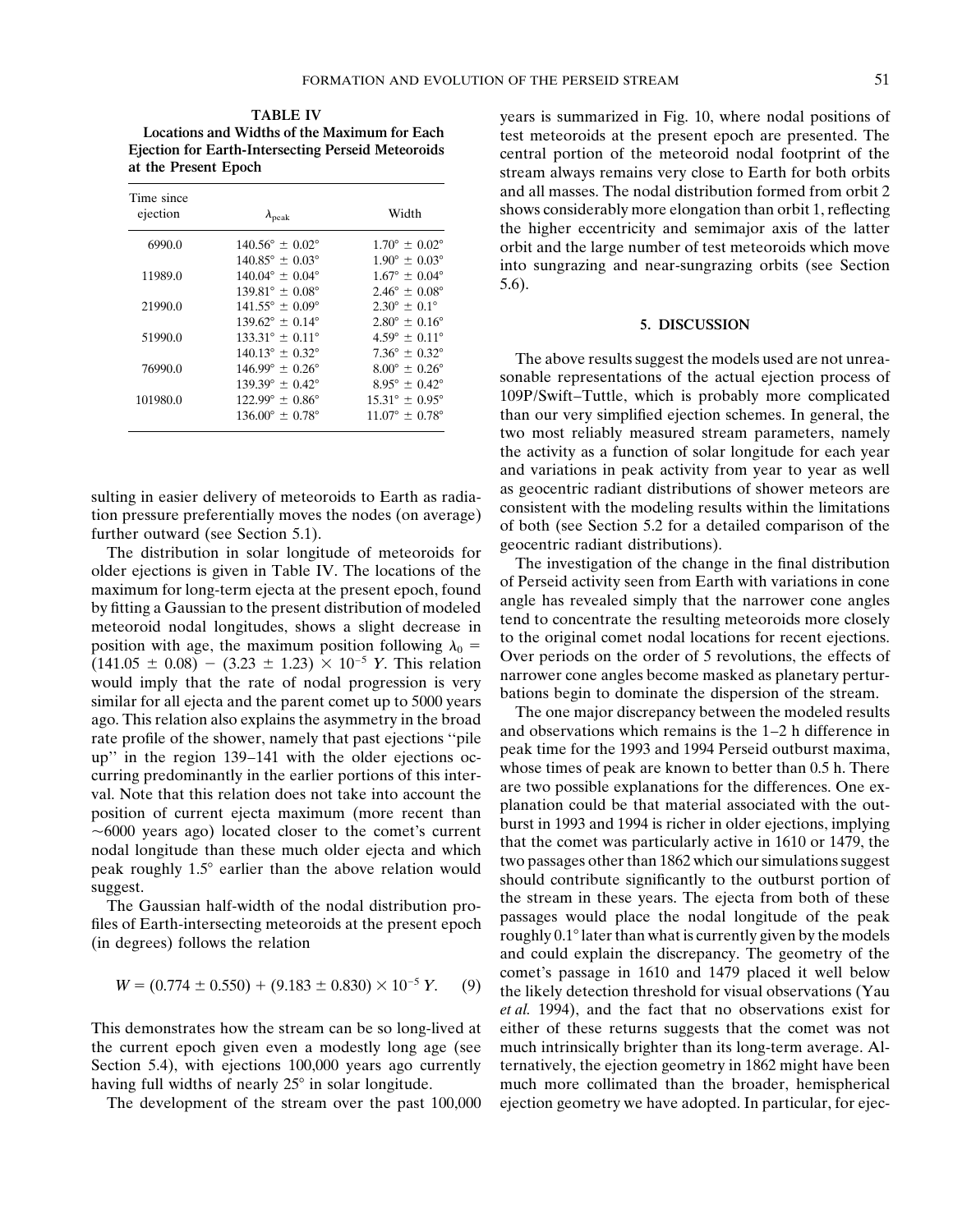

**FIG. 10.** Nodal distribution of all Perseid meteoroids of mass 0.1 g with ages shown at the present epoch for both initial seed orbits. The circular outline is the orbit of the Earth and all axis measurements are in AU.

tions with a substantial velocity component normal to the cometary plane, it is possible to change the mean nodal longitude as much as  $0.1-0.2^{\circ}$  with normal Whipple-type ejection velocities. More precisely, the change in nodal where *v* is the mean angular velocity  $(2\pi/T)$ ,  $\theta$  is the true longitude can be described by (Roy 1978) anomaly, and  $\Delta V_p$  is the component of the velocity normal

$$
\Delta\Omega = \frac{r\sin(\theta + \omega)}{va^2\sqrt{1 - e^2}\sin i}\Delta V_p, \tag{10}
$$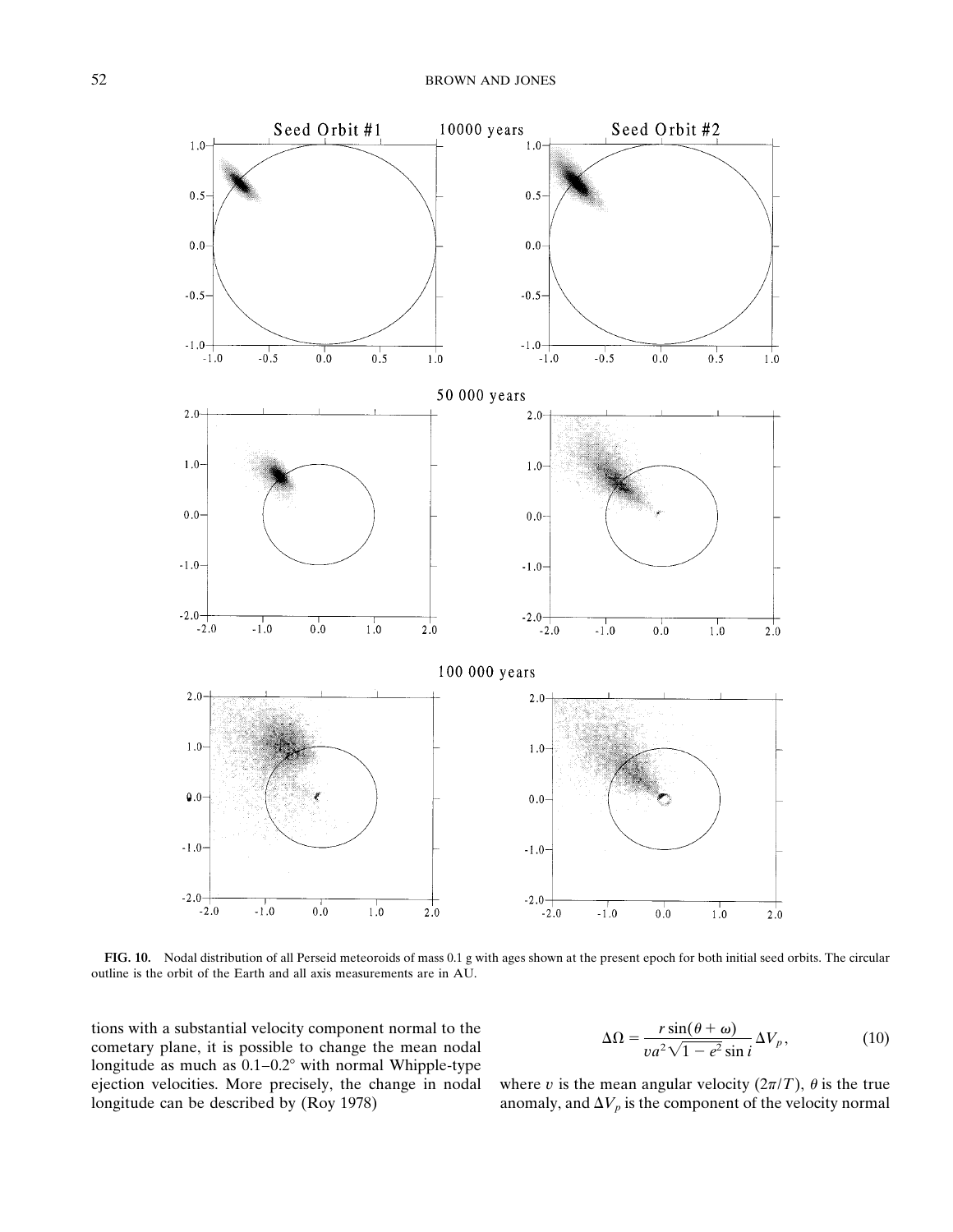

the counterclockwise direction as seen from this pole. Thus, sions; in this case, however, the number of useable orbits to increase the nodal longitude from the initial ejection drops to  $1-2$  dozen and thus no statistically meaningful velocity alone requires a positive value for  $\Delta V_p$ . Fortu- comparisons can be made. We do not treat photographic nately, detailed observations from the 1862 passage of orbital elements further and discuss only geocentric radiant Swift–Tuttle exist and these have been examined in detail distributions in the remainder of this work. by Sekanina (1981). In particular, he reconstructed the The considerable evolution experienced by some Perseid velocity vectors of the major jets near perihelion. Over the particles, particularly the changes in the argument of peritwo-month period nearest perihelion, it was found that helion over time periods on the order of 50,000 years, some 70% of all observed ejections had a velocity compo- resulted in movement of the ascending node of some test nent with positive  $\Delta V_p$ . Figure 11 shows the change in the meteoroids to Earth intersection. The result was a shower osculating node as a function of the normal component of of duration 2–3 weeks, which occurs in mid-March from the ejection velocity and the ejection position along the the southern hemisphere. Table V provides orbital details orbit. For ejection preperihelion at a modest distance from of this theoretical twin shower of the Perseids, along with the Sun  $(r > 1.5 \text{ AU})$  a velocity of less than 50 m/s is drift of the radiant point and spread in the radiant. A needed in the normal direction to produce a positive shift search for showers which might be associated with this of 0.18 in the nodal longitude. This is well within the allow- theoretical radiant yielded two with close similarities—the able range of ejection velocities for visual-sized meteoroids Gamma Normids and the Theta Centarids (Jenniskens using the normal Jones/Whipple ejection model and sug- 1994). Both have radiant positions very close to our exgests that the activity from 1993 and 1994 might best be pected location and peak at very nearly the same nodal explained by preperihelion ejection from isolated sites re- longitudes expected for the Perseid southern shower. The siding at latitudes significantly different from the subsolar lack of velocity information for these streams means that point. Indeed, Sekanina (1981) noted that ''...the net mo- the values for *a*, *e*, and *q* are uncertain—within these uncermenta exerted on the nucleus by ejecta from the active tainties the showers might be linked to the southern Perseid areas in 1862 were virtually all directed to the south of the radiant. The Theta Centarids, in particular, show similarity

orbital plane,'' implying that almost all ejections had a strong northward (positive  $V_p$ ) component.

Perseid photographic data, representing roughly 600 orbits according to Lindblad and Porubcan (1994), also contains detailed distributions of all orbital elements. However, the previous discussion concerning large errors in the semimajor axis, for example, apply to lesser degrees to the errors for many other orbital elements and renders their usefulness questionable. The original data sources from whence these orbits are extracted often do not list estimates of the errors in other elements for individual orbits. An examination of the dispersion in mean elements from the simulation output yields standard deviations less than 0.003 AU in  $q$ ,  $0.5^\circ$  in inclination, and  $0.6^\circ$  in the argument of perihelion for the combined ejections over the past 2000 years. For comparison, Spurny (1995) lists detailed data (and errors) for 27 Perseids photographed with fisheye cameras during the 1993 Perseids. His distributions show average errors of 0.005 AU in  $q$ , 1.1° in inclination, and  $2.4^{\circ}$  in the argument of perihelion. In all cases the average errors are 2 to 4 times the maximum dispersion in the cumulative theoretical distributions for the same elements. FIG. 11. Changes in the osculating nodal longitude at ejection of<br>meteoroid test orbits as a function of the normal component (relative to<br>Perseid orbits and showed that there is significant intersur-<br>meteoroid test orbits the cometary orbital plane) of the initial ejection velocity and true anom- vey differences in dispersion between the various photoaly  $(\theta)$  at ejection. Each line represents values for the true anomaly from graphic surveys. He concluded that the observed disper- $270^{\circ}-90^{\circ}$  in steps of  $20^{\circ}$ . conclusion we also have reached. Of the several hundred Perseid orbits available, there is a small number of very to the orbital plane such that the object is seen to orbit in precise orbits with errors smaller than our expected disper-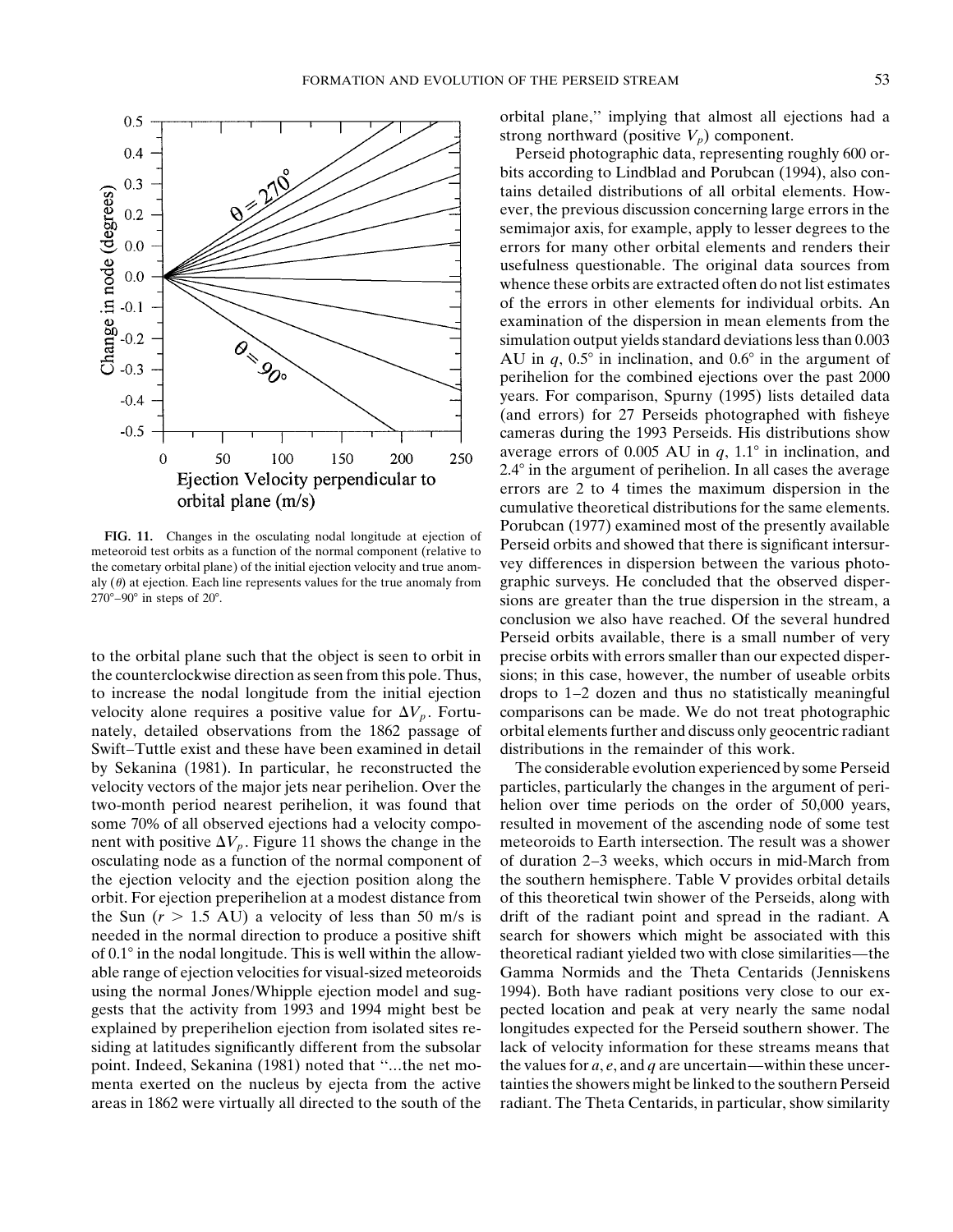# **TABLE V**

| Stream                                  | a                        | $\epsilon$         |              | $\omega$    | Ω            | $\boldsymbol{q}$ | $\alpha$   | δ              | $\Delta \alpha$ | $\Delta\delta$   |
|-----------------------------------------|--------------------------|--------------------|--------------|-------------|--------------|------------------|------------|----------------|-----------------|------------------|
| Theoretical<br>Southern<br>Perseid Twin | $21 \pm 3$               | $0.99 \pm 0.01$    | $121 \pm 21$ | $76 \pm 24$ | $165 \pm 22$ | $0.61 \pm .19$   | 220        | $-43$          | 0.99            | $-0.227$         |
| $\gamma$ Normids<br>$\theta$ Centarids  | $\infty$<br>${}^{\circ}$ | $1.0\,$<br>$1.0\,$ | 133<br>128   | 41<br>27    | 172<br>153   | 0.89<br>0.90     | 249<br>210 | $-51$<br>$-41$ | 1.3<br>$1.1\,$  | $-0.2$<br>$-0.4$ |

**Orbital Elements and Radiant Location and Daily Drift for the Theoretical Perseid Southern Twin and the Same for Two Showers with Comparable Elements and Radiant Locations in Mid-March Taken from Jenniskens (1994)**

to the theoretical stream and it would be most interesting to get accurate velocity information for these streams to test for any association.

Jupiter and Saturn pass within 1.6 and 0.9 AU of the orbit of 109P/Swift–Tuttle. The comet's high inclination is usually invoked to suggest direct planetary perturbations on the stream to be minimal and the stream quite stable. In broad terms this is certainly true as most stream meteoroids <sup>1</sup> have moved in essentially the same general orbit as Swift-Tuttle for many thousands of years, a result confirmed by our direct integrations and others (cf. Hamid 1951). Typically, perturbations from Jupiter and Saturn have the However, as the Perseid stream is a continuous ring of

meteoroids, some meteoroids always experience the maximum direct perturbations from either Jupiter or Saturn. Since at the present epoch the descending node of the parent comet is only very slightly outside Earth's orbit (0.004 AU outside for the 1862 passage), even small perturbations can move Perseid meteoroids from nonintersecting to Earth-crossing orbits.

In general, a Perseid meteoroid passing some distance from a planet will experience an impulse that changes its orbit by a small amount. This small perturbation results in a significant change in *a* and *e* since the orbit of 109P is quite eccentric. As the stream orbit does not pass close to any of the outermost planets (minimum distances from Uranus and Neptune are 2 and 6.5 AU, respectively), only Saturn and Jupiter are important in this regard. Figure 12 plots the envelope of closest possible distances between Jupiter and Saturn and the mean orbit of Swift–Tuttle. Any actual encounter between a Perseid meteoroid and one of these planets will have a planet–meteoroid distance curve inside these envelopes and with larger curvature. A typical encounter between Jupiter and a Perseid meteoroid

from the Sun. In general, the descending nodal radius in time before nodal passage. The change in distance between Jupiter and  $AU(R_d)$  is given by

$$
R_{\rm d} = \frac{a(1 - e^2)}{1 - e \cos \omega},\tag{11}
$$

where  $\omega$  is the argument of perihelion. The change in the *5.1. Planetary Impulses on the Perseid Stream* nodal radius due to variations in the individual osculating

$$
dR_{\rm d} = R_{\rm d} \frac{da}{a} + \frac{e}{1 - e \cos \omega} \left[ a(1 - 2e) + R_{\rm d} \cos \omega \right] \frac{de}{e}
$$
  
+ 
$$
\frac{R_{\rm d}e \sin \omega \, d\omega}{1 - e \cos \omega}.
$$
 (12)



is also shown in Fig. 12 (thin line).<br>FIG. 12. Closest approach distances between the mean Perseid orbit<br>descending node must equal the Earth's orbital distance<br>from the Sun. In general, the descending nodal radius in<br>time a typical Perseid meteoroid is also shown (thin line).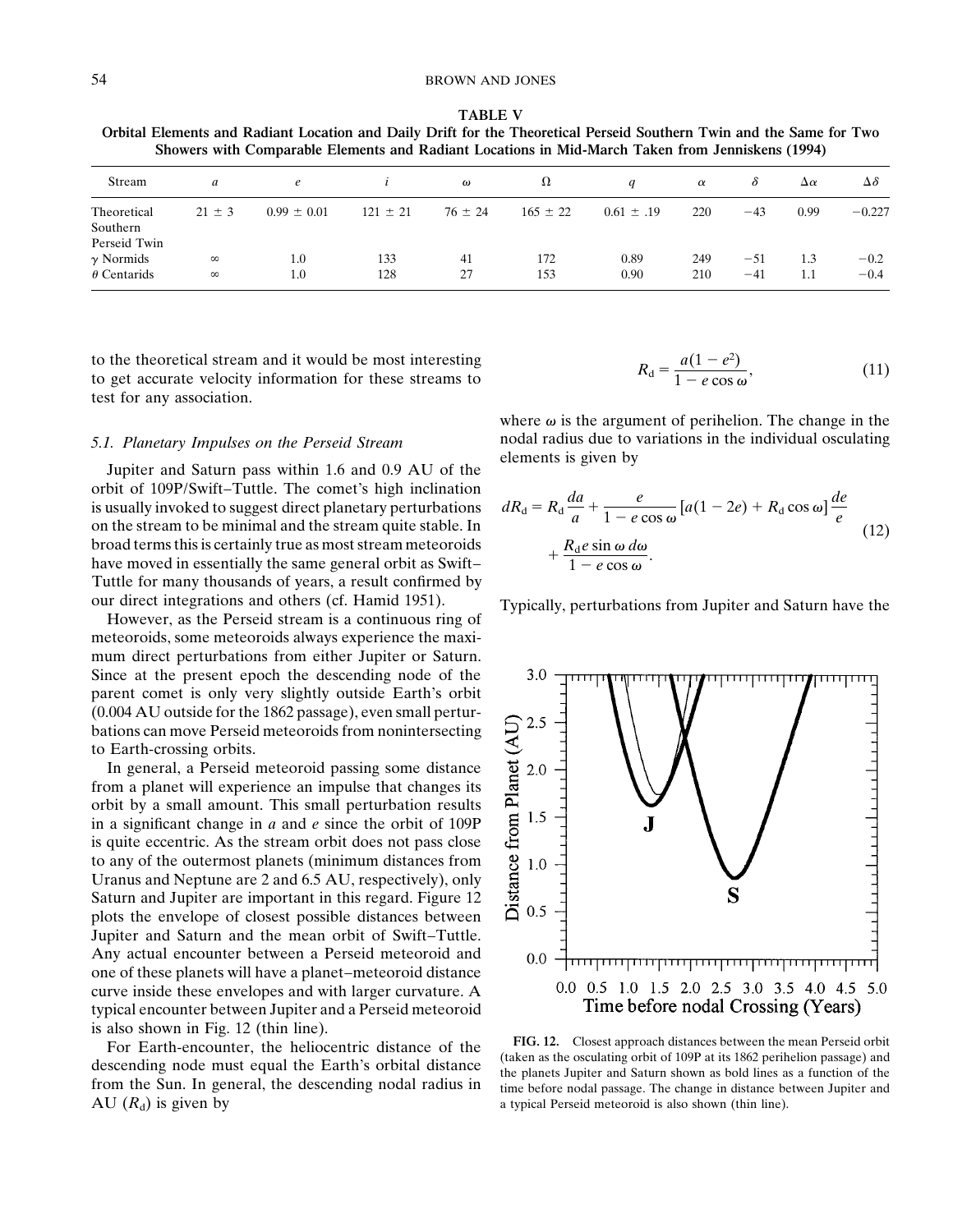largest effects on the semimajor axis of the orbit with increasingly smaller effects on *e* and the argument of perihelion, respectively.

In an encounter between a planet (in this case Jupiter or Saturn) and a Perseid meteoroid on a retrograde orbit crossing the planet's orbit above the ecliptic plane with dominant motion perpendicular to the planet's orbit and inward, the impulse is always a positive one and increases the energy of the associated meteoroid. The result of this effect is that the impulse delivered by Jupiter and Saturn produces a net inward shift in the node of perturbed Perseids. This shift results from the fact that the perturbation decreases the effective semimajor axis of the orbit and thus the first term in Eq. 12  $(dR_d)$  is negative. Physically, the effect can be understood once it is seen that the encounter with either Jupiter or Saturn will rotate the velocity vector toward the ecliptic plane. It is precisely this effect that causes the inward shift of the node of meteoroids visible in Fig. 3 by a maximum amount of approximately 0.01 AU. It is not possible to use an Opik-like (or two-body) formalism to describe this encounter with Jupiter as the closest approach distance is almost 5 Hill Sphere radii from **FIG. 13.** Change in the relative energy of jovian perturbed and unper-Jupiter and the impulse occurs over an extended region turbed Perseid meteoroids as a function of the time of their nodal passage. where the meteoroids' heliocentric velocity changes appreciably (cf. Greenberg *et al.* 1988 for a discussion of twobody encounters). gravitational impulse for closest approach Perseids being

 $\sim$ 1 year on either side of the closest approach to the planet. mass for Saturn. To verify that this encounter causes the observed nodal Since 109P/Swift–Tuttle has had a nodal point outside shift, we used 5000 test Perseid meteoroids ejected in 1862 the Earth's orbit for the past several thousand years, most and stopped the integration in 1986, mid-way between meteoroids from these recent ejections are not accessible jovian perturbations (1979 and 1991). We then used these to Earth. On average, we have found that for our simulanew elements as starting orbits, where each particle was tions the mean effect of radiation pressure is to move the followed with the direct perturbation term for Jupiter pres- node further outward, though this is not strictly the case ent and with it absent. All particles were followed to their for any one Perseid meteoroid, the final difference being descending nodes and the results of the perturbed and a function of the initial ejection distance, velocity, and unperturbed final orbits compared. In all cases we found subsequent planetary perturbations for any given test partithe perturbed meteoroids arrived at the node after the cle. Only impulsive perturbations from Jupiter and Saturn unperturbed meteoroids and with smaller nodal radii in can cause enough change in nodal distance for recently the intervals nearest the jovian closest approaches. The ejected meteoroids to make them visible from Earth. energy difference between perturbed and unperturbed me- This effect should produce noticeable changes in the

almost exactly the same for Jupiter as for Saturn, the net riod of 11.72 years best fit observations. Lindblad and

We have investigated this effect through numerical simu-<br>identical owing to the closer distance of approach to Saturn lation and find that virtually all of the impulse causing this (1.77 times) and slightly longer impulse time (for Saturn change occurs during the short interval of approximately perturbations) precisely compensating the factor of 3 lower

teoroids in this simulation was greatest for particles having activity of the stream for a short interval in solar longitude the largest jovian perturbations, with particles passing clos- every 12 and 30 years as a result, which may persist for est to Jupiter always having larger energies than the equiv- several years. This activity may be further heightened by alent unperturbed trajectories. Figure 13 shows the relative the "focusing" effects of the perturbation, which concenenergy difference between meteoroids experiencing close trates the otherwise scattered nodal points of individual approaches to Jupiter relative to those which do not. Note meteoroids, a direct result of the impulsive effects being that the local maximum near 2008 is an artifact owing to larger than the smearing effects of initial ejection velocity inclusion of the perturbations from Saturn during its 2006 and ejection geometry for recent ejecta. Indeed, Denning close approach to the stream. (1923) examined the then available records of the stream The magnitude of the perturbation in nodal radius is back to ancient times and concluded that a dominant pe-

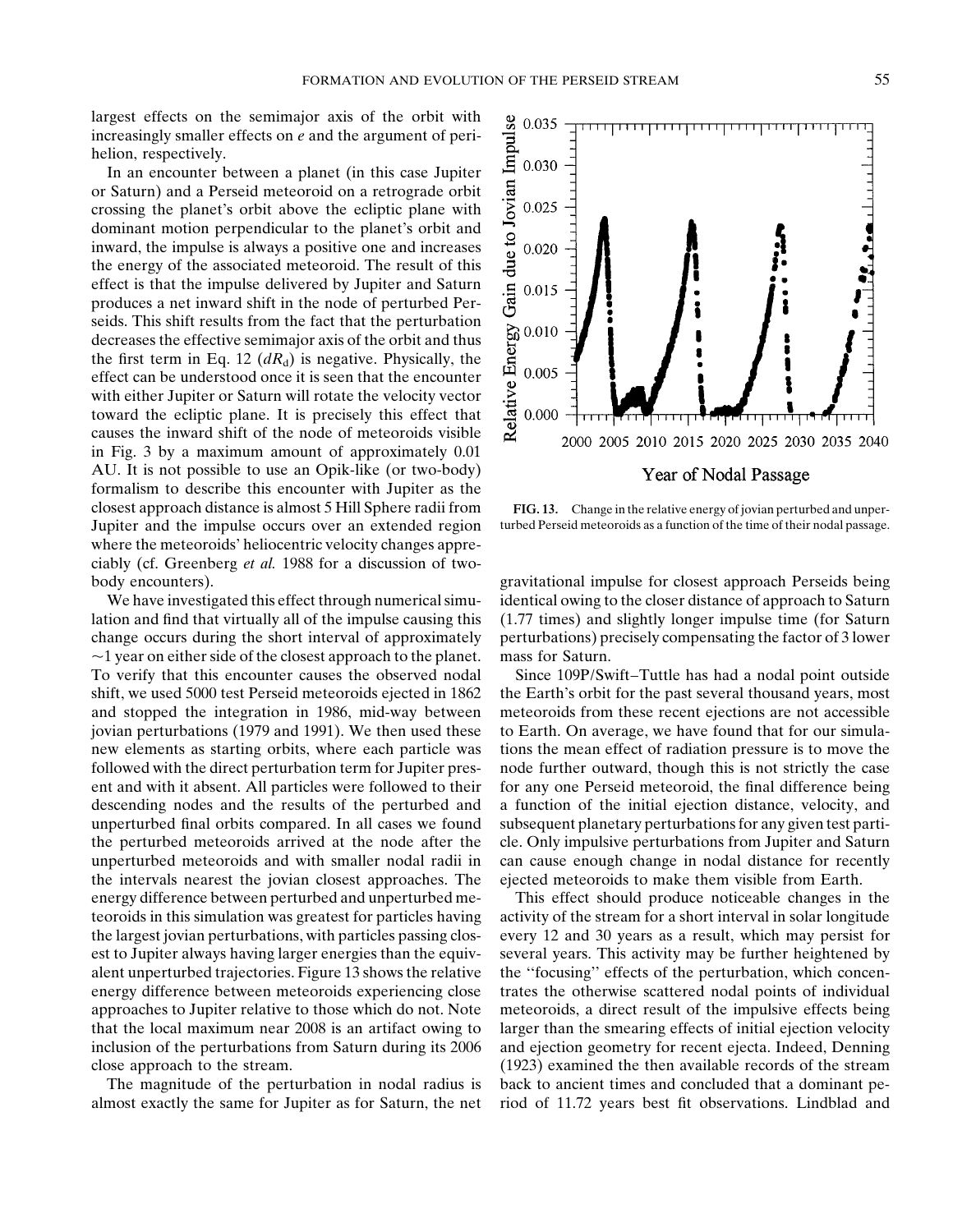Dates of Closest Approach between Jupiter and<br>Saturn and the Perseid Stream over the Interval<br>1860–2050<br>The idea that the position of the planets might affect<br>The idea that the position of the planets might affect

| Jupiter closest approach<br>Date (YY/MM/DD) | Saturn closest approach<br>Date (YY/MM/DD) |
|---------------------------------------------|--------------------------------------------|
| 1860/9/15                                   | 1889/1/1                                   |
| 1872/7/26                                   | 1918/6/13                                  |
| 1884/6/5                                    | 1947/11/21                                 |
| 1896/4/18                                   | 1977/5/4                                   |
| 1908/2/27                                   | 2006/10/8                                  |
| 1920/1/7                                    | 2036/3/24                                  |
| 1931/11/17                                  |                                            |
| 1943/9/27                                   |                                            |
| 1955/8/7                                    |                                            |
| 1967/6/17                                   |                                            |
| 1979/4/26                                   |                                            |
| 1991/3/6                                    |                                            |
| 2003/1/14                                   |                                            |
| 2014/11/24                                  |                                            |
| 2026/10/4                                   |                                            |
| 2038/8/14                                   |                                            |
|                                             |                                            |

the basis of the present simulations we expect that some enhanced activity associated with the outburst portion of the stream should have been most apparent in the years near 1921, 1933, 1945, 1951, 1957, 1969, and 1980 with the maxima in 1921, 1945, 1957 and 1980 most prominent. Kronk (1988) lists the years 1920, 1931, 1945, and 1976– 1983 as unusual for their reportedly high activity, while Grishchenyuk and Levina (1992) found evidence for extraordinary Perseid returns in 1921, 1956, 1980, and 1991. Given the vagaries of moonlight and sparse observer distributions in these periods, there appears to be a remarkable concordance between the two lists. It is particularly noteworthy that several other studies of the 1980 Perseid return, in particular, suggest enhanced activity, such as that of Russell (1990) who suggested on the basis of his photographic observations that the 1980 Perseids may have been particularly prone to fragmentation and hence of recent origin. Simek (1987) summarized nearly 30 years of radar observations of the Perseids and found that the 1980 return was the strongest recorded from 1958 to 1985 (with all the years from 1962 to 1972 having no observations), while Bel'kovich *et al.* (1995) determined that the returns from 1980 to 1982 were the strongest as recorded visually over

meteoroids show a lag of  $1-3$  years and a comparable is 0.02°. The dynamic grayscale range for this binning is from 0 to 320.

**TABLE VI** duration (see Fig. 3). Table VI lists the dates of close<br>Dates of Closest Approach between Jupiter and<br>approach to the stream by Jupiter and Saturn over an

the observed shower activity on Earth is not new. Guth  $(1947)$  suggested that some showers were prone to increases in activity when the stream's orbit was in conjunction with a major planet. More recently, Jenniskens (1997)<br>has shown that many streams show outbursts preferentially<br>when the positions of Jupiter and Saturn are near conjunction with the stream. We would suggest that in these cases an impulse effect similar to the one found for the Perseids is also at work.

# 1955/8/7 *5.2. Geocentric Radiant Distributions—Theoretical <i>s Observed*

The distribution of the theoretical radiants for the full  $2000$  and  $100,000$  year integrations are shown in Figs. 14 and 15 for photographic sized meteoroids  $(10 \le m \le 0.1 \text{ g})$ . The temporal change in the rms width of the cumulative radiant distribution as a function of time for both orbit 1 and orbit 2 is shown in Fig. 16. The radiant dispersions Porubcan (1994) investigated the solar longitude distribu-<br>tion of past photographically observed Perseids and con-<br>cluded that the present outburst maximum was detectable<br>as early as 1950. It is interesting to further not



the interval 1972–1990 from the former Soviet Union.<br>The close approaches by Jupiter and Saturn to the stream<br>Perseids ejected from 59 to 1862 AD at the present epoch for photoand an observed inward shift in the nodal positions of graphic-sized meteoroids (mass  $> 0.1$  g) from Model 42. Grid resolution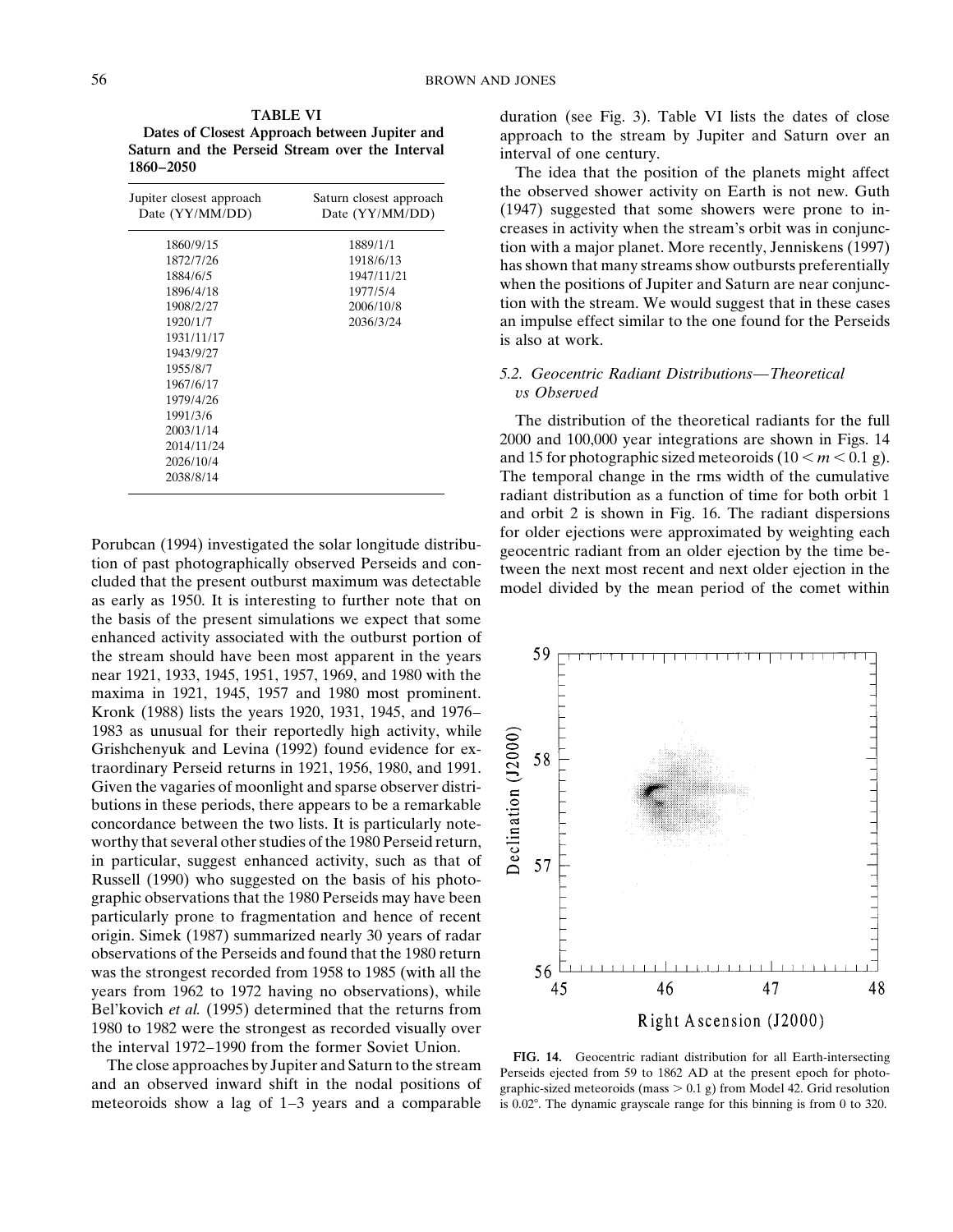50

49



44

42 43

45 46

Right Ascension (J2000)

47 4

en and an anti-manufacture and an anti-manufacture and an anti-

64

63

62

61

60

59

58

57

56

55

54

40 41

Declination (J2000)



photographic-sized meteoroids (mass  $> 0.1$  g) for Model 42. The dynamic graphic-sized meteoroids from 5000 to 100,000 years ago for Perseids in grayscale range for this binning is from 0 to 350. the premaximum period ( $\lambda_0$  < 139°) (solid circles), the maximum period  $(139^{\circ} < \lambda_0 < 140.3^{\circ})$  (open circles), and in the post-maximum region  $(\lambda_0 > 140.3^\circ)$  (solid squares).

that interval. While some difference exists between the dispersions found from orbits 1 and 2, the most consistent relation for the dispersion of the Perseid radiant over the full 100,000 years using the average of both orbits is

$$
W = (4.74 \pm 0.84) \times 10^{-3} Y^{0.55}, \tag{13}
$$

where *W* is in degrees and *Y* is in years. The exponent in this power-law is very close to the 0.5 which would be expected for the case of random-walk-type diffusion.

The observed radiant dispersion for the Perseids changes as Earth passes through the stream. Kresak and Porubcan (1970) investigated the radiant of the stream using 250 photographed Perseids. They found the radiant showed a significant change in size across the stream, with the average dispersion being 1.39° for  $\lambda_0$  < 139°, 1.10° for 139° <  $\lambda_0$  < 140.3°, and 1.33° for  $\lambda_0$  > 140.3°. A more recent examination of the same question by Lindblad and Porubcan (1995) revealed a similar trend. While this trend is often interpreted as suggestive of older material outside the core portion of the stream, an observation supported by our findings, it is also significant that material further FIG. 16. Change in the rms width of the Perseid radiant for cumula-<br> **FIG. 16.** Change in the rms width of the Perseid radiant for cumula-<br> **FIG. 16.** Change in the rms width of the Perseid radiant for cumulative ejections over the past 100,000 years for seed orbit 1 (filled circles) affected by planetary perturbations and is thus more disand seed orbit 2 (open circles). persed. Figure 17 shows the dispersion at the present epoch

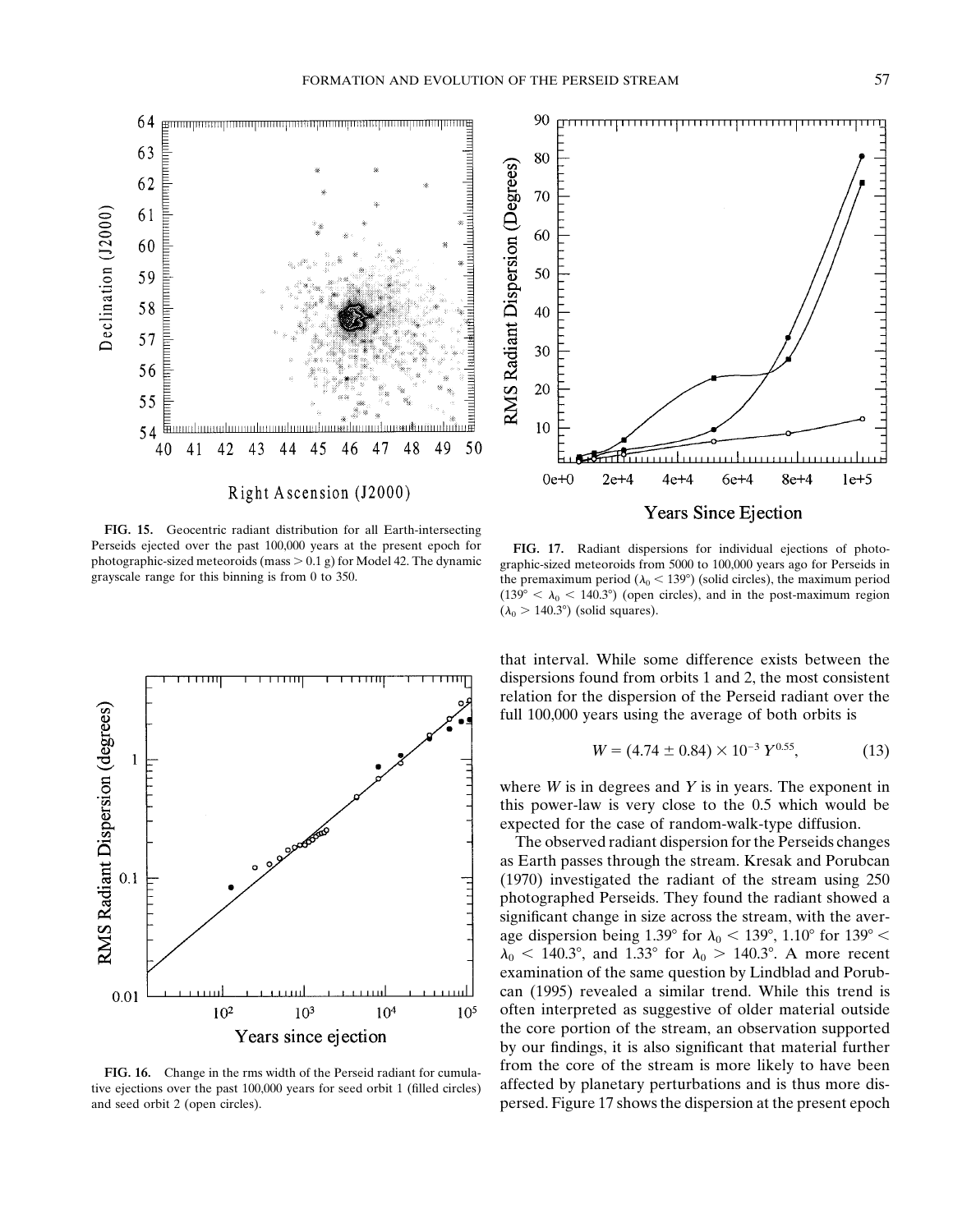

FIG. 18. Radiant dispersion of faint visual and radar class meteoroids<br>(dotted line) as compared to brighter photographic Perseids for ejections<br>from 5000 to 100,000 years ago. Symbols have the same meaning as in Eig. The 17, and only ejections with at least 20 representative Earth-intersecting

after the main maximum. It is clear there is a large increase To derive a theoretical value for this number, we deter-<br>in dispersion away from the core of the stream for ejections mined the position of the maximum of eject

ter as a function of mass should indicate whether physical progression rate well represented by forces such as initial ejection velocity and radiation effects are dominant over planetary perturbations. In Section 4.2 it was shown from an examination of visual-sized meteoroid radiant spreads from all models over the past 2000 years that the absolute rms size of the radiant is dominated for Figure 19 shows the distribution of maxima as a function the first few revolutions by the initial ejection velocity and of time for 0.01 g Perseids over the past 2000 years. the two mass categories is similar for each period of activity to the Earth than it did in the past.

of the stream. This supports the earlier conclusions of Section 4.2.

Lindblad and Porubcan (1995) found that the radiant area increased as the magnitude of the photographic Perseid decreased. Porubcan (1973) found the telescopic radiant spread of the shower to be significantly larger than the photographically determined width. All of these observations are consistent with our results showing the radiant spread to generally be larger at the present time for smaller meteoroids.

The average position of the geocentric radiant for photographic sized meteoroids from ejections over the past 2000 years is at  $\alpha = 46.1^{\circ} \pm 0.1^{\circ}$  and  $\delta = 57.66^{\circ} \pm 0.05^{\circ}$  referenced to J2000.0 and solar longitude 139.7°. This compares well to the location of the ''new'' component of the stream (outburst portion) found by Lindblad and Porubcan (1995) at  $\alpha = 46.85^{\circ} \pm 1.8^{\circ}$  and  $\delta = 57.6^{\circ} \pm 0.99^{\circ}$ .

# *5.3. Progression Rate of the Node*

The orbit of the Perseids and Swift–Tuttle are retrograde, hence the secular perturbations on the stream due

from 5000 to 100,000 years ago. Symbols have the same meaning as in Fig. The change in position of the peak of the stream has been<br>17, and only ejections with at least 20 representative Earth-intersecting examined from anc members at the present epoch are included. (1982). They find that since 36 AD the node of the stream has advanced at an average rate of  $(3.8 \pm 2.7) \times 10^{-4}$ degrees/year on the basis of the reported times of observa-<br>for individual ejections in the intervals before, during, and tion of the shower.

in dispersion away from the core of the stream for ejections<br>of the same age.<br>Whipple and Wright (1954) noted a strong correlation<br>between the nodal width (duration of activity) of a stream<br>and radiant dispersion. They als

$$
\frac{d\lambda_0}{dt} = (2.2 \pm 0.2) \times 10^{-4} \text{ degrees/year.}
$$
 (14)

is later affected by radiation pressure in the longer term, This nodal progression rate is an order of magnitude whereas the rate of change of the radiant size is similar larger than the rate found over the interval from  $5000 <$ for all initial ejection conditions and densities of meteor- $t < 100,000$  years ago (Section 4.3). It is possible that the oids and hence controlled by planetary perturbations (see actual progression rate was lower in the distant past as the Fig. 6). In Fig. 18, the radiant dispersion for faint visual progression rate might decrease as we move backward in and radar class meteoroids  $(10^{-3} < m < 10^{-5})$  is shown time if Swift–Tuttle's inclination more closely approached for comparison to the photographic class meteoroids from  $90^\circ$ . We note, however, the value for the progression rate the same models for orbit 2. In general, the radiant disper- at present to be most affected by recent ejections shown sion at present from any past ejection over this period to be far more concentrated than older ejections and also tends to be greater for the smaller meteoroids than for the more efficient at transporting Perseids into Earth-interlarger meteoroids, but the variation of the change between secting orbits as the comet's orbit probably passes closer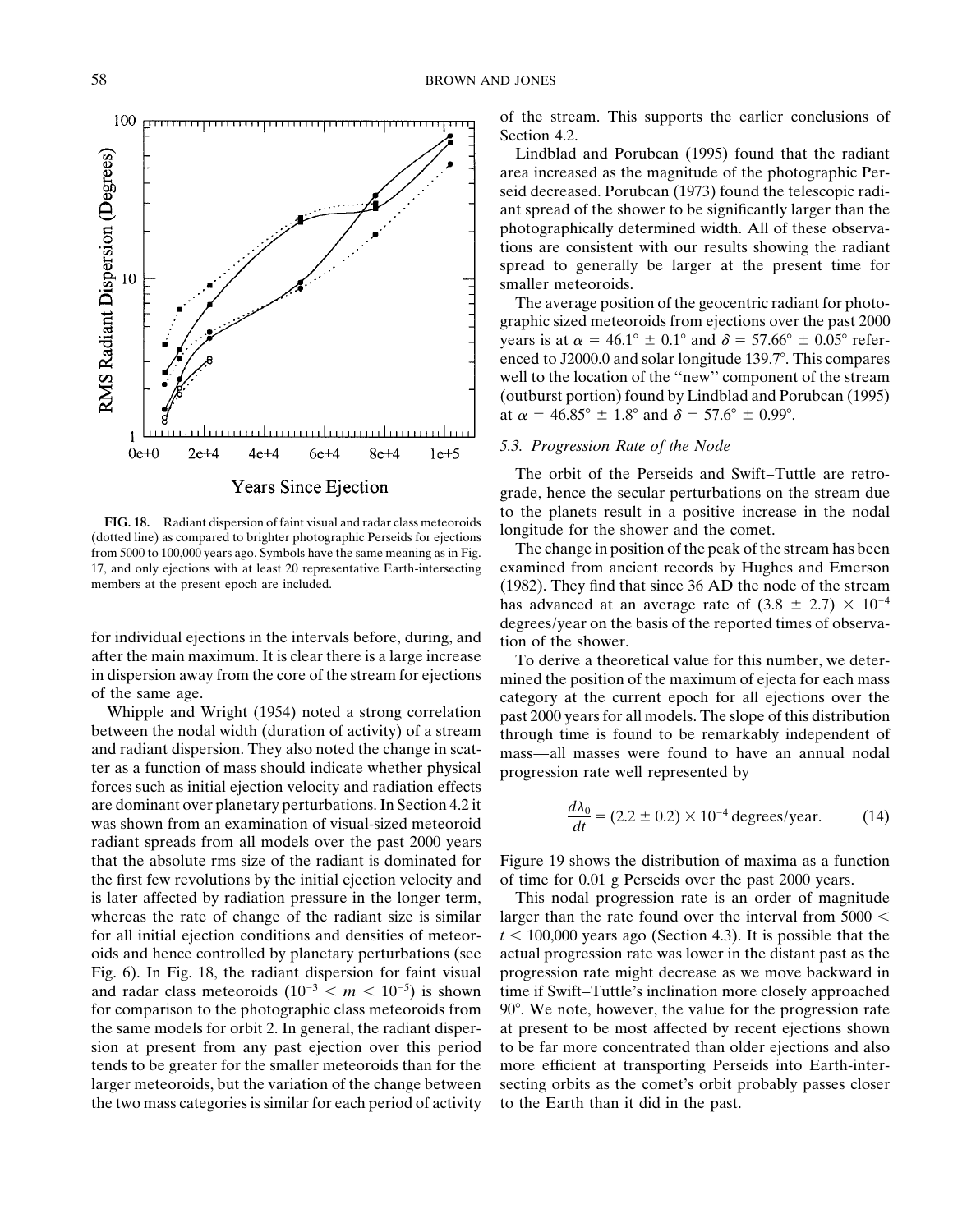

age to be less than 6000 years on the basis of the rate of  $(11 \pm 3) \times 10^3$  years. change in observed elements of photographic Perseids. In We can also use the width of the ZHR profile at the with the Sun, on the order of  $10^6 - 10^7$  years for visual-sized

First, we may use the ''average'' radiant dispersion and Eq. (13). Kresak and Porubcan (1970) found the mean width of the radiant throughout its period of activity to be 1.27°. This yields an age estimate of  $(30 \pm 10) \times 10^3$  years. From a data set with nearly double the number of Perseids, Lindblad and Porubcan derived a mean angular dispersion of  $1.84^{\circ}$  for the entire activity period of the shower, which corresponds to an age estimate of  $(55 \pm 20) \times 10^3$  years. We note that in both cases these ages represent upper limits as the effects of individual radiant errors are not taken into account in these analyses and thus the true radiant rms spread is smaller than these values.

For the central portion of the stream we attempted to make a direct age estimate on the basis of the current position of the main, visual maximum (139.96  $\pm$  0.04°). This was done by summing the activity from each ejection and with each additional passage, the location of the secondary peak in activity (corresponding to the broad maximum, as opposed to the outburst maximum) was found. Here we defined such a submaximum to be present if the FIG. 19. Location of the maximum in activity as a function of solar peak in number of test meteoroids in any interval of 0.01<sup>°</sup> longitude at the present epoch for individual ejections of 0.01 g Earth-<br>intersecting Perseids over the past 2000 years. The results from all models<br>have been included and each determination of the maximum location<br> $0.05^$ for each ejection epoch is represented by a dot. The line of best fit is mum. By doing this for all 15 ejections from 59–1862 AD also shown. we noticed a slight shift in the position of this maximum as more ejections were added to the total. By assuming the geometry of encounter with Swift–Tuttle has remained The theoretical progression rate we find is consistent<br>with the Hughes and Emerson (1982) value.<br>with the Hughes and Emerson (1982) value.<br>term integration of the comet's orbit in 4.3) we can then use this rate of shift, averaged for all models, to extrapolate *5.4. Age of the Stream* to the number of total ejections needed to produce a peak The age of the Perseid stream remains a major question. at 139.96° at present. This procedure was done for all mod-From the nearly perpendicular orientation of the orbital els and the position of the secondary maximum (found to plane, no major perturbations on the parent comet or move from approximately  $139.7^{\circ} - 139.75^{\circ}$  over the whole stream is encountered. From the recent passage of the 2000-year period) as a function of the number of ejections comet, we know Swift–Tuttle is among the most massive added to the total (or equivalently the time) was deterof the Halley-family of comets. Further observations sup- mined. We note that this produces a lower limit as older porting the stream's great antiquity include its very long ejections add less meteoroids to the core portion of the period of activity and large mass (Hughes and McBride present population (all other things being equal), and each 1989) estimated to be upward of  $10^{17}$  g. hew ejection causes less of a change in the peak position It can be readily inferred that the shower is much older due to the large number of previously existing meteoroids. than typical meteoroid streams simply from its long dura- In this way, we find that the shift in maxima would equal tion. Southworth (1963), for example, estimated the stream the present location of the observed maximum after

the other direction, Katasev and Kulikova (1975) noted present time and compare it to the width of the distributhat the stream must be younger than the time it takes for tions found for each of the long-term ejections to derive Poynting–Robertson drag to cause the particles to collide a lower limit for the age of the central portion of the stream, since the width of the individual distributions at Perseids. Very few additional attempts to determine the present will always be larger than the actual width from age of the stream have been made. cumulative ejections. From Brown and Rendtel (1996), the From the modeling output there are several methods FWHM of the Perseid profile is approximately 2.1  $\pm$  0.1°. we can employ to estimate the age of the stream. From Eq. (9), the ejections attain this width after (14  $\pm$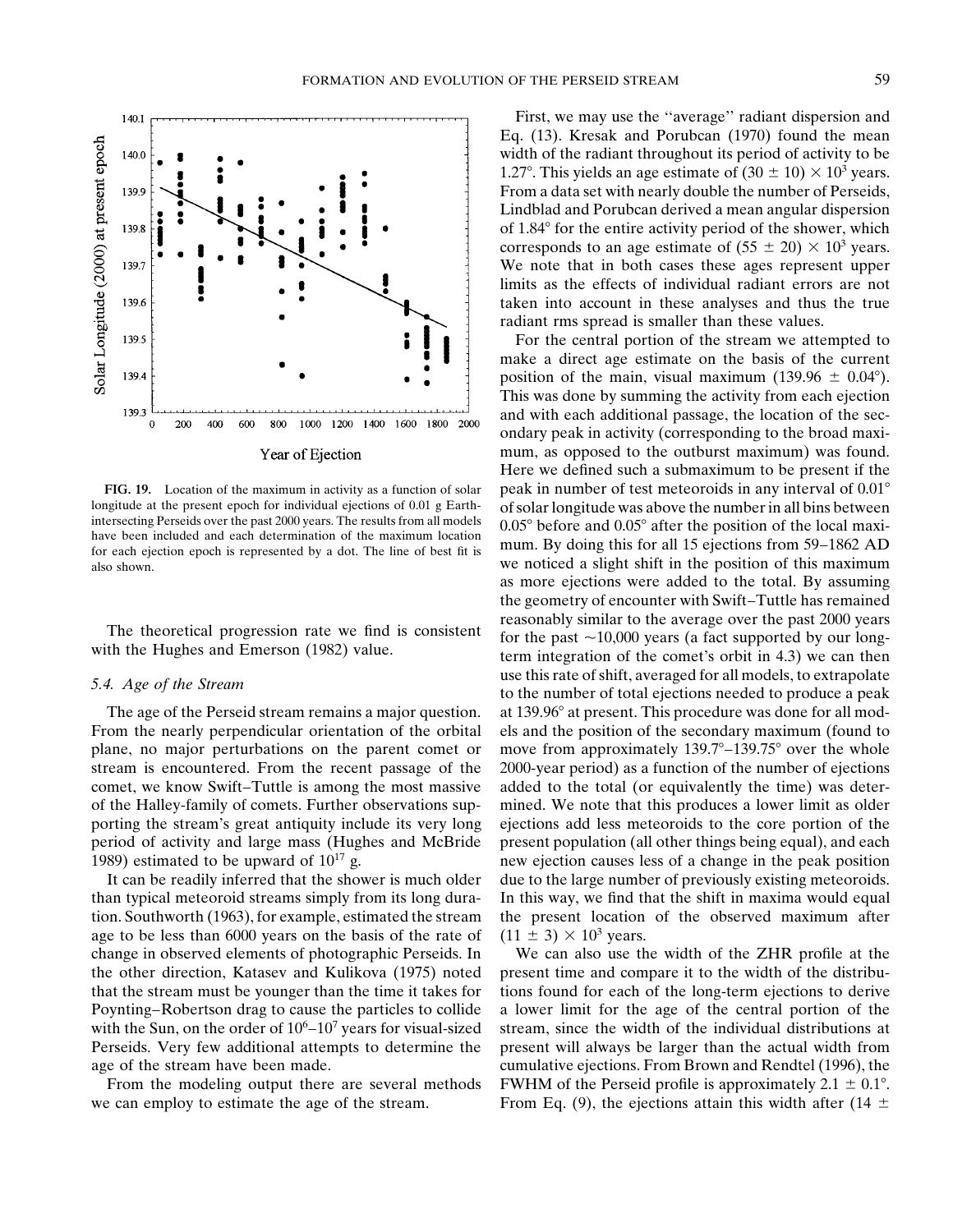$7) \times 10^3$  years, implying that the age of the central portion where Eq. (9) was determined. If we take a "weak" level of the stream must be  $>7000$  years. of observed activity to be possible even when the mean

distribution location for the same elements to derive two comet). approximate estimates for the age. Lindblad and Porubcan (1995) have shown that the average radiant location (refer-<br>enced to  $\lambda_0 = 139.7^\circ$  (J2000.0)) is located at  $\alpha = 47.52^\circ$  5.5. Long-Term Effects of Terrestrial Perturbations and  $\delta = 57.96^{\circ}$  (from their Eqs. (1) and (2)). From the Since the earliest recognition of the Perseids in the ninecumulative distributions over the past 2000 years averaged teenth century, the question of the role of Earth in the over all models and referenced to the same solar longitude, development of the stream has been posed by a number the change in right ascension is well represented by of authors (cf. Twining 1862, Shajn 1923). Previous works

$$
\alpha = (45.88 \pm 0.01) + (1.13 \pm 0.03) \times 10^{-4} Y. \quad (15)
$$

stream, there is considerably more scatter in the slope of condition identical, except that the direct planetary perturbest-fit to the theoretical distribution because the secular bation from the Earth was removed. We expect, a priori, variation in the declination is so small in comparison to that the influence of the Earth will be detected through amplitude variations caused by planetary perturbations. an increase in the scatter of the orbital elements, particu-

$$
\delta = (57.66 \pm 0.01) + (9.3 \pm 3.8) \times 10^{-6} Y, \qquad (16)
$$

which yields a median estimate of  $\sim$  (38  $\pm$  16)  $\times$  10<sup>3</sup> years. than a secondary influence in absolute terms. Taken together these two determinations suggest an age That the Earth affects the stream is most evident in the

majority of the photographic/visual-sized meteoroids in tween the final ejections with Earth and without are prethe Perseid stream. The age of the oldest meteoroids in sented. The influence of the Earth is to add  $\sim$ 10% to the the stream is much older, the amount of material from total width of the stream for those points containing the older returns having been diffused and hence not signifi- largest number of test particles. Similarly, the radiant discantly contributing to the bulk of the currently visible core persion increases by  $\sim$ 10% for any given age of ejection population. Perhaps the most effective means of gauging with inclusion of the Earth. the total age of the stream is by comparing the full nodal The terrestrial effect on the orbital element dispersions The duration of the visibly detectable stream extends from dispersion in the distribution of *a*, *i*, and  $\omega$  for the No roughly  $\lambda_0 = 115-150^\circ$  (Brown and Rendtel 1996) corre- Earth–Earth simulations is given as well as the total numsponding to calendar dates from mid-July to late August ber of meteoroids used in each distribution. There is a each year. There are hints that some activity from the distinct tendency for the dispersions to be lower for the shower must be visible outside this boundary (cf. Svoren simulation with the Earth removed (negative values); how*et al.* 1997), but the levels are lower than can be distin- ever, the effect is far from universal. Particularly for the guished using visual observation techniques and we adopt oldest ejections where fewer particles are involved, the presently active. the Earth's perturbations.

The absolute location in  $(\alpha, \delta)$  of the new and old compo- level of the theoretical activity is at a distance of  $2\sigma$  from nents of the stream can also be compared with the rate of the peak, this would imply an overall age for the stream change in these elements with the weighted cumulative of  $\sim$ 90,000 years (roughly 700 orbital revolutions of the

have examined the expected effects based on approximate analytic treatments of the average effect the Earth has on the stream, while ignoring the true physical character of This yields an estimate of  $(15 \pm 1) \times 10^3$  Y years for the the stream as a collection of many individual particles.

age of the central portion of the stream. In an effort to address this question directly, we re-did For the location of the "average" declination for the all long-term integrations using seed orbit 1 with every An approximate expression averaged over all models is larly,  $a$ ,  $i$ , and  $\Omega$  in the simulation set containing the Earth as compared to the set without the Earth. The results show that in overall terms the Earth does have a perceptible effect on the evolution of the stream, but it is not more

of 15,000–20,000 years as most appropriate. width of the final nodal distributions as shown in Fig. 20. The above estimates represent the effective age of the Here the difference between the Gaussian fit-widths be-

spread of the current stream to the theoretical spread. is shown in Table VII. Here the difference in the rms the above as the minimum length of time the shower is statistical noise overwhelms the relatively small effect of

From Sections 4.2 and 4.3, the nodal dispersion from When the number of hyperbolically ejected Perseids is ejections at all visual-sized masses over the past 2000 years examined as a function of time (see Section 5.6 for more remains effectively contained within the region 139–140.5°. details) in comparison to the number lost without the Earth From Eq. (9), the Gaussian half-width from past ejections there is no statistical difference found between the two reaches this full width after nearly 180,000 years, though distributions at all masses. This attests to the dominance we caution that this is extrapolated well beyond the region of Jupiter in ejecting Perseids from the Solar System. Curi-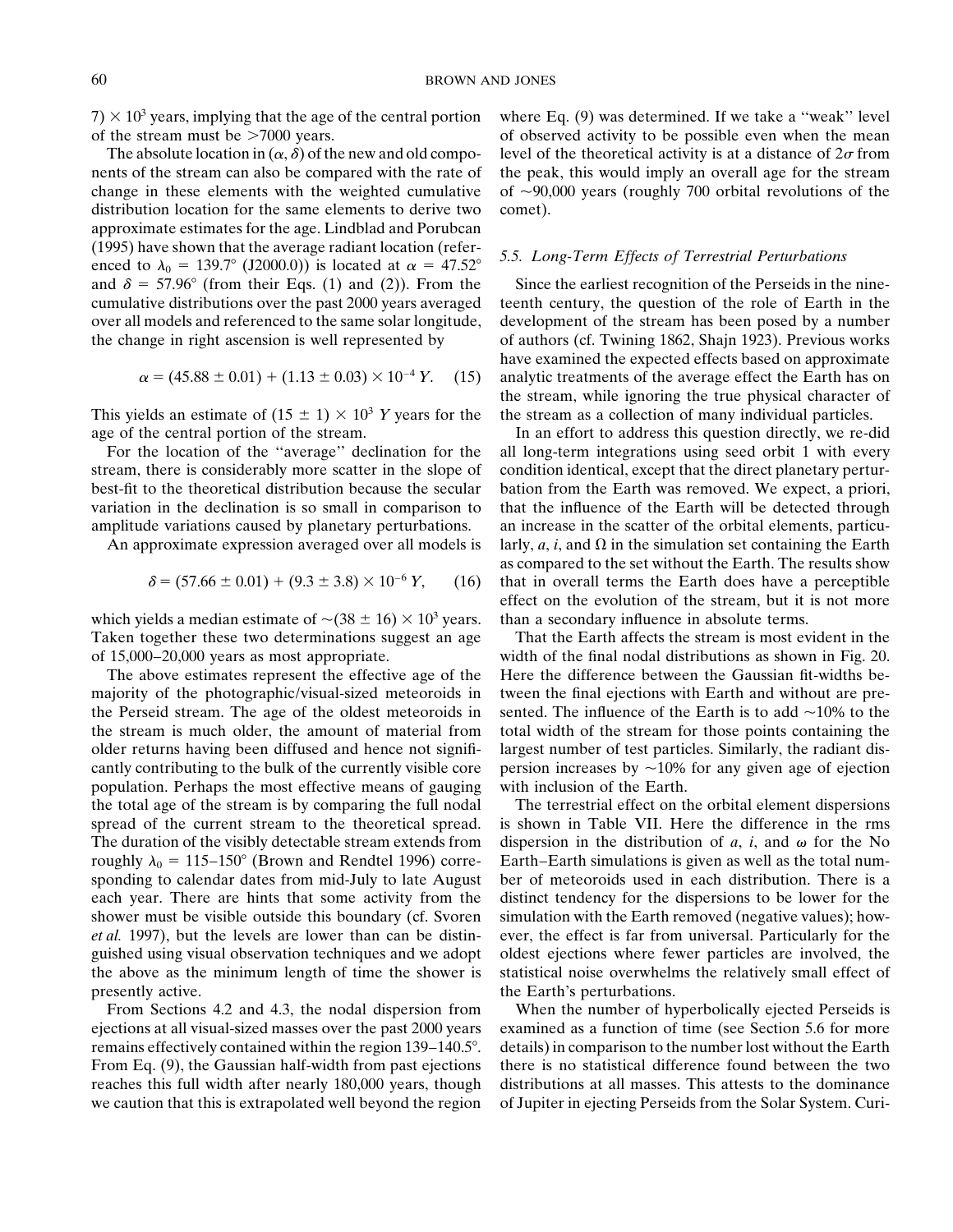

ously, the same comparison of the number of Perseids lost due to attainment of a sungrazing state does show a noticeable difference. With the Earth removed, it is found that the number of sungrazing states reached is lower for the first 50,000–60,000 years after ejection. The difference is most striking for the smallest mass, where there is a much larger number of sungrazers for all times after ejection right up to 10<sup>5</sup> years. This effect is shown in Fig. 21, where the number of sungrazing Perseids is plotted against the year since ejection for simulations with and without the Earth. The Earth plays a more direct role in bringing Perseids to sungrazing states, possibly through the effects of close approaches.

# *5.6. Sinks for Stream Meteoroids: Sungrazers and Hyperbolic Ejection*

It is usually assumed that the major sink for the Perseid stream is hyperbolic ejection due to planetary perturbations. The effect of collisions in removing meteoroids from the stream has been investigated in detail by Steel and Elford (1986) and they find the survival lifetimes to be at FIG. 20. Width of the final nodal distribution for Earth-intersecting<br>Perseids for orbit 1 with the Earth (open circles) and without the Earth<br>(solid circles).<br>(solid circles).

For the long-term integrations, particles were removed from further integration when either their semimajor axis exceeded 200 AU or their perihelia decreased below 0.1

### **TABLE VII**

**The Difference in Keplerian Element rms Dispersion of the Perseid Stream for Seed Orbit 1 Meteoroids at Their Descending Nodal Passage at the Current Epoch with and without the Earth Present in the Integrations**

| Ejection<br>time (year) | Mass<br>(grams) | Number of meteroids<br>Earth (No Earth) | Semimajor axis<br>$(a)$ (AU) | Inclination $(i)$<br>(degrees) | Argument of<br>perihelion |
|-------------------------|-----------------|-----------------------------------------|------------------------------|--------------------------------|---------------------------|
| 5000                    | 10              | 496 (466)                               | $-0.01$                      | $-0.49$                        | $-0.11$                   |
|                         | 0.1             | 491 (471)                               | $-0.14$                      | $-0.54$                        | 0.00                      |
|                         | 0.001           | 444 (530)                               | $+0.02$                      | $-0.53$                        | $-0.05$                   |
| 10000                   | 10              | 400 (383)                               | $+0.1$                       | $-0.09$                        | $-0.27$                   |
|                         | 0.1             | 370 (430)                               | $-0.04$                      | $-0.16$                        | $-0.26$                   |
|                         | 0.001           | 367 (390)                               | $-0.25$                      | $-0.8$                         | $-0.06$                   |
| 20000                   | 10              | 253 (303)                               | $-0.09$                      | $-0.5$                         | $+0.07$                   |
|                         | 0.1             | 255 (270)                               | $-0.47$                      | $-0.89$                        | $+0.29$                   |
|                         | 0.001           | 243 (246)                               | $+0.05$                      | $+0.42$                        | $+0.02$                   |
| 50000                   | 10              | 198 (212)                               | $-0.7$                       | $-0.86$                        | $-0.17$                   |
|                         | 0.1             | 183 (200)                               | $-1.3$                       | $-2.85$                        | $-0.83$                   |
|                         | 0.001           | 189 (188)                               | $+1.06$                      | $-0.18$                        | $+0.81$                   |
| 75000                   | 10              | 87 (88)                                 | $+2.15$                      | $-2.88$                        | $-6.69$                   |
|                         | 0.1             | 91 (89)                                 | $-1.17$                      | $-2.45$                        | $+2.32$                   |
|                         | 0.001           | 84 (96)                                 | $-2.79$                      | $-2.68$                        | $+0.75$                   |
| 100000                  | 10              | 40 (49)                                 | $-0.17$                      | $-3.77$                        | $+2.93$                   |
|                         | 0.1             | 70(60)                                  | $+0.21$                      | $+0.91$                        | $+3.98$                   |
|                         | 0.001           | 72 (85)                                 | $-0.36$                      | $+0.41$                        | $+2.34$                   |

*Note.* The number of meteoroids for each sample is given (with the No Earth simulation in parentheses). The differences are  $\sigma_{\text{No Earth}}-\sigma_{\text{Earth}}$ . Negative values imply that the presence of the Earth makes the dispersion larger.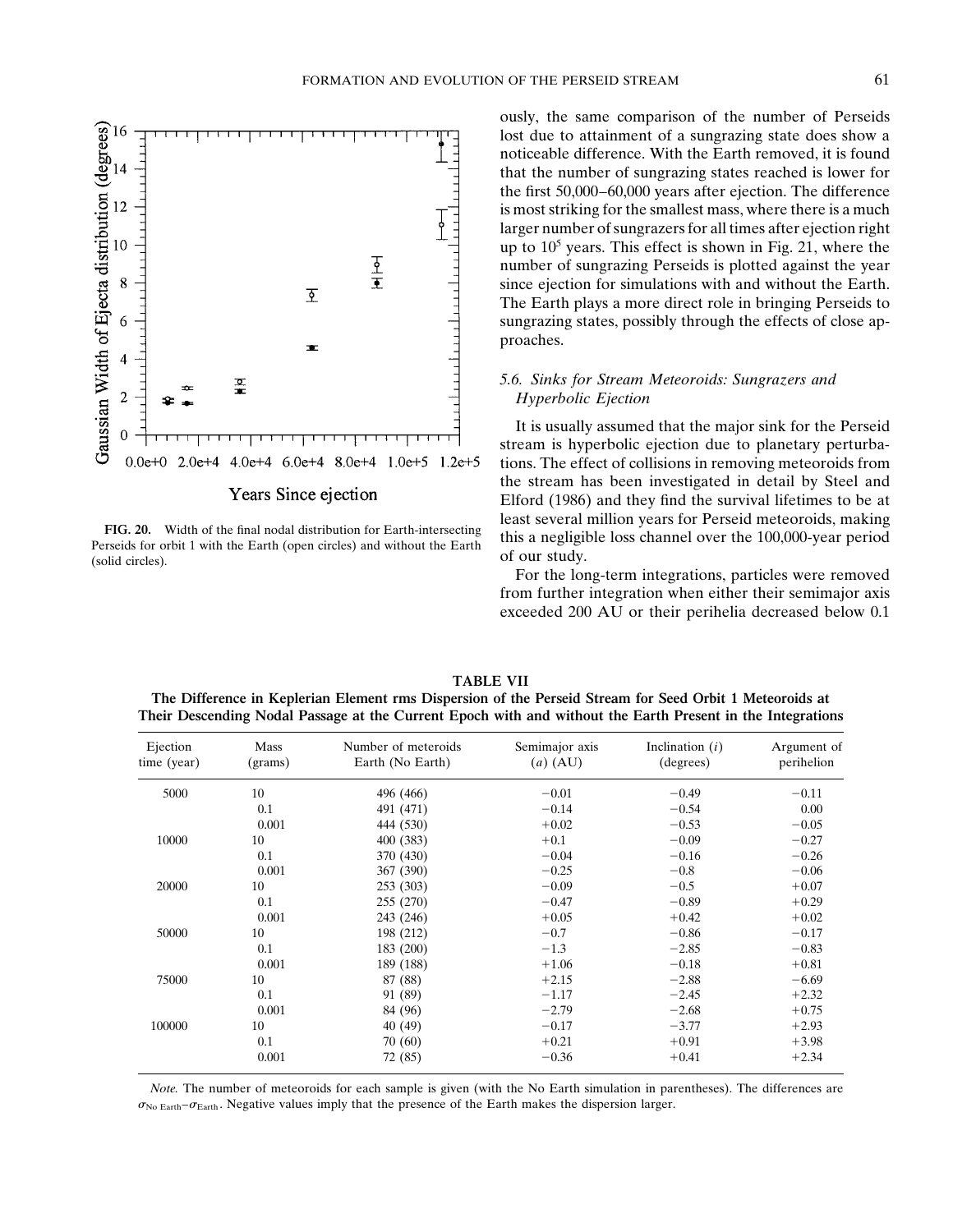62 BROWN AND JONES



**FIG. 21.** Number of Perseid meteoroids which reach a sungrazing state as a function of time since ejection for simulation with the Earth present (bottom graph) and with it removed (top graph) for all 7 mass categories. The legend shows the symbol–mass correspondence.

AU, corresponding to a sungrazing end state. This latter removal condition is likely too strict as several annual meteoroid streams have perihelia inside this distance—the survivability of Perseids this close to the Sun is not known, but given the evidence from other streams suggests that our sungrazing (or near-sungrazing) conditions should be viewed as upper limits. For comparison, the cometary lexicon typically defines sungrazing states as orbits with perihelia of 0.01 AU or less (Bailey *et al.* 1992).

The fraction of Perseids removed in either of these ways varied dramatically between the long-term orbits 1 and 2. In particular, orbit 2 with a much larger eccentricity and semimajor axis showed an order of magnitude greater loss than orbit 1 for both loss channels.

The primary loss mechanism, especially for smaller meteoroids, was found to be hyperbolic ejection due mainly to<br>direct perturbations from Jupiter with a minor contribution<br>as a function of year since ejection from the parent comet for orbit 1 tended to increase at smaller Perseid meteoroid masses, correspondence is the same as Fig. 21.

this effect being the result of radiation pressure which increases the average energy of the meteoroid orbit and leads to more losses. However, for orbit 1 this trend was nearly reversed for ejections 10<sup>5</sup> years ago attesting to the importance of the cometary orbit at time of ejection and thus to the orbits accessible through planetary perturbations to meteoroids of differing ejection velocities. After 10<sup>5</sup> years the percentage hyperbolic loss for orbit 2 for radar-sized meteoroids  $(10^{-5} \text{ g})$  approached 35% of all ejected meteoroids. For comparison, only 1% of orbit 1 Perseids were lost in any given mass category due to hyperbolic ejection after  $10<sup>5</sup>$  years. Figure 22 shows the number of ejected Perseids released at various ejections over the past 105 years for all masses for orbit 1 and 2 removed due to hyperbolic ejection before the present epoch.

Bailey *et al.* (1992) demonstrated that comets with orbits nearly perpendicular to the ecliptic plane and perihelion moderately close to the Sun (0–2 AU) are susceptible to sungrazing states. We have found that for larger Perseids  $(>10^{-3}$  g) and for both orbit variations used here, our near-



from Saturn. For both orbits 1 and 2, the hyperbolic loss (top graph) and orbit 2 (bottom graph) meteoroids. The symbol–mass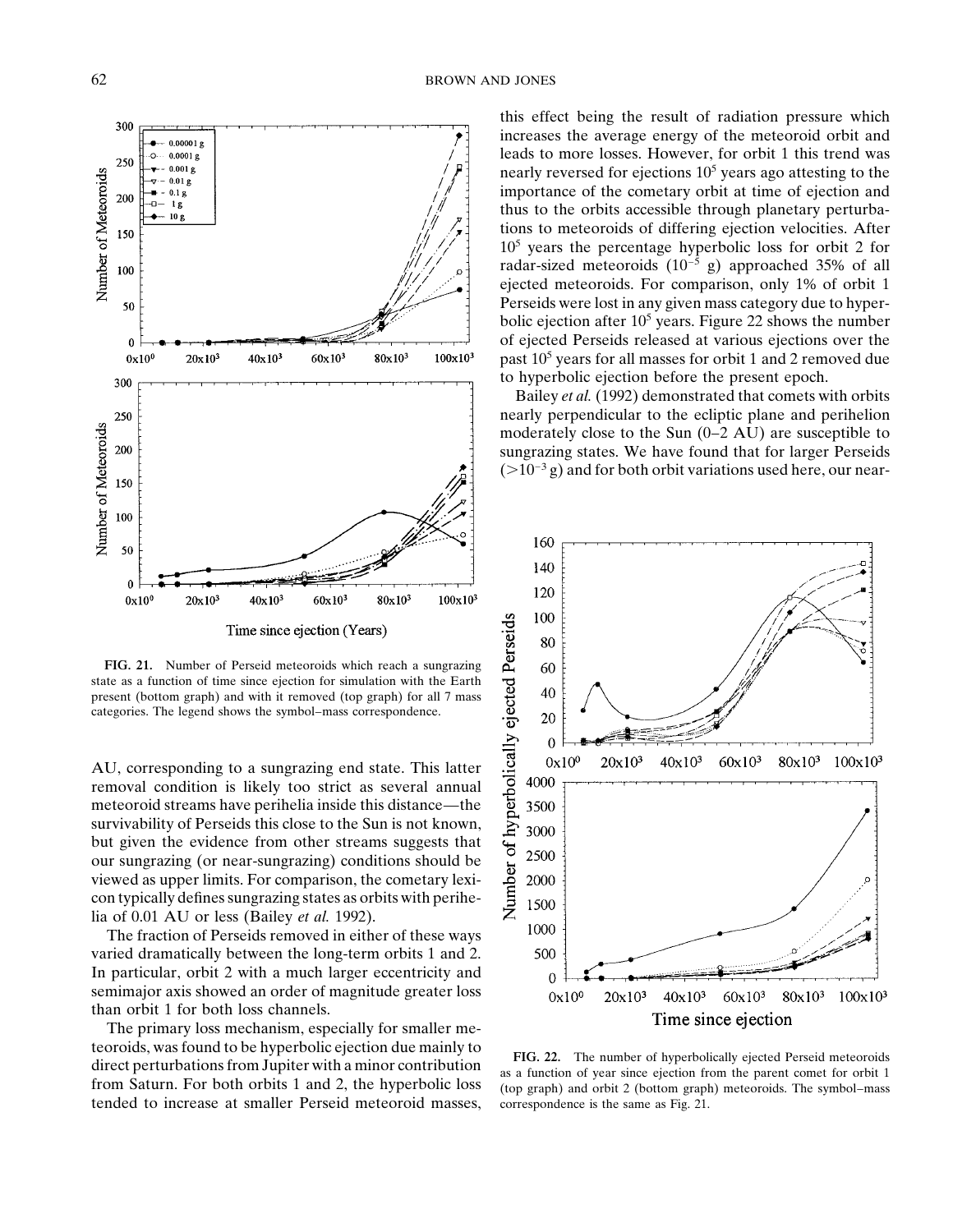

FIG. 23. The number of Perseids that enter sungrazing states as a<br>function of time since ejection from the parent comet for orbit 1 (top<br>graph) and orbit 2 (bottom graph) for all 7 mass categories. The symbol-<br>content of t

ejection (and in some cases more so) as a sink for the of the fraction of encountered meteoroids from the three stream. Figure 23 shows the number of Perseids that enter most significant perihelion passages of Swift–Tuttle, sungrazing states as a function of ejection time for orbits summed over all models, is also presented. If the locations 1 and 2. The same mass dependence is found as for hyper- of maximum and levels of activity are found to be in good bolic ejection, with the smallest Perseids being preferen- agreement with observations over the next few years, this tially removed. will present the opportunity to record Perseid meteoroids

of these states depends primarily on the comet orbit observations would be most valuable as a result. adopted (which changes significantly from one ejection Over the longer term, Fig. 5 shows that the activity of near 60,000 years. The slope of the number of meteoroids by Jupiter early in 2003.

lost as a function of time for either loss channel varies between the two seed orbits, between masses, and times of ejection. In general, a linear or quadratic increase in the number of meteoroids lost is a good representation of the distribution after the initial loss time (as given above), with photographic-sized meteoroids being lost at a peak rate of 1–5 every revolution of the comet (corresponding to 0.01–0.05% of the number of total meteoroids initially ejected) after this time from any one mass category due to hyperbolic ejection. This implies a lower limit for the removal time of 50% of the largest particles due to attainment of hyperbolic orbits of  $\sim$ 200,000 years after their initial ejection. The removal rate resulting from entry into a sungrazing state is comparable to this value for the largest meteoroids. The actual removal time is typically at least several times larger than this lower limit (depending on mass) based on our integrations, with some combinations of initial seed ejection orbit and masses showing loss rates which correspond to survival times almost 2 orders of magnitude longer than this lower limit.

From all of the above considerations it is apparent that a Perseid meteoroid can, on average, survive for a minimum of several  $10<sup>5</sup>$  years before being removed by one of these loss mechanisms, thus testifying to the possible large age of the stream, which we believe to be limited only by the capture time of Swift–Tuttle.

# **6. FUTURE ACTIVITY OF THE PERSEIDS**

graph) and orbit 2 (bottom graph) for an  $\prime$  mass categories. The symbor-<br>mass correspondence is the same as Fig. 21. several years may serve to validate the model. Table VIII gives the predictions of the peak time and strength for the outburst maximum for the Perseids from 1997 to 1999. The sungrazing end state can be almost as efficient as hyperbolic composition of each of these outburst maxima, in terms The length of time needed for meteoroids to enter either whose ejection origin is well known and for which precision

epoch to another) used for initial ejection from Swift– the Perseids is expected to wax and wane and that the Tuttle and to a lesser extent on mass. For all but the strength of the outburst maximum should be quite variable smallest mass category, the average time taken before any over the coming years. In particular, a minimum in annual significant number  $(>10)$  of Perseids are thrown onto hy- activity from the outburst portion of the stream might perbolic orbits is 40,000–60,000 years for both seed orbits. be expected circa 2001–2002 and a subsequent revival in For sungrazing orbits, the time taken to reach this state 2004–2006. The latter increase in activity would be the falls in the range from 10,000–80,000 years, with an average direct result of the close approach to stream meteoroids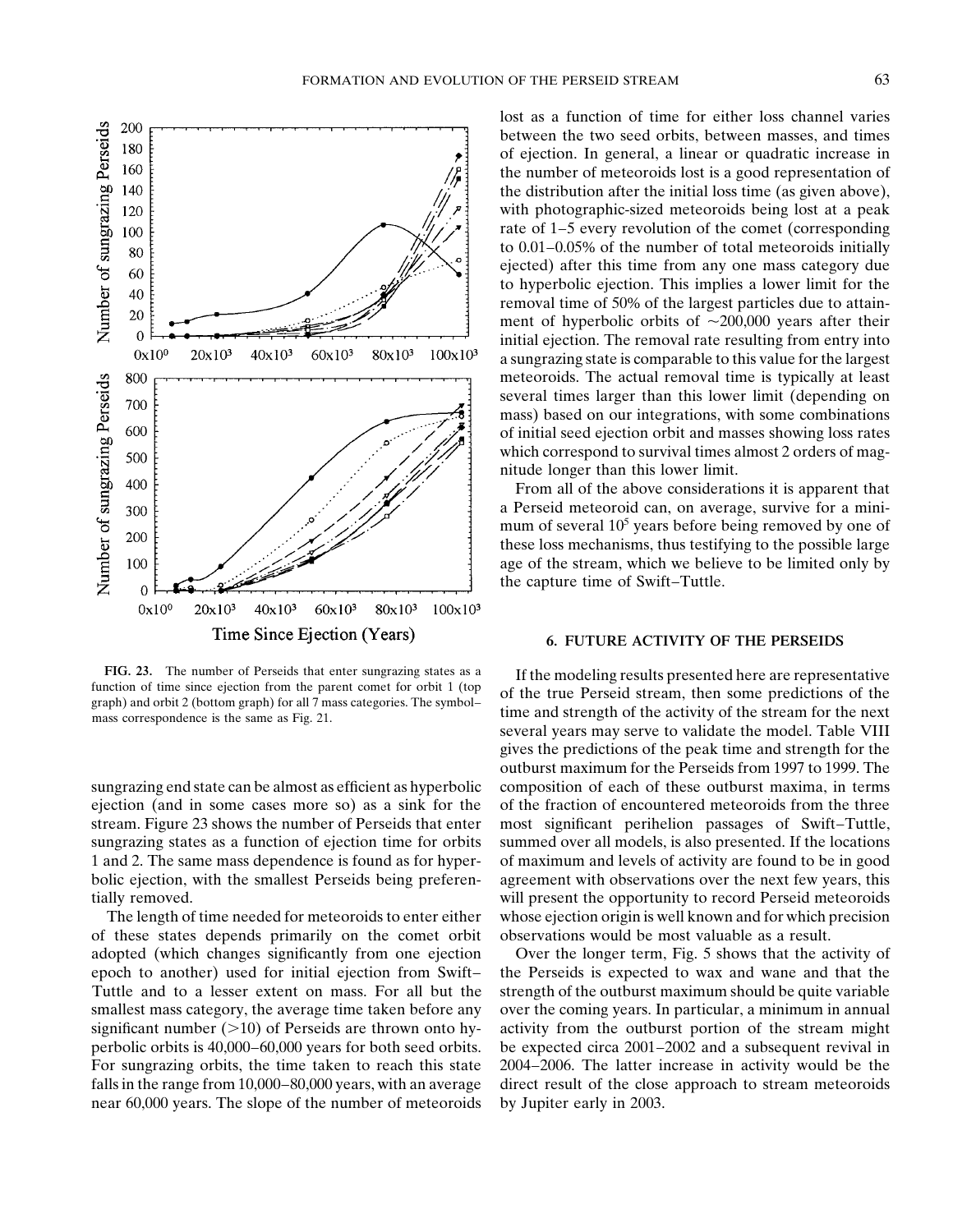### **TABLE VIII**

**Future Peak Times of the Outburst Portion of the Perseid Stream and** Approximate ZHRs (Scaled to a Normal Perseid Peak ZHR of  $86 \pm 1$ ) for **the Outburst from 1997 to 2000**

| Year | Weighted location of maximum<br>(J2000) | Contributing<br>ejection epochs | Estimated ZHR of<br>outburst maximum |
|------|-----------------------------------------|---------------------------------|--------------------------------------|
| 1997 | $139.68 \pm 0.04$                       | 1479 (0.31)                     | $95 \pm 6$                           |
|      |                                         | 1079(0.17)                      |                                      |
|      |                                         | 0826(0.14)                      |                                      |
| 1998 | $139.73 \pm 0.05$                       | 1079(0.20)                      | $111 \pm 6$                          |
|      |                                         | 0826(0.14)                      |                                      |
|      |                                         | 1479 (0.11)                     |                                      |
| 1999 | $139.76 \pm 0.05$                       | 1079 (0.18)                     | $115 \pm 8$                          |
|      |                                         | 0826(0.16)                      |                                      |
|      |                                         | 0698 (0.13)                     |                                      |
|      |                                         |                                 |                                      |

*Note.* The ejections contributing to the activity are also shown along with the total fraction of meteoroids in that year from a particular ejection epoch. Note that according to Arlt and Rendtel (1997) the 1997 Perseid peak occurred at  $139.72^{\circ}$  with an outburst ZHR of 137  $\pm$  7 and a normal peak ZHR of 105  $\pm$  6 at 140°. Scaling our 1997 theoretical value using this observed normal peak ZHR in 1997 gives a predicted outburst ZHR of  $116 \pm 15$ .

of masses of Perseids subsequently accessible to Earth for

From the model outputs, dust ejected at larger distances caused by the initial ejection velocity dispersion. from the Sun has a very minor effect on the final activity In using observations to constrain the model output,

**7. CONCLUSIONS** The density assumed for the meteoroids has the largest effect on the final distributions. That the evolutionary path From the analysis of the results of numerical modeling is so sensitive to the assumed density of the particles is of the stream we may draw several conclusions pertinent apparent by the systematic and consistent change in of the stream we may draw several conclusions pertinent apparent by the systematic and consistent change in the<br>to the opening questions presented in the Introduction: number of meteoroids observed at Earth within each number of meteoroids observed at Earth within each 1. The initial ejection conditions play a central role in model as density is changed (cf. Table II). In particular, the final observed distribution of Perseid meteoroids at the number of meteoroids encountered increases the Earth over time scales on the order of  $\sim$  5 cometary<br>revolutions. After this interval, the effects of planetary<br>perturbations and radiation forces begin to dominate the values increasing with decreasing density). Ho manifested in the changing radiant size at present as a Earth's orbit for the past 2000 years, all meteoroids des-<br>function of the time since ejection and by the lack of differ-<br>ined to encounter the Earth must be perturbe function of the time since ejection and by the lack of differ-<br>eined to encounter the Earth must be perturbed inward.<br>ence in the relative final activity as seen from Earth due<br>to all the different eiection models from old to all the different ejection models from older ejections. osculating orbits at ejection with nodal radii lower than<br>The choice of sun-centered cone angle makes only a the parent comet. If no other forces influenced the me The choice of sun-centered cone angle makes only a the parent comet. If no other forces influenced the meteor-<br>arginal difference to the final activity outcomes. Differ-<br>oids we would expect to see more low-density Earth-i marginal difference to the final activity outcomes. Differ-<br>oids we would expect to see more low-density Earth-inter-<br>ent cone angles produce small changes to the total length secting meteoroids (which have higher ejection ent cone angles produce small changes to the total length secting meteoroids (which have higher ejection velocities);<br>of time overwhich activity occurs in any one year, particu-<br>the opposite trend is observed. This is a di of time overwhich activity occurs in any one year, particu-<br>larger the opposite trend is observed. This is a direct result of<br>larger cone angles associated radiation pressure moving the meteoroidal nodal point larly for recent ejections, with larger cone angles associated radiation pressure moving the meteoroidal nodal point with longer activity. Narrower cones also limit the range further out from the Sun and this force being g with longer activity. Narrower cones also limit the range further out from the Sun and this force being greater for<br>of masses of Perseids subsequently accessible to Earth for the lower density particles, as confirmed direc more recent ejections. 5.1. This effect dominates over the inward nodal motion

of the stream observed from Earth. The primary reason radiant location and orbital element distributions were for this is the assumption of uniform ejection over the found to be subject to measurement errors substantially allowable range of true anomalies which automatically con- larger than those intrinsic to the actual physical dispersions centrates the majority of the ejections close to perihelion. predicted by all models investigated. A quantitative assess-The outlying dust tends to end up on the periphery of the ment of the goodness of fit between the observed and overall nodal longitude distributions (see Fig. 11). predicted peak flux of the outburst portion of the stream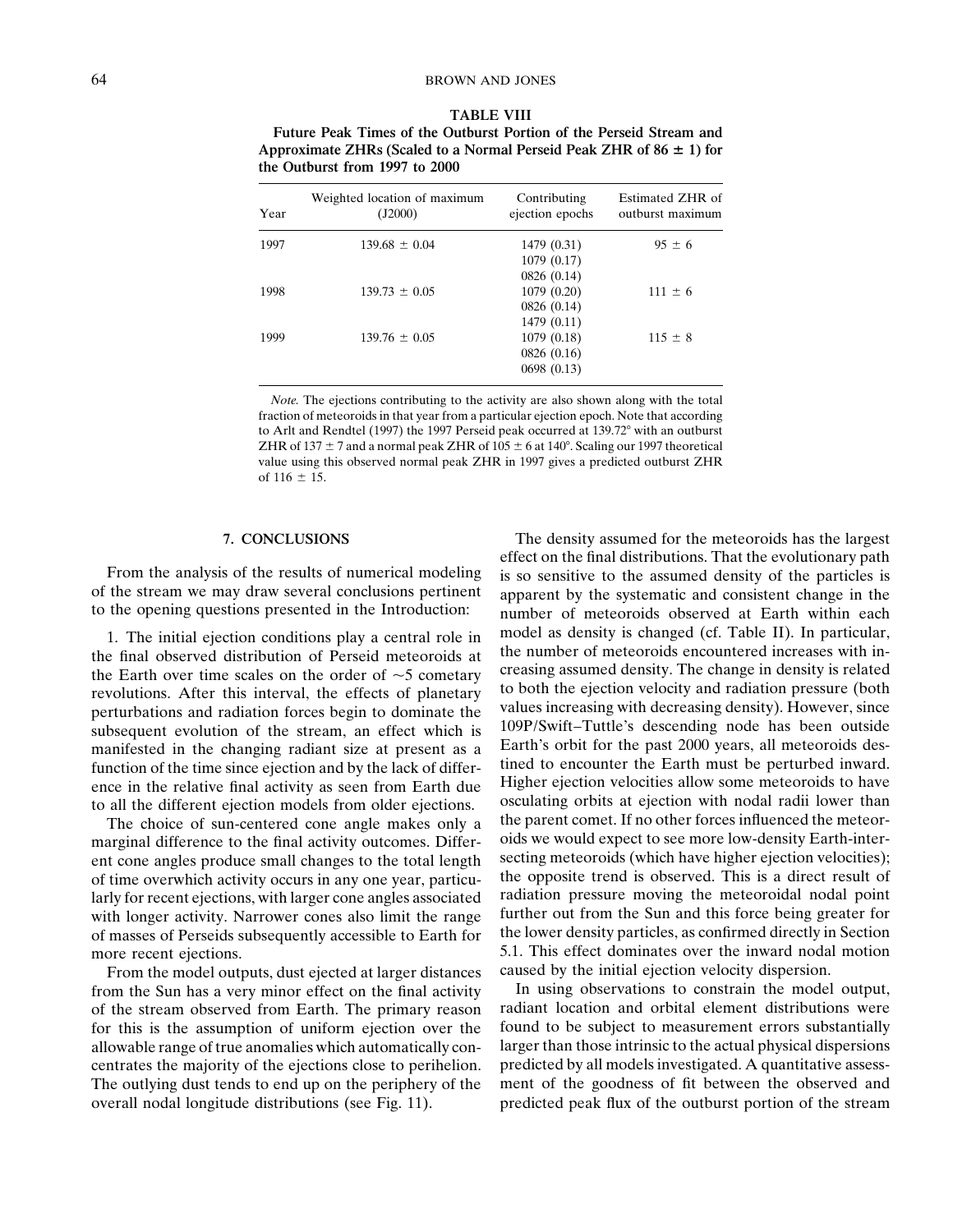demonstrated that Models 22 and 21, respectively, pro- and the numerous meteoroids in the Perseid stream with vided the best overall fit. The lowest ejection velocity very similar periods to the parent comet. This, however, model (Model 1—distributed production) showed signifi- is a necessary but not sufficient condition for the occurcantly poorer fits to the flux than the other models. This rence of the outbursts. An impulsive change inward of the suggests that very low ejection velocities (few m/s to a nodal radius of the youngest portion of the stream due to maximum of a few tens of m/s) are not representative of a close approach to the stream orbit by Jupiter in 1991 the decay process associated with Swift–Tuttle and that was the additional condition sufficient to ensure that sig-

recently proposed to explain the distribution in semimajor generally outside Earth's orbit and inaccessible to it as axes within the stream by Harris and Hughes (1995) and a result. Williams (1996) are also not consistent with the observa-<br>The discrepancy in the observed times of peak nearest tions. In particular, by using such high ejection velocities Swift–Tuttle's perihelion passage (particularly in 1993 and (0.6 km/s near perihelion), it was found that the geocentric 1994) can be explained by a strong asymmetry in dust radiant dispersion from 1862 would be greater than 0.5°. production during the 1862 passage of Swift–Tuttle. In Our results (see Fig. 6) suggest that ''normal'' ejection particular, observations from that epoch indicate a strong velocities from 1862 would produce radiant dispersions tendency for ejections to have a large component of their close to 0.1° at present. From our simulations, the Perseid total velocity in the positive normal direction relative to outbursts from 1991 to 1994 consist primarily of material Swift–Tuttle's orbit (i.e., perpendicular to the cometary ejected in 1862. Shiba *et al.* (1993) report photographic orbital plane in a direction from which the comet appears observations of the 1991 outburst showing a radiant disper- to revolve counterclockwise). This tends to produce activsion of  $\sim 0.1^{\circ}$  from seven of nine photographed Perseids, ity at Earth in the present epoch with nodal longitudes while Spurny (1995) reports that the radiant dispersion for larger than the parent comet, and this can explain the the 1993 outburst was  $0.3^{\circ}$  for the concentrated portion (13 difference between the (earlier) model predicted peak of 19 recorded Perseids) during that outburst. As individual times and those observed nearest Swift–Tuttle's return radiant errors have not been incorporated into these mea- when ejecta from 1862 predominated. sures, each of the observed dispersions represent upper Our results also suggest that some smaller levels of "outlimits, the true dispersions being smaller. As such, the burst'' activity from the stream should have been visible ejection velocities we have employed appear to match the well before the return of Swift–Tuttle as a result of the observed radiant sizes well, and at the same time they direct perturbations from Jupiter and Saturn. That no derule out the very high  $(\sim 0.6 \text{ km/s at perihelion})$  ejection finitive visual observations of prior outbursts of the stream velocities proposed elsewhere. This is also consistent with exist may be due to the fact that the first global synthesis our earlier remarks concerning the inadmissibility of or- of large numbers of visual observations of the stream did bital elements for the determination of original ejection not occur until 1988. Thus, the appearance of an early velocities using current photographic techniques with the maximum in that year may not be intrinsic to the stream, present size of their measurement errors. but only to the scrutiny with which it was observed. Perseid

Perseid stream has changed position over the past 8 years Perseid activity, and these years closely match those predue to a change in the age of the meteoroids found in dicted assuming planetary impulsive effects are the root this portion of the stream during that interval. From the cause. simulation results, the outbursts from 1988 to 1990 were 4. From comparison of the radiant size of the Perseid principally composed of meteoroids ejected in 1610 and stream and our model estimates of the change in radiant 1737, while the 1991–1994 maxima consisted of material dispersion with age, the photographic-sized meteoroids in released in 1862 and 1610. The most recent outbursts the main core of the stream are approximately 40,000 years (1995–1996) are from particles released in 1479 and 1079. old. Using the rate of change in the apparent location of The progressive relative increase in the location of the the maximum, a lower limit of 11,000 years is obtained for maximums in the years away from 1993 is due to the influ- the core of the stream. Similarly, using the width of the ence of the older ejections which were released from the ZHR profile of the stream compared to the theoretical parent comet at larger nodal longitudes than the comets estimates yields another lower limit estimate for the central current location and further increased due to secular per- portion of the stream of 14,000 years. The photographic

The high activity from the stream, particularly in the eling with ejections 15,000–20,000 years of age. These esti-

and the location of the outbursts for the years 1989–1996 years 1991–1994 is due in part to the return of Swift–Tuttle the density of meteoroids associated with the outburst por- nificantly enhanced activity from the shower occurred. This tion of the stream is on the order of 100–1000 kg  $m^{-3}$ . also explains the sudden onset in 1991; in the few years At the other extreme, the very high ejection velocities immediately prior to this time, meteoroids from 1862 were

2 and 3. The location of the outburst portion of the returns over the past 70 years do show years of stronger

turbations. The model of the model of the model of the model of the model of the model of the model of the model of the model of the model of the model of the model of the model of the model of the model of the model of th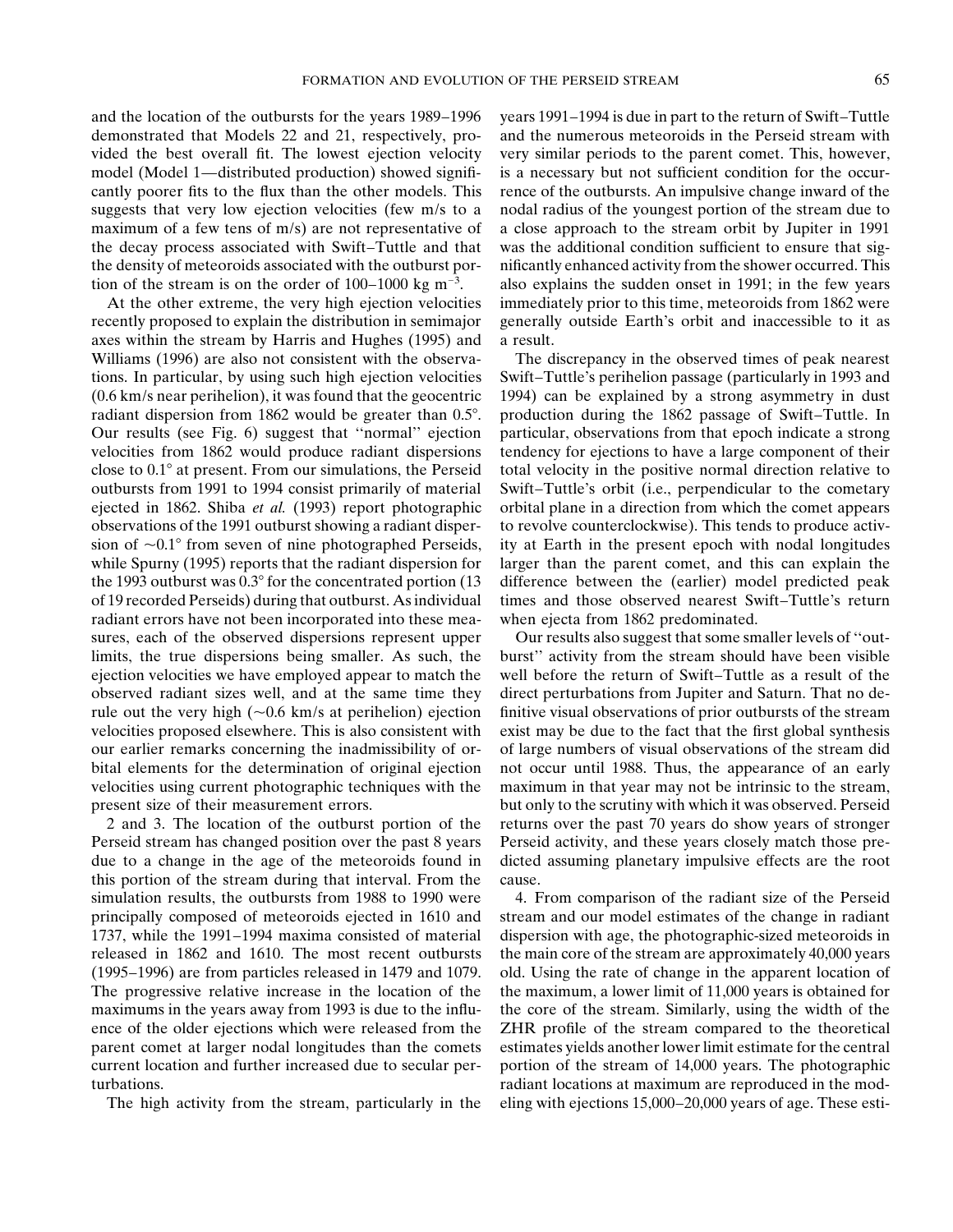most consistent with a core population of Perseids having tive importance and absolute amount of loss due to these mean ages on the order of  $(25 \pm 10) \times 10^3$  years. It is mechanisms depends on the precise evolutionary path asinstructive to note that from the long-term integrations sumed for Swift–Tuttle and also varies by mass. The smallin Section 4.3 of the parent comet, the most probable est Perseids tend to be preferentially removed first due to evolutionary paths for Swift–Tuttle all have nodal dis-<br>their lower average energies resulting from larger radiation tances less than 0.1 AU from the Earth over the past 20,000 pressure effects. The rate of removal varied dramatically years, and we would suggest that it is the dynamics of between the two assumed seed orbits (and by mass) with Swift–Tuttle's orbit over the past 20–30 millennia that as many as 35% of the initial Perseid population hyperbolicontrol the highest activity portion of the stream presently cally ejected after  $10<sup>5</sup>$  years for small meteoroids using

the total age of the stream is much older. Our integrations years before any significant number ( $>0.1\%$  of the initial show that some activity from the shower may be detectable population) was removed due to either of t from Earth for a significant portion of the entire year if but the actual number varied significantly from case to case.<br>the shower is as young as  $10^5$  years. Given the currently a The delivery of Perseid meteoroids int the shower is as young as  $10^5$  years. Given the currently as Section of Perseid meteoroids into Earth-inter-<br>accepted duration of the shower of  $40-45$  days implies a secting orbits is principally controlled by the evol lower limit for the age of the stream on the order of  $10^5$  path of the parent comet. The closest approach distance years. It is not possible to be more precise given uncertain-<br>between the osculating orbit of Swift-Tutt years. It is not possible to be more precise given uncertain-<br>ties in the total length of time activity of the stream is visible<br>of release of the meteoroids and the number of Perseids from Earth and the precise evolutionary path followed by visible at the present time is positively correlated over the Swift-Tuttle.

association with Swift–Tuttle would imply a stream age of at least 50,000–75,000 years. **ACKNOWLEDGMENTS** 5. We find that the current nodal progression rate of

the stream (averaged over all models and masses for the The authors thank the National Science and Engineering Research past 2000 years) is  $(2.2 \pm 0.2) \times 10^{-4}$  degrees/year. This Council of Canada for funding this work. P.B. acknowledges a scholarship is in good agreement with the observed rate of change of provided by the Institute of Space and Terrestrial Science in support of the location of the neak of the shower in historical times this work. Helpful reviews by V. the location of the peak of the shower in historical times the work. Helpful review found by Hughes and Emerson (1982) of (3.8  $\pm$  2.7)  $\times$  $10^{-4}$  degrees/annum.

6. The Earth has a minor effect on the long-term evolu- **REFERENCES** tion of the stream. In general terms, we have found that Arlt, R., and J. Rendtel 1997. First analysis of the 1997 Perseids. *WGN* to the total *J. IMO* **25**, 207–209. nodal dispersion of the stream and increases the radiant Babadzhanov, P. 1993. Densities of meteoroids. In *Meteoroids and Their* dispersion by a similar amount over time scales of order *Parent Bodies* (J. Stohl and I. P. Williams, Eds.), pp. 295–302. Astromany thousands–tens of thousands of years. The Earth's nomical Inst. Slovak Acad. Sci., Bratislava. scattering effect on the stream is also visible in the rms Bailey, M. E., J. E. Chambers, and G. Hahn 1992. Origin of sungrazers—A spreads in the orbital elements  $(a, i, \omega)$ , with the rms scatter frequent cometary end-state. *Astron. Astrophys.* **257,** 315–322. becoming smaller in these elements with the Earth re-<br>moved The effect is annarent in these orbital element A. S. Levina, V. V. Martynenko, N. I. Suleimanov, and V. Yaremchuk moved. The effect is apparent in these orbital element A. S. Levina, V. V. Martynenko, N. I. Suleimanov, and V. Yaremchuk<br>disparsions, but for from dominant, with small number 1995. The structure of the Perseid meteoric st dispersions, but far from dominant, with small number<br>statistics become increasingly important for the oldest ejec-<br>tions. The Earth plays no perceptible role in moving Per-<br>seids into hyperbolic orbits, but does appear to role in shepherding Perseids into sungrazing states.<br>
The Solar System. *Icarus* **40,** 1–48.<br>
The Perseid meters in the Solar System. *Icarus* **40,** 1–48.<br>
The Perseid meters in the Solar System. *Icarus* **40,** 1–48.

mates, along with their errors as given in Section 5.4, are degree Saturn) and entry into sungrazing states. The relavisible from Earth.<br>The long duration of the Perseid shower indicates that over the same interval. Typically, it required  $40-80 \times 10^3$ The long duration of the Perseid shower indicates that over the same interval. Typically, it required  $40-80 \times 10^3$  the total age of the stream is much older. Our integrations vears before any significant number (>0.1% o population) was removed due to either of these two effects,

secting orbits is principally controlled by the evolutionary of release of the meteoroids and the number of Perseids wift–Tuttle.<br>A portion of our integrations suggests that if enough orbit for the initial elections critically influences the subse-A portion of our integrations suggests that if enough orbit for the initial ejections critically influences the subse-<br>evolution occurs, some Perseid meteoroids may begin en-<br>quent development and activity of the shower as evolution occurs, some Perseid meteoroids may begin en-<br>countering the Earth at their ascending nodes in mid-<br>the Earth. In the short term, impulsive perturbations due countering the Earth at their ascending nodes in mid-<br>March. Several candidate showers which are documented, to Jupiter and Saturn control the magnitude of the outburst March. Several candidate showers which are documented, to Jupiter and Saturn control the magnitude of the outburst<br>but whose orbital elements are poorly known, have been component of the stream and thus the amount of relat but whose orbital elements are poorly known, have been component of the stream and thus the amount of relatively identified. The existence of such a shower and positive ''fresh'' Perseid material visible from Earth.

- 
- 
- 
- 
- 
- Burns, J. A., P. L. Lamy, and S. Soter 1979. Radiation forces on small
- Brown, P., and J. Rendtel 1996. The Perseid meteoroid stream: Characterstream; hyperbolic ejection due to Jupiter (and to a lesser ization of recent activity from visual observations. *Icarus* **124,** 414–428.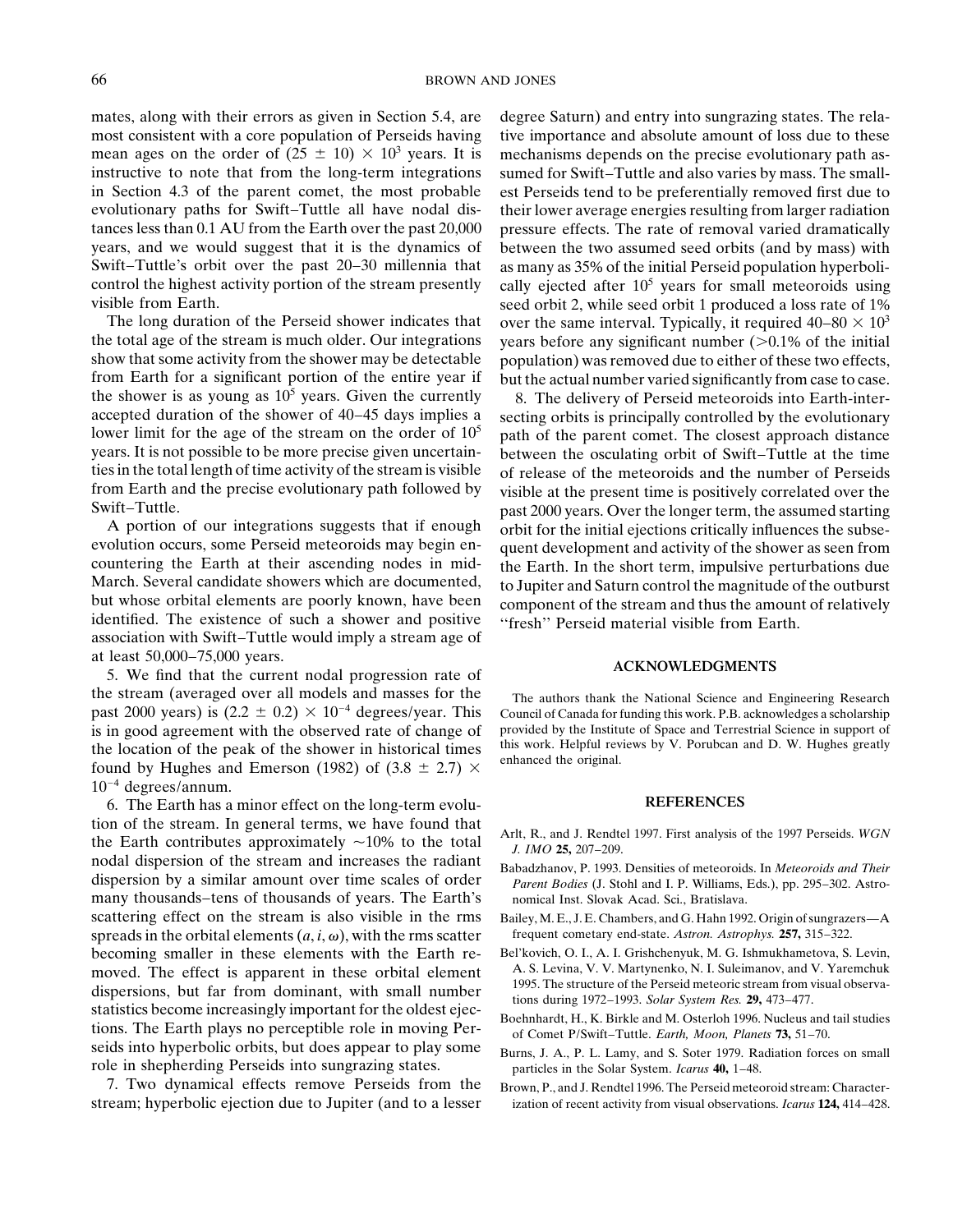- meteoroids from photographic and television data. *BAC* **39,** 221–236. *Astron. Soc.* **275,** 773–780.
- Ceplecha, Z. 1996. Luminous efficiency based on photographic observa- Katasev, L. A., and N. V. Kulikova 1975, Origin and evolution of the tions of the Lost City fireball and implications for the influx of interplan- Perseid meteor stream. *Solar System Res.* **9,** 136–141. etary bodies onto Earth. *Astron. Astrophys.* **11,** 329–332. Kresak, L. 1957. On the collisional hypothesis of the origin of the Perseid
- Ceplecha, Z., P. Spurny, J. Borovicka, and J. Keclikova 1993. Atmospheric meteor stream. *Contr. Skalnate. Pleso* **2,** 7–19.
- Chambers, J. E. 1995. The long term dynamical evolution of Comet comets. *BAC* 27, 35–46.<br>
Swift-Tuttle. *Icarus* 114, 372–386.
- Combi, M. R. 1989. The outflow speed of the coma of Halley's comet. particles. *Contr. Skalnate. Pleso* **22,** 123–130.
- Crifo, J. F. 1995. A general physicochemical model of the inner coma streams I. The size of the radiant areas. *BAC* **21,** 153–170.
- 
- Denning, W. F. 1923. Radiant points of shooting stars observed at Bristol<br>
chiefly from 1912 to 1922 inclusive. Mon. Not. R. Astron. Soc. 84, 43–56.<br>
Everhart, E. 1985. An efficient integrator that uses Gauss-Radau spacing
- Festou, M. C., H. Rickman, and R. M. West 1993. Comets. 2: Models, Lindblad, B. A., and V. Porubcan 1994. The activity and orbit of the evolution, origin and outlook. Astron. Astrophys. Rev 5, 37–163.<br>
Fermein P. Jones, B.
- Fomenkova, M. N., B. Jones, R. Pina, R. Puetter, J. Sarmecanic, R. Gehra, and T. Jones 1995. Mid-infrared observations of the nucleus area of the Perseid meteoroid stream. *Earth, Moon, Planets* **68,** 409–418. and dust of Comet P/Swift–Tuttle. *Astron. J.* **110,** 1866–1874. Levison, H. F., and M. J. Duncan 1994. The long-term dynamical behavior
- Guigay, M. 1947. Reserches sur la constitution du courant d'etoiles filantes of short-period comets. *Icarus* **108,** 18–36. des Perseides, J. Observateurs. *Comptes Rendus* **30,** 33–48. Marsden, B. G., G. V. Williams, G. W. Kronk, and W. G. Waddington
- 
- 
- Greenberg R., A. Carusi, and G. B. Valsecchi 1988. Outcomes of planetary pact detectors. *Astron. Astrophys.* **187,** 719–741.<br>close encounters: A systematic comparison of methodologies. *Icarus* Nakamura, R., Y. Kitada, an close encounters: A systematic comparison of methodologies. *Icarus* **75,** 1–29. aggregates. *Planet. Space Sci.* **42,** 721–726.
- Grishchenyuk, A., and A. Levina 1992. The reappearance of P/Swift- O'Ceallaigh, D.P., A. Fitzsimmons, and I.P. Williams 1995. CCD photom-
- Hamid, S. E. 1951. The formation and evolution of the Perseid meteor Olivier, C. P. 1925. *Meteors*. Williams and Wilkens, Baltimore. stream. *Astron. J.* **56,** 126–127. Porubcan, V. 1973. The telescopic radiant areas of the Perseids and
- Harris, N. W., and D. W. Hughes 1995. Perseid meteoroids—The relation-<br>
ship between mass and orbital semimajor axis. *Mon. Not. R. Astron.* Perubaan, N. 1977. Dispo
- aris, iv. w., K. C. C. Tau, and D. w. Highes. 1995. The true extent Press, W. H., B. P. Flannery, and S. A. Teukolsky 1986. Numerical Recipes.<br>
The Art of Scientific Computing. Cambridge Univ. Press, Cambridge.<br>
R. Astron.
- Rendtel, J., and R. Arlt 1996. Perseids 1995. Historical records of meteor showers. In *Meteoroids* Rendtel, J., and R. Arlt 1996. Perseids 1996. Perseids 1996. Perseids 1996. Perseids 1996. Perseids 1996. Perseids 1996. P and Their Parent Bodies (J. Stohl and I. P. Williams, Eds.), pp. 209–227.
- Hughes, D. W. 1995. The Perseid meteor shower. *Earth, Moon, Planets* **68,** 31–70. Rickman, H. 1986. Masses and densities of Comets Halley and Kopf. In
- Perseid meteor stream. *The Obs.* 102, 39-42.
- Hughes, D. W., and N. McBride 1989. The mass of meteoroid streams. Roy, A. E. 1978. *Orbital Motion*. Hilger, Bristol. *Mon. Not. R. Astron. Soc.* **240,** 73–79. Russell, J. A. 1990. Dissimilarities in Perseid meteoroids. *Meteoritics*
- Jacchia, L., and F. L. Whipple, 1961. Precision orbits of 413 photographic **25,** 177–180. meteors. *Smith. Contr. Astrophys.* **4,** 97-129. Sagdeev, R. Z., J. Kissel, E. N. Evlanov, L. M. Mukhin, B. V. Zubkov,
- 
- 
- Jones, J. 1985. The structure of the Geminid meteor stream. I—The effect pp. 349–352. ESA, Heidelberg. of planetary perturbations. *Mon. Not. R. Astron. Soc.* **217,** 523–532. Schiaparelli, G. V. 1867. Sur les Etoiles Filantes, et specialement sur
- Ceplecha, Z. 1988. Earth's influx of different populations of sporadic Jones, J. 1995. The ejection of meteoroids from comets. *Mon. Not. R.*
	-
	-
	- Kresak, L. 1976. Orbital evolution of the dust streams released from
	- Kresak, L. 1992. On the ejection and dispersion velocities of meteor
	- Kresak, L., and V. Porubcan 1970. The dispersion of meteors in meteor
- of active coincis. I. Implications of spatially distributed gas and dust<br>production. Astrophys. J. 445, 470–488.<br>Denning, W. F. 1923. Radiant points of shooting stars observed at Bristol  $BAC$  25, 191–98.
	-
	-
	-
	-
	-
- Guth, V. 1947. On the Periodicity of the Lyrids. *BAC* 1, 1-4. 1993. Update on Comet Swift-Tuttle. *Icarus* 105, 420-426.
- Gustafson, B. A. S. 1989. Comet ejection and dynamics of nonspherical McDonnell, J. A. M., and 9 colleagues 1987. The dust distribution within dust particles and meteoroids. *Astrophys. J.* **337,** 945–949. the inner coma of Comet P/Halley 1982i—Encounter by Giotto's im-
	-
	- Tuttle. *WGN J. IMO,* **20,** 162–163. etry of Comet 109P/Swift–Tuttle. *Astron. Astrophys.* **297,** L17–L20.
		-
		-
- ship between mass and orbital semimajor axis. *Mon. Not. R. Astron.* Porubcan, V. 1977. Dispersion of orbital elements within the Perseid meteor stream. *BAC* **8,** 257–266. Harris, N. W., K. C. C. Yau, and D. W. Hughes. 19
	-
	-
	- Astronomical Inst. Slovak Acad. Sci., Bratislava. Rendtel, J., R. Arlt, and A. McBeath 1995. *Handbook for Visual Meteor*<br>Rendtel, J., R. Arlt, and A. McBeath 1995. *Handbook for Visual Meteor*<br>Diservers. International Met
- Hughes, D. W., and B. Emerson 1982. The stability of the node of the *Proceedings ESA Workshop: Comet Nucleus Sample Return SP-249*,<br>Perseid meteor stream *The Obs* 102, 39–42<br>p. 195. ESA, Canterbury.
	-
	-
- Jenniskens, P. 1994. Meteor stream activity I: The annual streams. *Astron.* O. F. Prilutskii, and M. N. Fomenkova 1987. Elemental composition *Astrophys.* **287,** 990–1013. of the dust component of Halley's comet: Preliminary analysis. In Jenniskens, P. 1997. Meteor stream activity IV: Meteor outbursts and *Proceedings 20th ESLAB Symposium on the exploration of Halley's* the reflex motion of the Sun. *Astron. Astrophys.* **317,** 953–961. *comet ESA SP-250* (B. Battrick, E. J. Rolfe, and R. Reinhard, Eds.),
	-